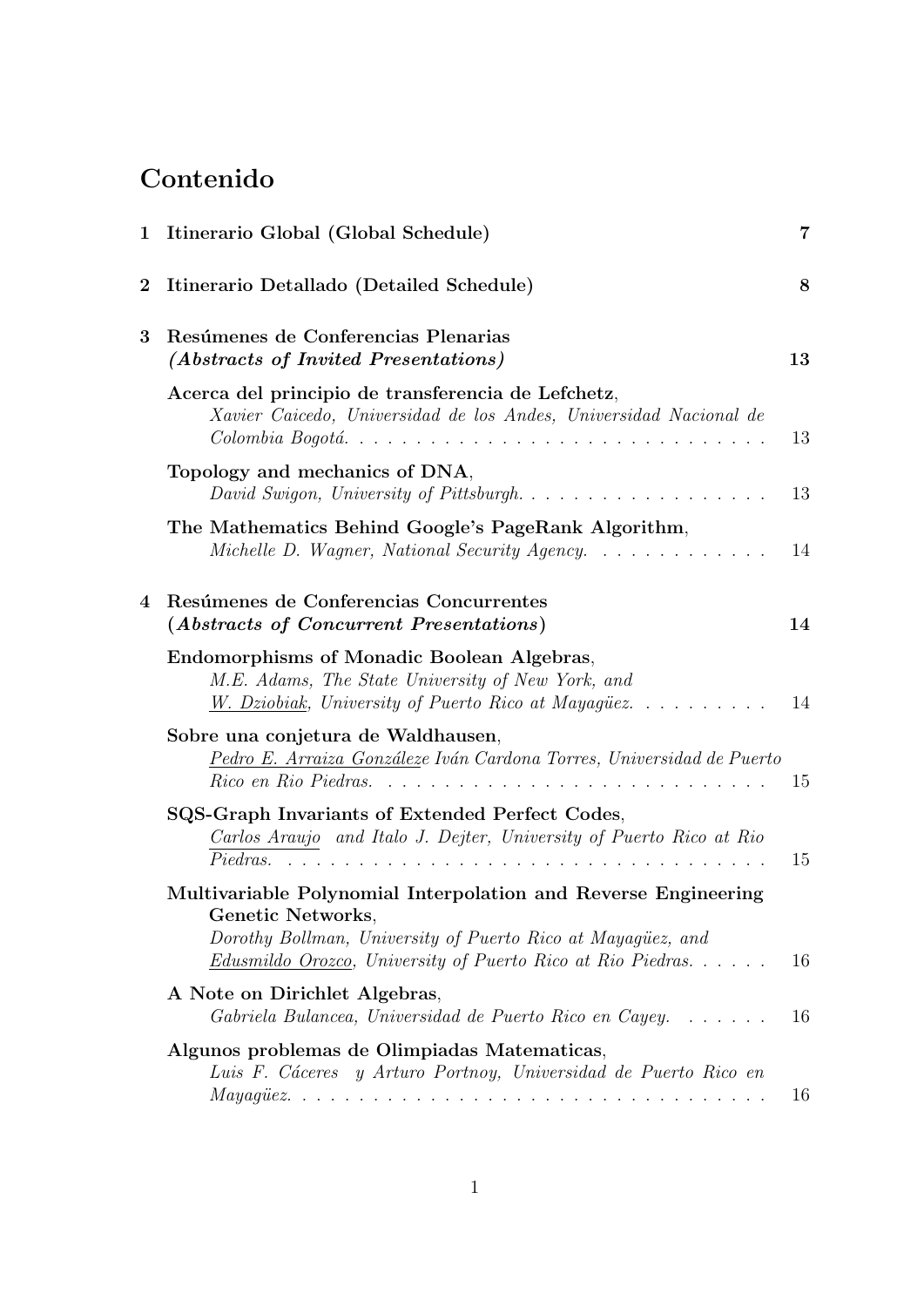| Sistemas de descomposición de Variedades de Género de Heegaard<br>dos,<br>Luz Dary Camacho Olarte e Iván Cardona Torres, Universidad de<br>Puerto Rico en Rio Piedras                                                             | 17 |
|-----------------------------------------------------------------------------------------------------------------------------------------------------------------------------------------------------------------------------------|----|
| Análisis Multidimensional del Aprovechamiento Académico de los<br>Estudiantes de Nuevo Ingreso en los cursos de Precálculo en<br>UPR-Bayamón,<br>Edward A. Caro López, Universidad de Puerto Rico en Bayamón                      | 17 |
| Graph Measures,<br>Ilwoo Cho, Saint Ambrose Universirty, Davenport, Iowa                                                                                                                                                          | 18 |
| Using Rough Sets theory in KDD methods,<br>Frida R. Coaquira Nina and Edgar Acuña, University of Puerto Rico<br>at Mayaqüez. $\ldots \ldots \ldots \ldots \ldots \ldots \ldots \ldots \ldots \ldots \ldots$                       |    |
| Versions of the probability centrifuge algorithm,<br>Dennis G. Collins, University of Puerto Rico at Mayaquez                                                                                                                     | 19 |
| A univariable approach to fix point nonlinear discrete dynamical<br>systems,<br>Omar Colón-Reyes and Dorothy Bollman, University of Puerto Rico<br>at Mayagüez, and<br>Edusmildo Orozco, University of Puerto Rico at Rio Piedras |    |
| Sistemas dinámicos discretos no lineales y afines,<br>Omar Colón-Reyes y Leonid Sepúlveda, Universidad de Puerto Rico                                                                                                             |    |
| Positivity Methods in Multivariable Operator Theory,                                                                                                                                                                              |    |
| Escalabilidad de los algoritmos de selección de instancias usando<br>el Muestreo Progresivo,<br><u>Luis Alberto Daza Portocarrero</u> y Edgar Acuña, Universidad de Puerto                                                        |    |
| Intrinsic Spectral Geometry of the Kerr-Newman Event Horizon,<br>Martin Engman, Universidad Metropolitana, San Juan, PR.                                                                                                          |    |
| Efficient Finite Field Arithmetic for Field Programmable Gate Ar-<br>rays (FPGAs),<br>Edgar Ferrer and Dorothy Bollman, University of Puerto Rico at                                                                              |    |
| Elementary Proofs of Some Eigenvalue Bounds of Reingold, Vad-<br>han and Wigderson on the Zig-Zag Product of Graphs,<br>Qi Guo and Heeralal Janwa, University of Puerto Rico at Rio Piedras. 22                                   |    |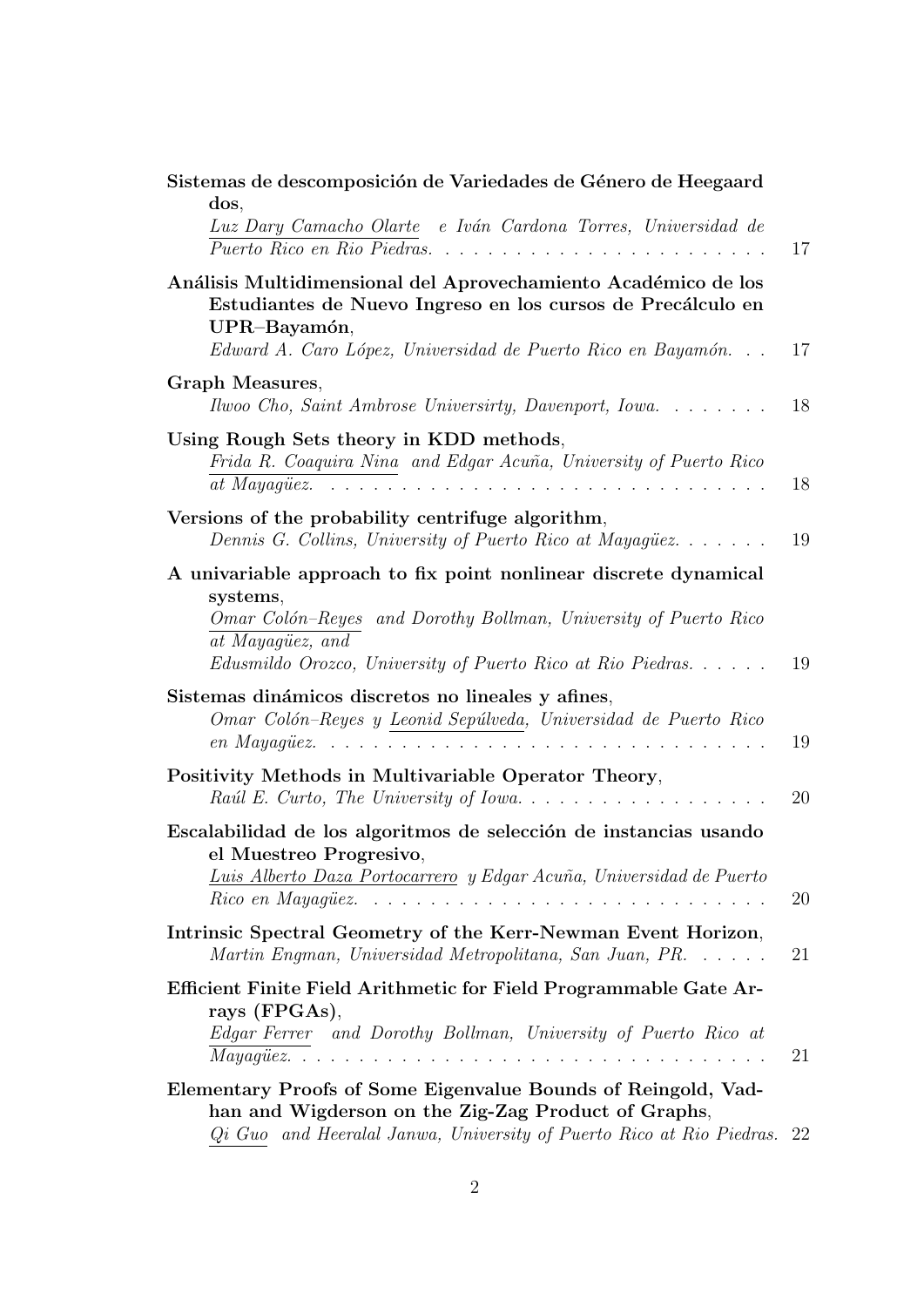| Vanishing Capillarity as a Selection for Young-Measure Equilib-<br>rium Solutions in a Model Two-Phase Problem of Nonlinear<br>Elasticity,                                                                              |    |
|-------------------------------------------------------------------------------------------------------------------------------------------------------------------------------------------------------------------------|----|
| Timothy J. Healey, Cornell University.                                                                                                                                                                                  | 22 |
| On the Inverse of the Gold's and the Welch's Power Function,<br>Alfonso Heras, Francis N. Castro, and Oscar Moreno, University of<br>Puerto Rico at Rio Piedras.                                                        | 23 |
| Semi-parametric Bayesian Modelling of Censored Data using Cor-<br>related Beta Processes,<br>Saba Infante, Universidad de Carabobo, Valencia, Venezuela,<br>María-Eglée Pérez, University of Puerto Rico at Rio Piedras | 23 |
| Técnicas de Recuperación de Información,<br>Luis Gabriel Jaimes, Universidad de Puerto Rico en Humacao, y<br>Fernando Vega Riveros, Universidad de Puerto Rico en Mayagüez                                              | 24 |
| Mathematics at the National Security Agency,<br>Lucia Jesús-Santana, National Security Agency                                                                                                                           | 24 |
| Desempeño Estudiantil en Matemática Fundamental y en Álgebra,<br>Marilú Lebrón Vázquez, Idalyn Ríos Díaz y Bárbara L. Santiago Figueroa,<br>Universidad de Puerto Rico en Humacao                                       | 24 |
| High Dimensional Star Coordinates in 3D,<br>Elio Lozano and Edgar Acuña, University of Puerto Rico at Mayagüez. 25                                                                                                      |    |
| <b>Estimation of Parameters in Chemical Kinetic Models,</b><br>Mariano Marcano, University of Puerto Rico at Río Piedras                                                                                                | 25 |
| Global bifurcation analysis of a higher gradient model for defor-                                                                                                                                                       |    |
| mations of a rectangular slab,<br>Errol L. Montes-Pizarro, University of Puerto Rico at Cayey, and<br>Pablo V. Negrón-Marrero, University of Puerto Rico at Humacao                                                     | 26 |
| A method of detection of pollution for dissipative systems of in-<br>complete data,<br>A. Omrane, Universite Antilles-Guyane, Campus de Fouillole, Pointe                                                               | 26 |
| A Connection between Algebraic Structures and Propositional                                                                                                                                                             |    |
| Logic,<br>Wanda Ortiz Hernández and Luis F. Cáceres, University of Puerto<br>$Rico$ at Mayaquez. $\ldots$ , $\ldots$ , $\ldots$ , $\ldots$ , $\ldots$ , $\ldots$ , $\ldots$ , $\ldots$ , $\ldots$                       | 26 |
| Homología de Khovanov & Torsión de Reidemeister,                                                                                                                                                                        |    |
| Juan Ariel Ortiz-Navarro y Charles Frohman, Universidad de Iowa.                                                                                                                                                        | 27 |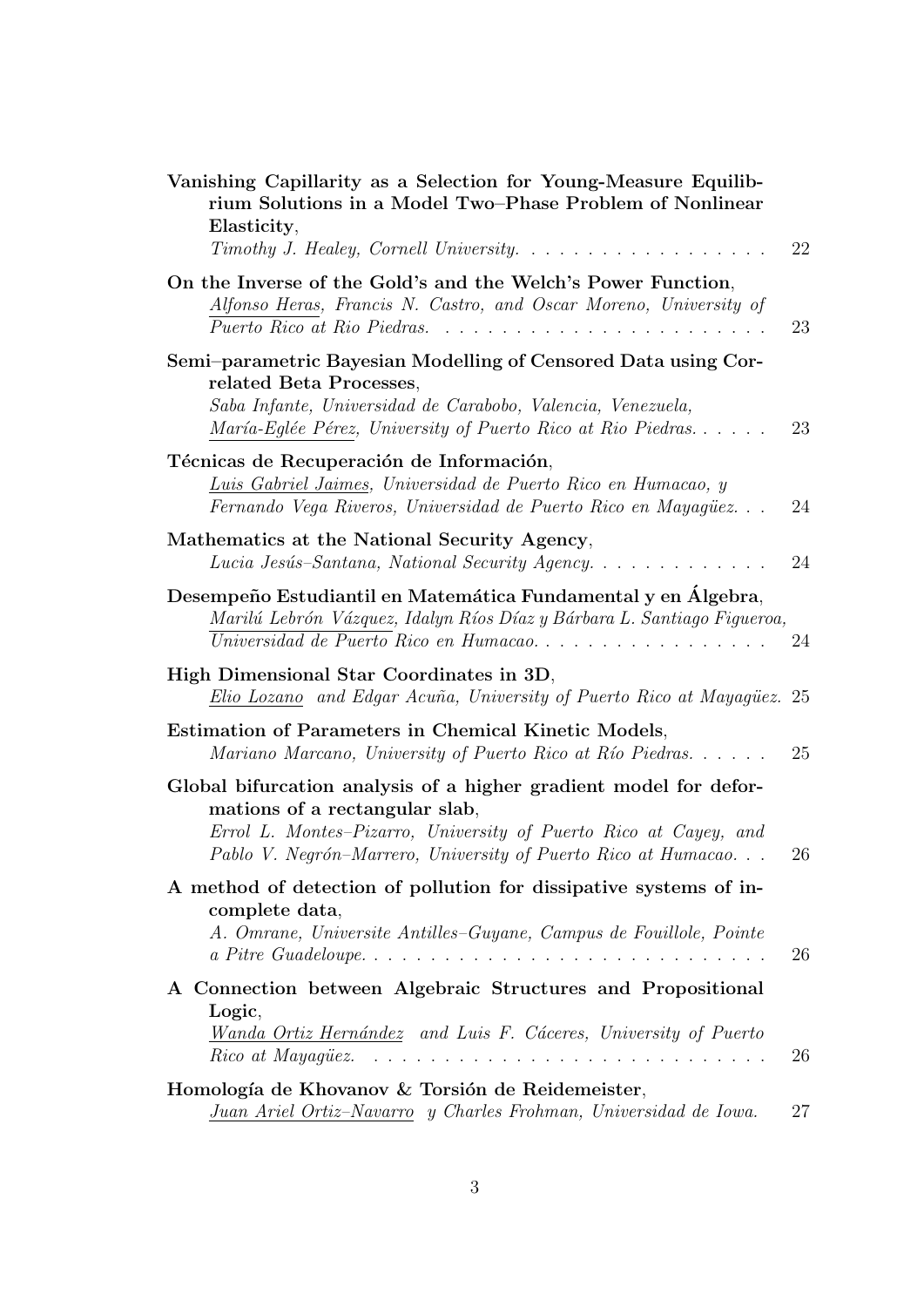| Sobre algunos tipos de curvatura en espacios homogneos reduc-<br>tivos,                                                                                                                                                                                                        |    |
|--------------------------------------------------------------------------------------------------------------------------------------------------------------------------------------------------------------------------------------------------------------------------------|----|
| Marlio Paredes, Universidad Industrial de Santander                                                                                                                                                                                                                            | 27 |
| El Descenso más Empinado,<br>Javier Pérez Arocho, Escuela Superior Eugenio María de Hostos en<br>Mayagüez y Álvaro Lecompte Montes, Universidad Interamericana de<br>Puerto Rico, Recinto de San Germán                                                                        | 28 |
| Repensando el orden de la enseñanza: Investigación en la acción,<br>Ana Helvia Quintero, Universidad de Puerto Rico en Río Piedras                                                                                                                                             | 28 |
| Mejorando la Usabilidad de un Código para la Solución Numérica<br>de Ecuaciones Diferenciales con Retardo,<br>Elio Ramos, Universidad de Puerto Rico en Humacao                                                                                                                | 29 |
| On the exact multiplicity of solutions for boundary-value prob-<br>lems via computing the direction of bifurcations,<br>Joaquín Rivera, University of Iowa, and Yi Li, Hunan Normal Uni-<br>versity and University of Iowa. $\ldots \ldots \ldots \ldots \ldots \ldots \ldots$ | 29 |
| The condition for zero Gaussian curvature,<br>Krzysztof Rozga, University of Puerto Rico at Mayagüez                                                                                                                                                                           | 30 |
| Unbounded hypercyclic operators,<br><i>Héctor Salas, University of Puerto Rico at Mayagüez</i>                                                                                                                                                                                 | 30 |
| Bayesian Mapping of Multiple Quantitative Trait Loci,<br>Damaris Santana Morant, University of Puerto Rico at Mayagüez                                                                                                                                                         | 30 |
| Mathematical Modelling of Elastic Deformations with Defect Nu-<br>cleation,                                                                                                                                                                                                    |    |
| Lev Steinberg, University of Puerto Rico at Mayagüez. $\ldots \ldots$                                                                                                                                                                                                          | 31 |
|                                                                                                                                                                                                                                                                                |    |
| Applications of Newcomb-Benford's Law to Electoral Processes,<br>Bioinformatics and the Stock Market,<br>David Torres, University of Puerto Rico at Rio Piedras,<br>L. R. Pericchi, University of Puerto Rico at Rio Piedras, and Univer-                                      |    |
| sidad Simón Bolívar, Caracas                                                                                                                                                                                                                                                   | 31 |
| Mathematical Teaching And Learning Support Center,<br>Evelyn Torres Gallardo and Maytee Cruz Aponte, Universidad de Puerto                                                                                                                                                     |    |
|                                                                                                                                                                                                                                                                                | 32 |
| $W^*$ -Correspondences and Finite Directed Graphs,<br>Víctor M. Vega, The University of Iowa and St. Ambrose University.                                                                                                                                                       | 32 |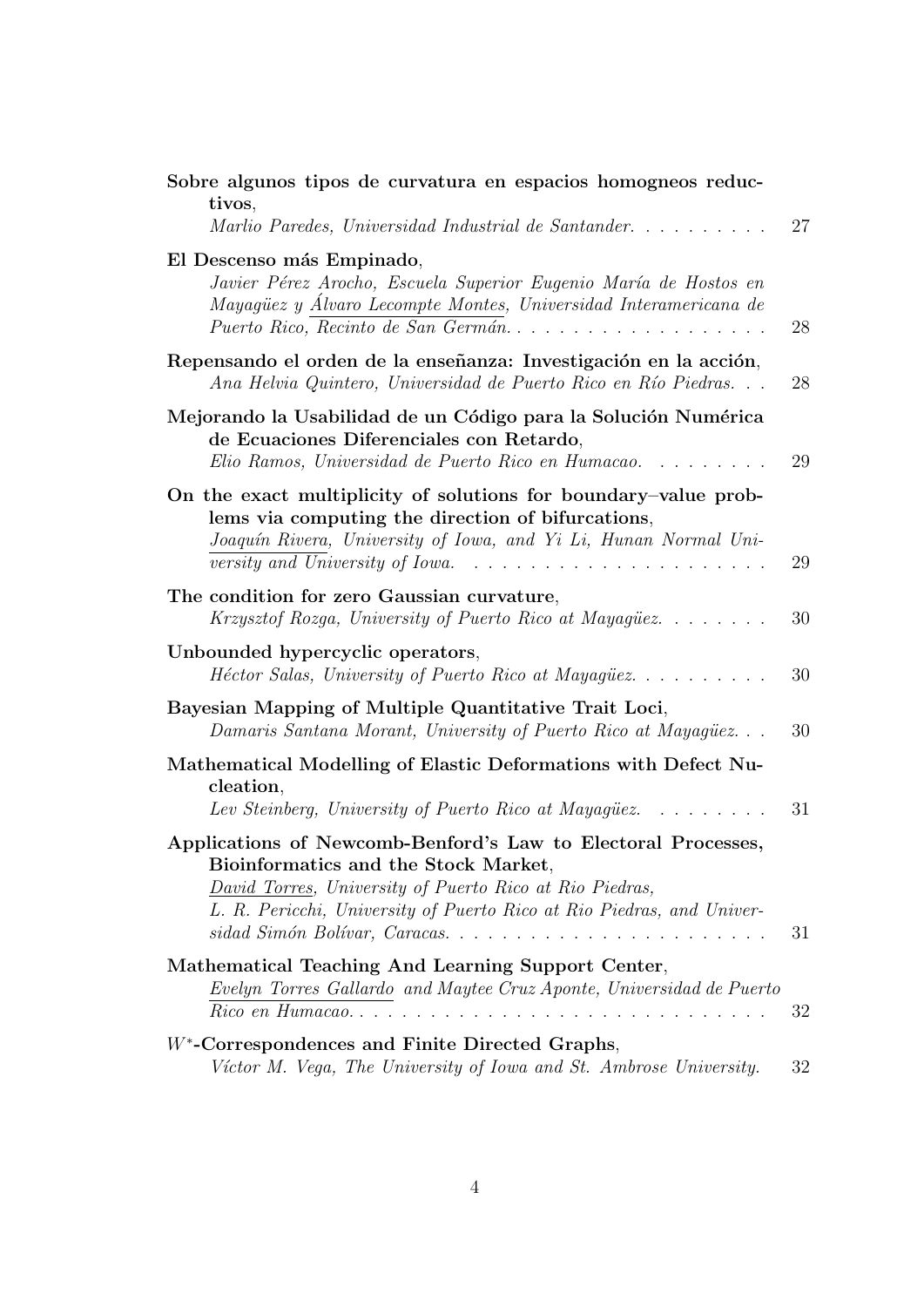|             | Regresión Logística PLS para la Reducción de la Dimensionalidad<br>en Datos de Microarreglos,<br>José Carlos Vega Vilca, Recinto de Ciencias Médicas, Universidad de         | 33 |
|-------------|------------------------------------------------------------------------------------------------------------------------------------------------------------------------------|----|
|             | Summer Undergraduate Mathematical Sciences Research Insti-<br>tute (SUMSRI),<br>Vasant Waikar, Miami University, Oxford, Ohio.                                               | 33 |
|             | Dirichlet and Neumann boundary conditions: What is in between?,<br>Mahamadi Warma, University of Puerto Rico at Rio Piedras                                                  | 34 |
| $5^{\circ}$ | Afiches (Posters)                                                                                                                                                            | 34 |
|             | Line Graphs of Zero Divisor Graphs,<br>Camil I. Aponte, University of Puerto Rico at Rio Piedras,<br>Patrice S. Johnson, and Nathan A. Mims.                                 | 34 |
|             | A model for the dynamics of a kite with an arbitrary lift coefficient,<br>Carlos Avenancio, University of Puerto Rico at Humacao                                             | 34 |
|             | The Structure of Zero-Divisor Graphs,<br>Natalia I. Córdova, University of Puerto Rico at Rio Piedras,                                                                       | 35 |
|             | Monomial permutations that decompose in cycles of Length 2,<br>Louis Cruz Ubiles, University of Puerto Rico at Humacao                                                       | 35 |
|             | Interleavers for Error Correcting Codes,<br>Joyce M Fernández, University of Puerto Rico at Humacao                                                                          | 36 |
|             | Sistemas Dinámicos Probabilísticos,<br>Mariely Angeli Hernndez Morales, Universidad de Puerto Rico en Cayey. 36                                                              |    |
|             | An Optimization Problem for a $Na^+ - K^+ - 2Cl^-$ Cotransporter Model,<br>Aniel Nieves-González, University of Puerto Rico at Río Piedras                                   | 37 |
|             | Comparación de Rendimiento entre Técnicas de Recuperación de<br>la Información,<br>Oliver Pérez Hernández, Universidad de Puerto Rico en Humacao                             | 37 |
|             | Modelos Basados en Agentes del Mecanismo de Producción y Con-<br>trol de las Células Sanguíneas en el Cuerpo Humano,<br>José Pimentel, University of Puerto Rico at Humacao. | 38 |
|             | A Computational Model of Mars Craters-Size Frequency Distri-<br>bution,<br>Axel Rivera, University of Puerto Rico at Humacao                                                 | 38 |
|             |                                                                                                                                                                              |    |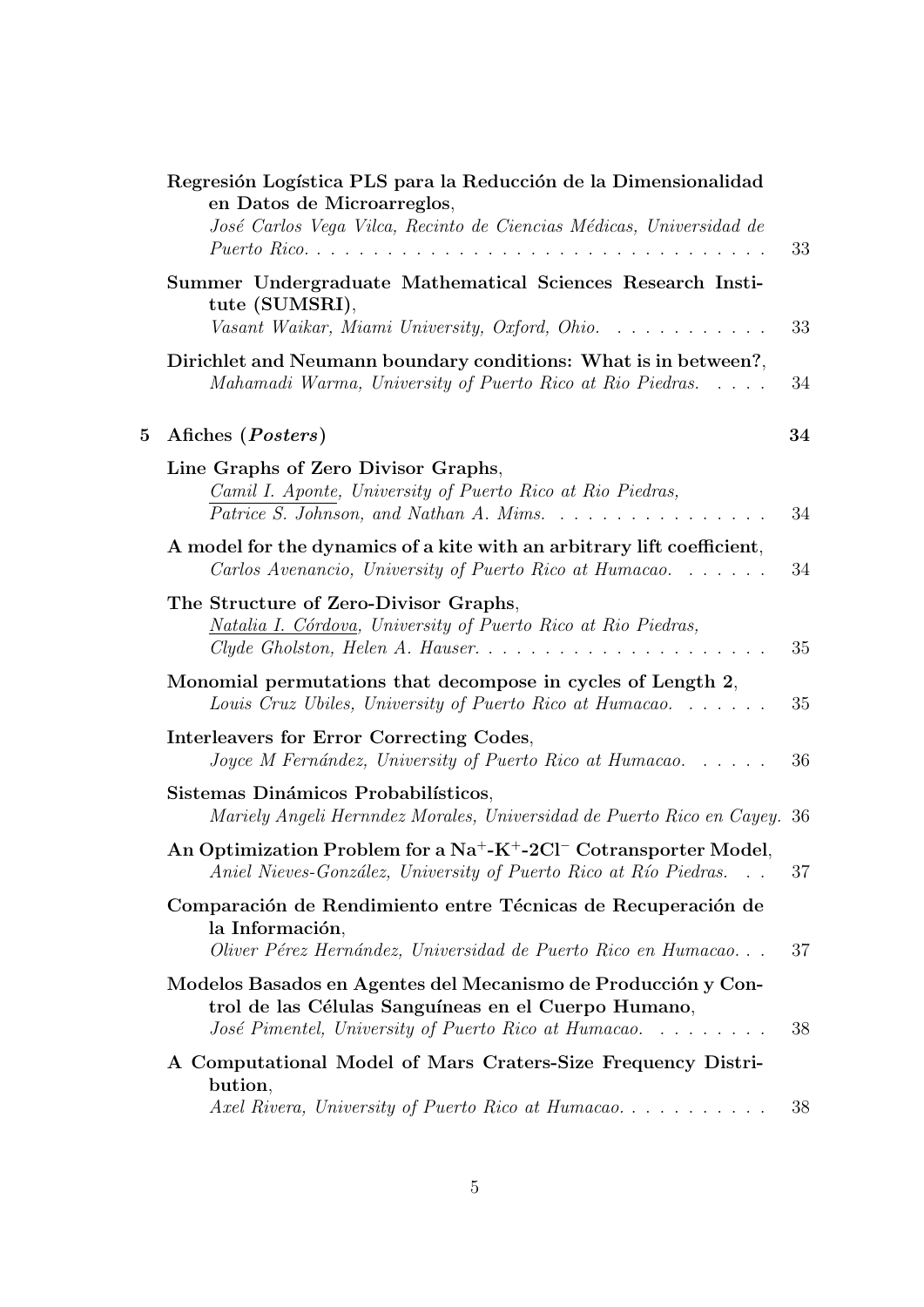| Utilización de la estadística bayesiana para probar la existencia de |      |  |  |
|----------------------------------------------------------------------|------|--|--|
| reversión a la media en el índice de valores de Puerto Rico,         |      |  |  |
| Zulyn M. Rodríguez, Universidad de Puerto Rico en Rio Piedras        | -39  |  |  |
| A splitting technique for the advection-diffusion equation,          |      |  |  |
| Lourdes Vázquez, University of Puerto Rico at Río Piedras            | - 39 |  |  |
|                                                                      |      |  |  |

 $1$ ndice de Presentadores 39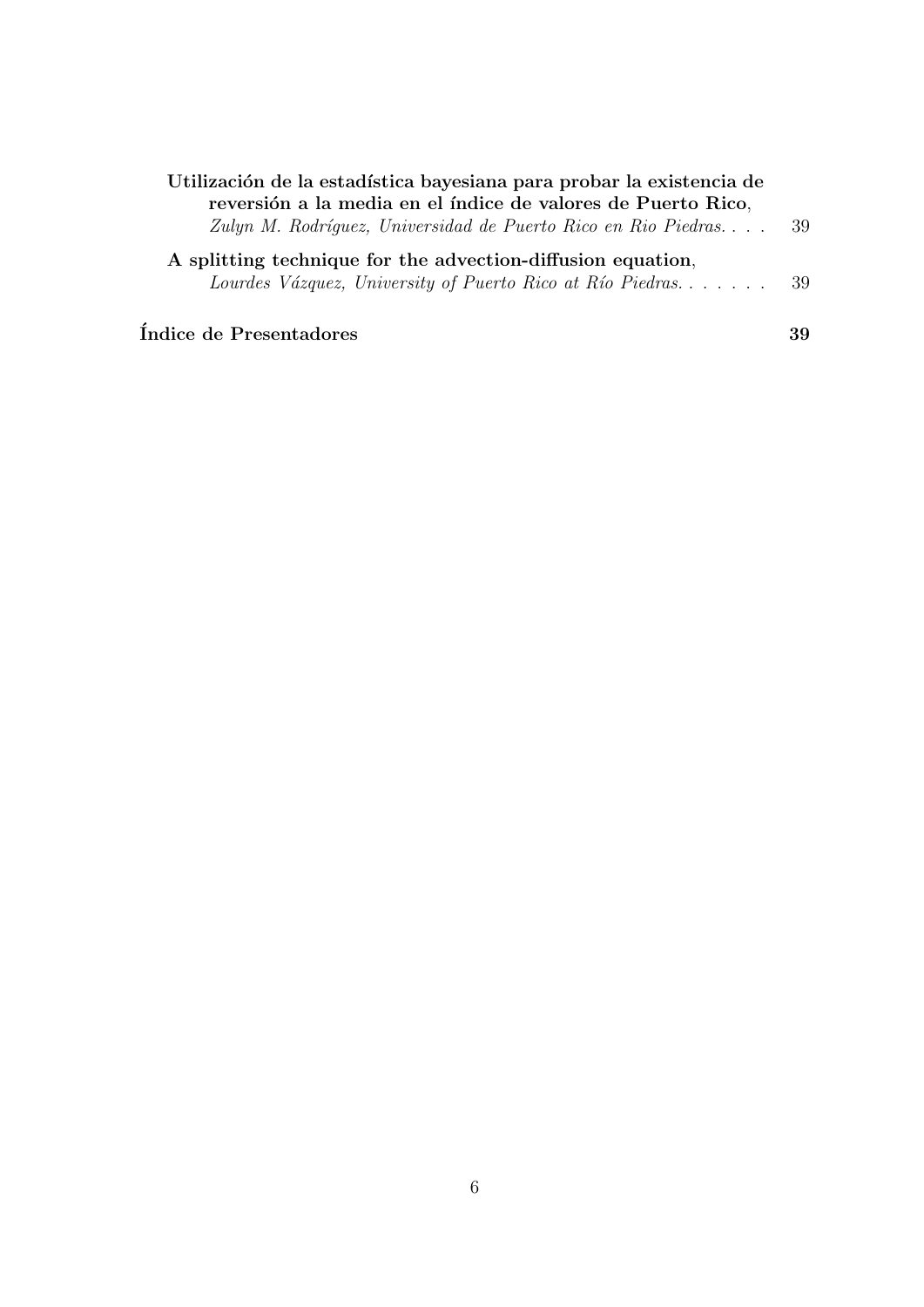1 Itinerario Global (Global Schedule)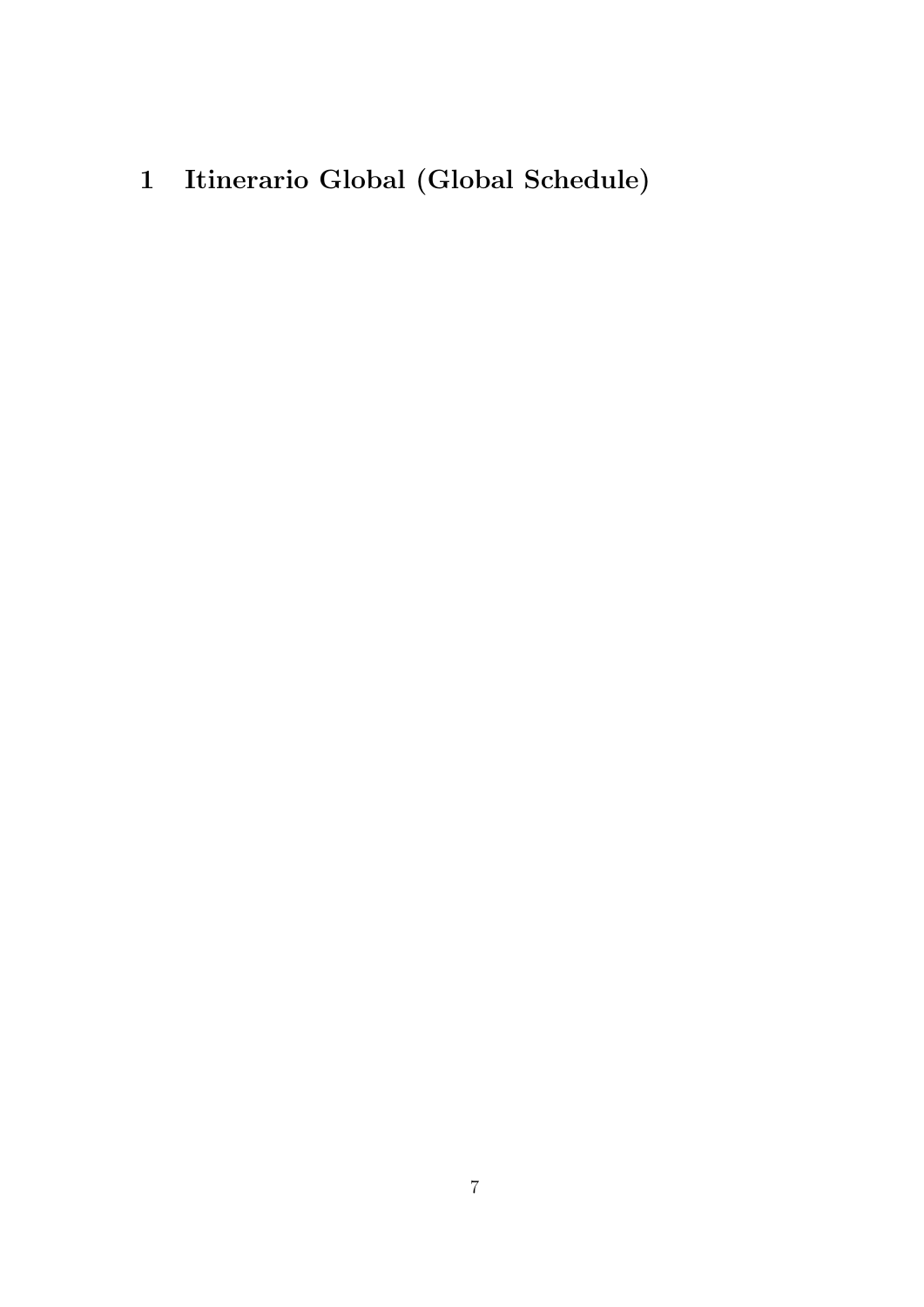| Horario        | Lugar                     | Actividad                                            |
|----------------|---------------------------|------------------------------------------------------|
| <b>Viernes</b> |                           |                                                      |
| $4:00 - 6:00$  | $\overline{\text{VCD}^1}$ | Registro                                             |
| $4:00 - 9:00$  | $\overline{\text{CBA}^2}$ | Mesas de Exhibición                                  |
| $5:00 - 5:25$  |                           | <b>Conferencias Concurrentes</b>                     |
|                | <b>ECT 231</b>            | Sobre una conjetura de Waldhausen,                   |
|                |                           | Pedro E. Arraiza González e Iván Cardona.            |
| $5:30 - 5:55$  |                           | <b>Conferencias Concurrentes</b>                     |
|                | ECT 231                   | A Note on Dirichlet Algebras,                        |
|                |                           | Gabriela Bulancea.                                   |
|                | $\rm ELC$ 105             | El Descenso más Empinado,                            |
|                |                           | Javier Perez Arocho, y Alvaro Lecompte Montes.       |
|                | <b>ELC</b> 104            | Intrinsic Spectral Geometry of the Kerr-Newman       |
|                |                           | Event Horizon,                                       |
|                |                           | Martin Engman.                                       |
|                | <b>ECT 238</b>            | Mathematics at the National Security Agency,         |
|                |                           | Lucia Jesús-Santana.                                 |
| $6:00 - 6:25$  |                           | <b>Conferencias Concurrentes</b>                     |
|                | ECT 231                   | Sobre algunos tipos de curvatura en espacios homog-  |
|                |                           | neos reductivos,                                     |
|                |                           | Marlio Paredes.                                      |
|                | $\rm ELC$ 105             | Positivity Methods in Multivariable Operator Theory, |
|                |                           | Raúl E. Curto.                                       |
|                | <b>ELC</b> 104            | SQS-Graph Invariants of Extended Perfect Codes,      |
|                |                           | Carlos Araujo and Italo J. Dejter.                   |
|                | <b>ECT 238</b>            | Desempeño Estudiantil en Matematica Fundamental y    |
|                |                           | en Algebra,                                          |
|                |                           | Marilu Lebrón Vázquez, Idalyn Rios Diaz y Bárbara    |
|                |                           | L. Santiago Figueroa.                                |
| $6:30-7:30$    | <b>CBA</b>                | Sesión de Afiches                                    |
|                |                           | Line Graphs of Zero Divisor Graphs,                  |
|                |                           | Camil I. Aponte, Patrice S. Johnson, and Nathan A.   |
|                |                           | Mims.                                                |
|                |                           | A model for the dynamics of a kite with an arbitrary |
|                |                           | lift coefficient,                                    |
|                |                           | Carlos Avenancio.                                    |
|                |                           | The Structure of Zero-Divisor Graphs,                |
|                |                           | Natalia I. Cordova, Clyde Gholston, Helen A. Hauser. |

# 2 Itinerario Detallado (Detailed Schedule)

 $\frac{1}{2}$ VCD=Vestíbulo de la Escuela de Ciencias y Tecnología y Centro de Estudios Doctorales <sup>2</sup>CBA=Corredor entre Biblioteca y Anfiteatro Morales Nieva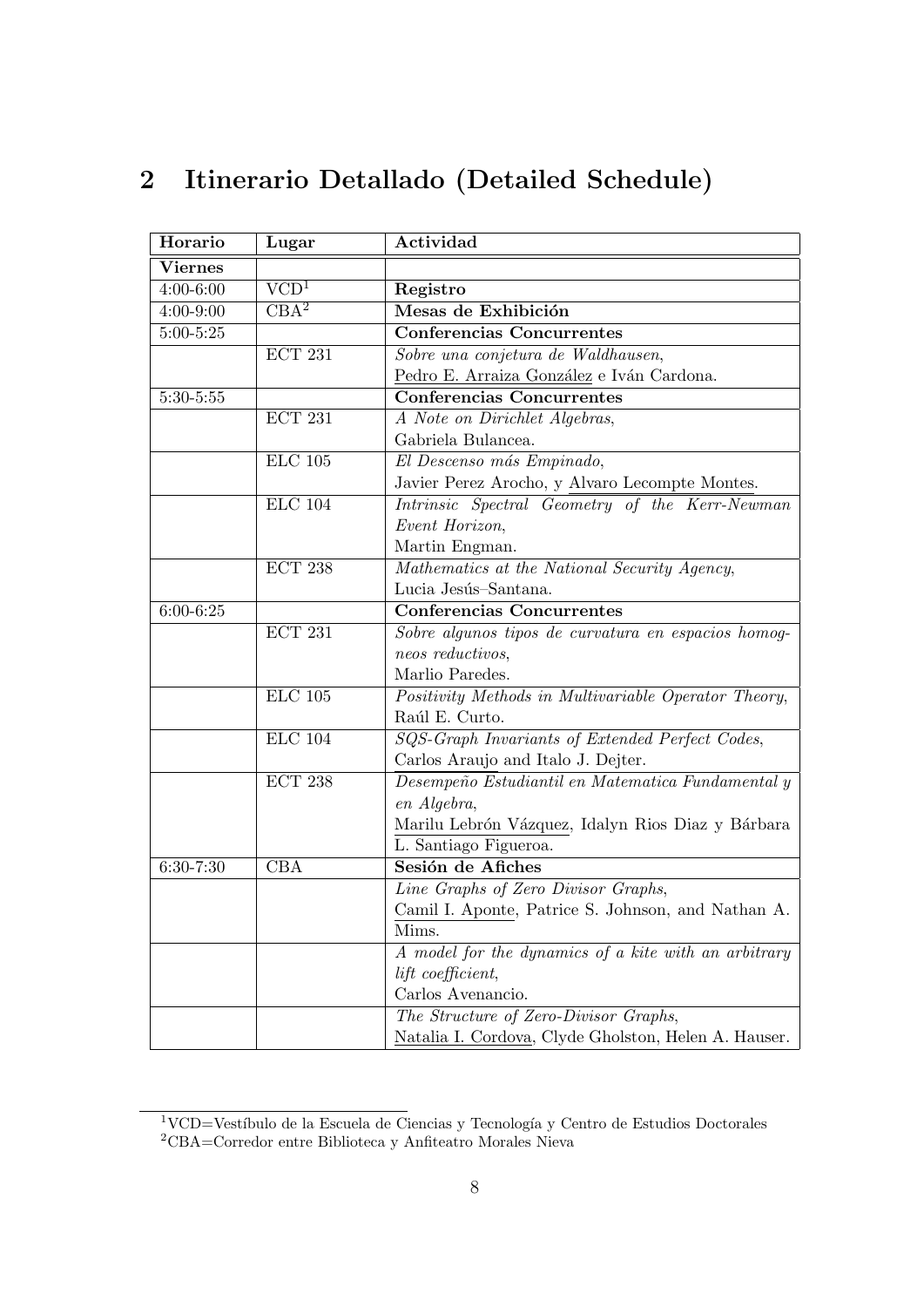| Horario       | Lugar                     | Actividad                                                                           |
|---------------|---------------------------|-------------------------------------------------------------------------------------|
|               |                           | Monomial permutations that decompose in cycles of                                   |
|               |                           | Length $2$ ,                                                                        |
|               |                           | Louis Cruz Ubiles.                                                                  |
|               |                           | Interleavers for Error Correcting Codes,                                            |
|               |                           | Joyce M Fernández.                                                                  |
|               |                           | Sistemas Dinámicos Probabilisticos,                                                 |
|               |                           | Mariely Angeli Hernndez Morales.                                                    |
|               |                           | An Optimization Problem for a Na <sup>+</sup> -K <sup>+</sup> -2Cl <sup>-</sup> Co- |
|               |                           | transporter Model,                                                                  |
|               |                           | Aniel Nieves-Gonzalez.                                                              |
|               |                           | Comparación de Rendimiento entre Técnicas de Re-                                    |
|               |                           | cuperación de la Información,                                                       |
|               |                           | Oliver Perez Hernández.                                                             |
|               |                           | Modelos Basados en Agentes del Mecanismo de Pro-                                    |
|               |                           | ducción y Control de las Células Sanguíneas en el                                   |
|               |                           | Cuerpo Humano,                                                                      |
|               |                           | José Pimentel.                                                                      |
|               |                           | A Computational Model of Mars Craters-Size Fre-                                     |
|               |                           | <i>quency Distribution,</i>                                                         |
|               |                           | Axel Rivera.                                                                        |
|               |                           | Utilización de la estadística bayesiana para probar la                              |
|               |                           | existencia de reversion a la media en el índice de val-                             |
|               |                           | ores de Puerto Rico,                                                                |
|               |                           | Zulyn M. Rodriguez.                                                                 |
|               |                           | A splitting technique for the advection-diffusion equa-                             |
|               |                           | tion,                                                                               |
|               |                           | Lourdes Vazquez.                                                                    |
| $7:30-8:30$   | Anfiteatro                | Conferencia Plenaria                                                                |
|               | Argentina Hill            | The Mathematics Behind Google's PageRank Algo-                                      |
|               |                           | rithm,                                                                              |
|               |                           | Michelle D. Wagner.                                                                 |
| 8:30-10:00    | Casa Rectoría             | Actividad de Confraternización                                                      |
|               | (Balcones)                |                                                                                     |
| Sábado        |                           |                                                                                     |
| $7:00 - 8:30$ | $VCD3$ y CBA <sup>4</sup> | Registro y desayuno                                                                 |
| $8:00 - 5:00$ | CBA                       | Mesas de Exhibición                                                                 |
| $8:30 - 8:55$ |                           | <b>Conferencias Concurrentes</b>                                                    |
|               | $\operatorname{ECT}$ 231  | Sistemas de descomposición de Variedades de Genero                                  |
|               |                           | de Heegaard dos,                                                                    |
|               |                           | Luz Dary Camacho Olarte e Iván Cardona Torres.                                      |

<sup>&</sup>lt;sup>3</sup>VCD=Vestíbulo de la Escuela de Ciencias y Tecnología y Centro de Estudios Doctorales <sup>4</sup>CBA=Corredor entre Biblioteca y Anfiteatro Morales Nieva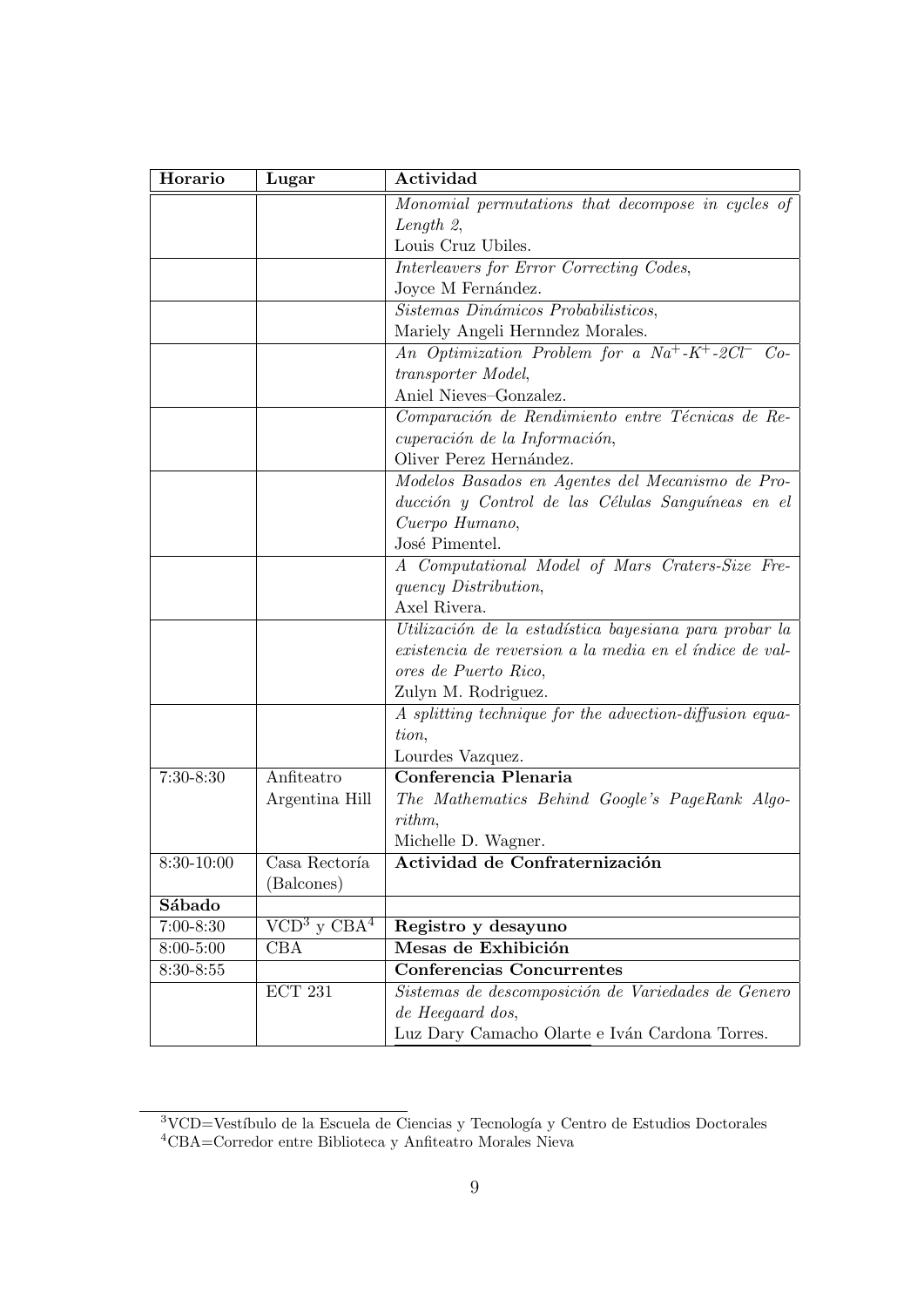| Horario        | Lugar            | Actividad                                               |
|----------------|------------------|---------------------------------------------------------|
|                | <b>ECT 230</b>   | Global bifurcation analysis of a higher gradient model  |
|                |                  | for deformations of a rectangular slab,                 |
|                |                  | Errol L. Montes-Pizarro and Pablo V. Negrón-            |
|                |                  | Marrero.                                                |
|                | $\rm ELC$ 105    | A univariable approach to fix point nonlinear discrete  |
|                |                  | dynamical systems,                                      |
|                |                  | Omar Colón-Reyes, Dorothy Bollman, and Edus-            |
|                |                  | mildo Orozco.                                           |
|                | <b>ELC 104</b>   | Versions of the probability centrifuge algorithm,       |
|                |                  | Dennis G. Collins.                                      |
|                | <b>ECT 239</b>   | Efficient Finite Field Arithmetic for Field Pro-        |
|                |                  | grammable Gate Arrays (FPGAs),                          |
|                |                  | Edgar Ferrer and Dorothy Bollman.                       |
|                | <b>ECT 238</b>   | A method of detection of pollution for dissipative sys- |
|                |                  | tems of incomplete data,                                |
|                |                  | A. Omrane.                                              |
| $9:00 - 9:30$  | Anfiteatro       | <b>Apertura Oficial</b>                                 |
|                | Morales Nieva    |                                                         |
| $9:30 - 10:30$ | Anfiteatro       | Conferencia Plenaria                                    |
|                | Morales Nieva    | Topology and mechanics of DNA,                          |
|                |                  | David Swigon.                                           |
| $10:30-11:00$  | CBA <sup>5</sup> | Afiches y Merienda                                      |
| 11:00-11:25    |                  | <b>Conferencias Concurrentes</b>                        |
|                | ECT 231          | Graph Measures,                                         |
|                |                  | Ilwoo Cho.                                              |
|                | <b>ECT 230</b>   | Connection between Algebraic Structures<br>and<br>A     |
|                |                  | Propositional Logic,                                    |
|                |                  | Wanda Ortiz Hernández and Luis F. Cáceres.              |
|                | $\rm ELC$ 105    | Multivariable Polynomial Interpolation and Reverse      |
|                |                  | Engineering Genetic Networks,                           |
|                |                  | Dorothy Bollman and Edusmildo Orozco.                   |
|                | <b>ELC</b> 104   | Vanishing Capillarity as a Selection for Young-         |
|                |                  | Measure Equilibrium Solutions in a Model Two-Phase      |
|                |                  | Problem of Nonlinear Elasticity,                        |
|                |                  | Timothy J. Healey.                                      |
|                | <b>ECT 239</b>   | Bayesian Mapping of Multiple Quantitative Trait Loci,   |
|                |                  | Damaris Santana Morant.                                 |
|                | <b>ECT 238</b>   | Repensando el orden de la enseñanza: Investigación      |
|                |                  | en la acción,                                           |
|                |                  | Ana Helvia Quintero.                                    |
| 11:30-11:55    |                  | <b>Conferencias Concurrentes</b>                        |
|                | ECT 231          | The condition for zero Gaussian curvature,              |
|                |                  | Krzysztof Rozga.                                        |

 ${\rm ^5CBA{=}Corrector}$ entre Biblioteca y Anfiteatro Morales Nieva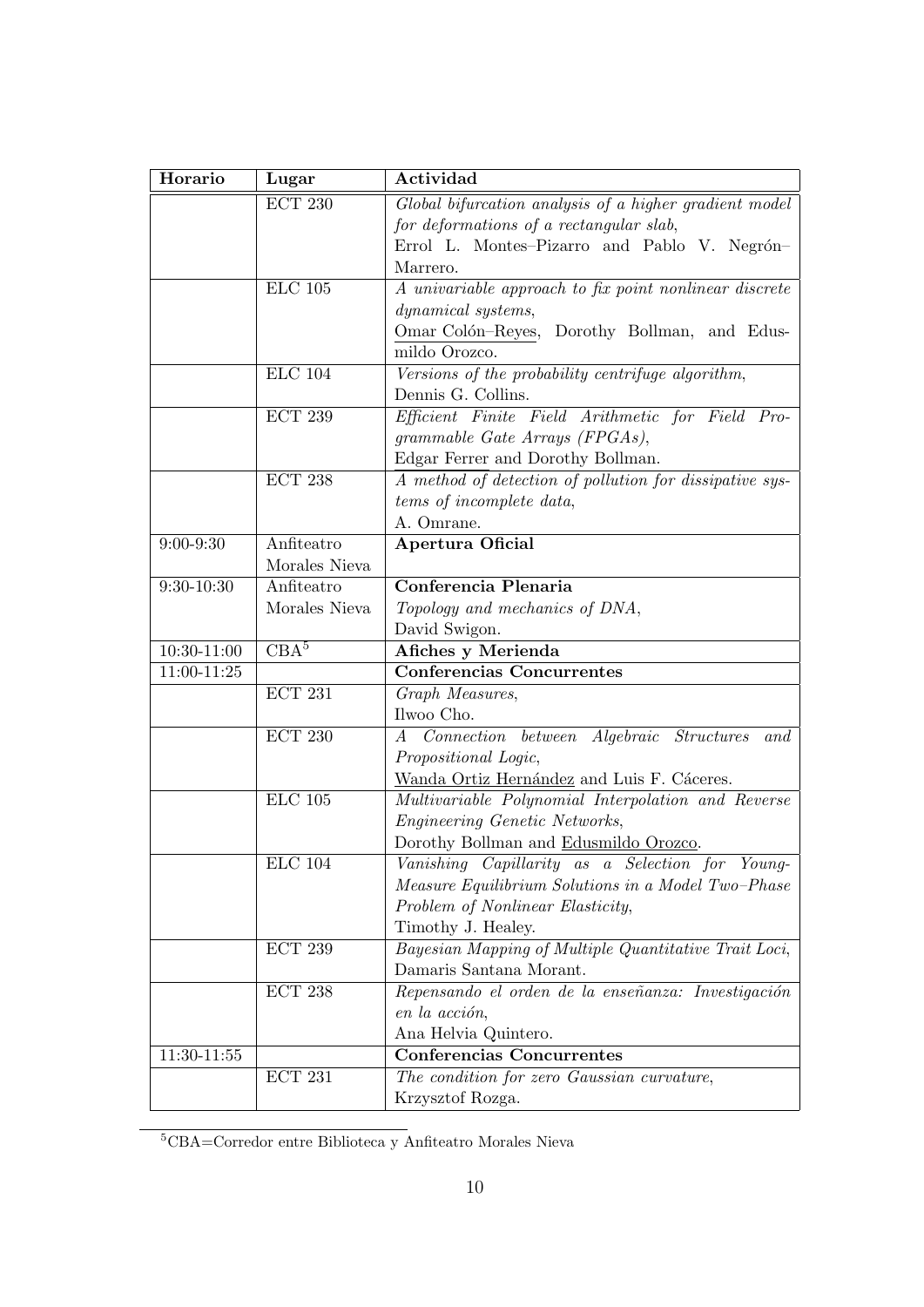| Horario       | Lugar            | Actividad                                                           |
|---------------|------------------|---------------------------------------------------------------------|
|               | <b>ECT 230</b>   | Endomorphisms of Monadic Boolean Algebras,                          |
|               |                  | M.E. Adams and W. Dziobiak.                                         |
|               | <b>ELC</b> 105   | Técnicas de Recuperación de Información,                            |
|               |                  | Luis Gabriel Jaimes y Fernando Vega Riveros.                        |
|               | <b>ELC</b> 104   | Mathematical Modeling of Elastic Deformations with                  |
|               |                  | Defect Nucleation,                                                  |
|               |                  | Lev Steinberg.                                                      |
|               | <b>ECT 239</b>   | Regresión Logística PLS para la Reducción de la Di-                 |
|               |                  | mensionalidad en Datos de Microarreglos,                            |
|               |                  | José Carlos Vega Vílca.                                             |
|               | <b>ECT 238</b>   | Análisis<br>Multidimensional del Aprovechamiento                    |
|               |                  | Académico de los Estudiantes de Nuevo Ingreso en                    |
|               |                  | los cursos de Precálculo en UPR-Bayamón,                            |
|               |                  | Edward A. Caro López.                                               |
| $11:30-1:30$  | Salón de Actos   | Almuerzo                                                            |
| $1:30-2:30$   | Anfiteatro       | Conferencia Plenaria                                                |
|               | Morales Nieva    | Acerca del principio de transferencia de Lefchetz,                  |
|               |                  | Xavier Caicedo.                                                     |
| $2:30-2:55$   |                  | <b>Conferencias Concurrentes</b>                                    |
|               | <b>ECT 231</b>   | Homología de Khovanov y Torsion de Reidemeister,                    |
|               |                  | Juan Ariel Ortíz-Navarro y Charles Frohman.                         |
|               | <b>ECT 230</b>   | Elementary Proofs of Some Eigenvalue Bounds of                      |
|               |                  | Reingold, Vadhan and Wigderson on the Zig-Zag                       |
|               |                  | Product of Graphs,                                                  |
|               |                  | Qi Guo and Heeralal Janwa.                                          |
|               | $ELC$ 105        | High Dimensional Star Coordinates in 3D,                            |
|               |                  | Elio Lozano and Edgar Acuña.                                        |
|               | <b>ELC</b> 104   | On the exact multiplicity of solutions for boundary-                |
|               |                  | value problems via computing the direction of bifurca-              |
|               |                  | tions,                                                              |
|               |                  | Joaquin Rivera and Yi Li.                                           |
|               | <b>ECT 239</b>   | $\overline{Escalabilidad de los$ algoritmos de selección de instan- |
|               |                  | cias usando el Muestreo Progresivo,                                 |
|               |                  | Luis Alberto Daza Portocarrero y Edgar Acuña.                       |
|               | <b>ECT 238</b>   | Summer Undergraduate Mathematical Sciences Re-                      |
|               |                  | search Institute (SUMSRI),                                          |
|               |                  | Vasant Waikar.                                                      |
| $3:00 - 3:15$ | CBA <sup>6</sup> | Receso (Café)                                                       |
| $3:15-3:40$   |                  | <b>Conferencias Concurrentes</b>                                    |
|               | <b>ECT 231</b>   | $W^*$ -Correspondences and Finite Directed Graphs,                  |
|               |                  | Victor M. Vega.                                                     |

 $\overline{{}^6\text{CBA}}=$ Corredor entre Biblioteca y Anfiteatro Morales Nieva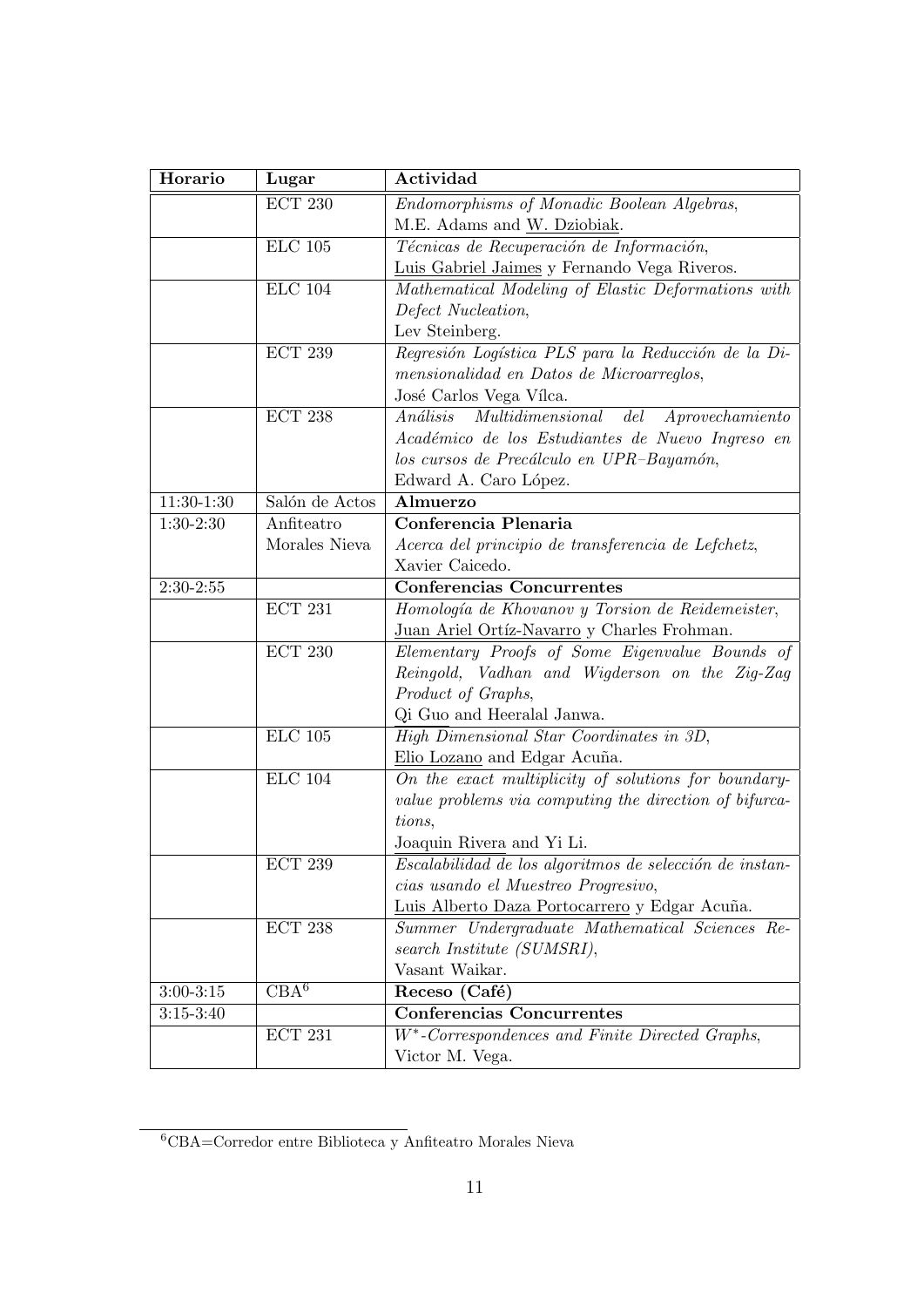| Horario       | Lugar                 | Actividad                                          |
|---------------|-----------------------|----------------------------------------------------|
|               | <b>ECT 230</b>        | On the Inverse of the Gold's and the Welch's Power |
|               |                       | <i>Function,</i>                                   |
|               |                       | Alfonso Heras, Francis N. Castro, Oscar Moreno.    |
|               | $ELC$ 105             | Using Rough Sets theory in KDD methods,            |
|               |                       | Frida R. Coaquira Nina and Edgar Acuña.            |
|               | <b>ELC 104</b>        | Estimation of Parameters in Chemical Kinetic Mod-  |
|               |                       | els,                                               |
|               |                       | Mariano Marcano.                                   |
|               | <b>ECT 239</b>        | Semi-parametric Bayesian Modelling of Censored     |
|               |                       | Data using Correlated Beta Processes,              |
|               |                       | Saba Infante and María-Eglée Pérez.                |
|               | <b>ECT 238</b>        | Mathematical Teaching And Learning Support Center, |
|               |                       | Evelyn Torres Gallardo and Maytee Cruz Aponte.     |
| $3:45 - 4:10$ |                       | <b>Conferencias Concurrentes</b>                   |
|               | $\overline{ECT~ 231}$ | Unbounded hypercyclic operators,                   |
|               |                       | Héctor Salas.                                      |
|               | <b>ECT 230</b>        | Sistemas dinámicos discretos no lineales y afines  |
|               |                       | Omar Colón y Leonid Sepúlveda                      |
|               | $ELC$ 105             | Mejorando la Usabilidad de un Código para la       |
|               |                       | Solución Numérica de Ecuaciones Diferenciales con  |
|               |                       | Retardo,                                           |
|               |                       | Elio Ramos.                                        |
|               | $ELC$ 104             | Dirichlet and Neumann boundary conditions: What is |
|               |                       | in between?,                                       |
|               |                       | Mahamadi Warma.                                    |
|               | <b>ECT 239</b>        | Applications of Newcomb-Benford's Law to Electoral |
|               |                       | Processes, Bioinformatics and the Stock Market,    |
|               |                       | David Torres and L. R. Pericchi.                   |
|               | <b>ECT 238</b>        | Algunos problemas de Olimpiadas Matemáticas,       |
|               |                       | Luis F. Cáceres y Arturo Portnoy.                  |
| $4:15 - 4:45$ | Anfiteatro            | Sesión Administrativa                              |
|               | Morales Nieva         |                                                    |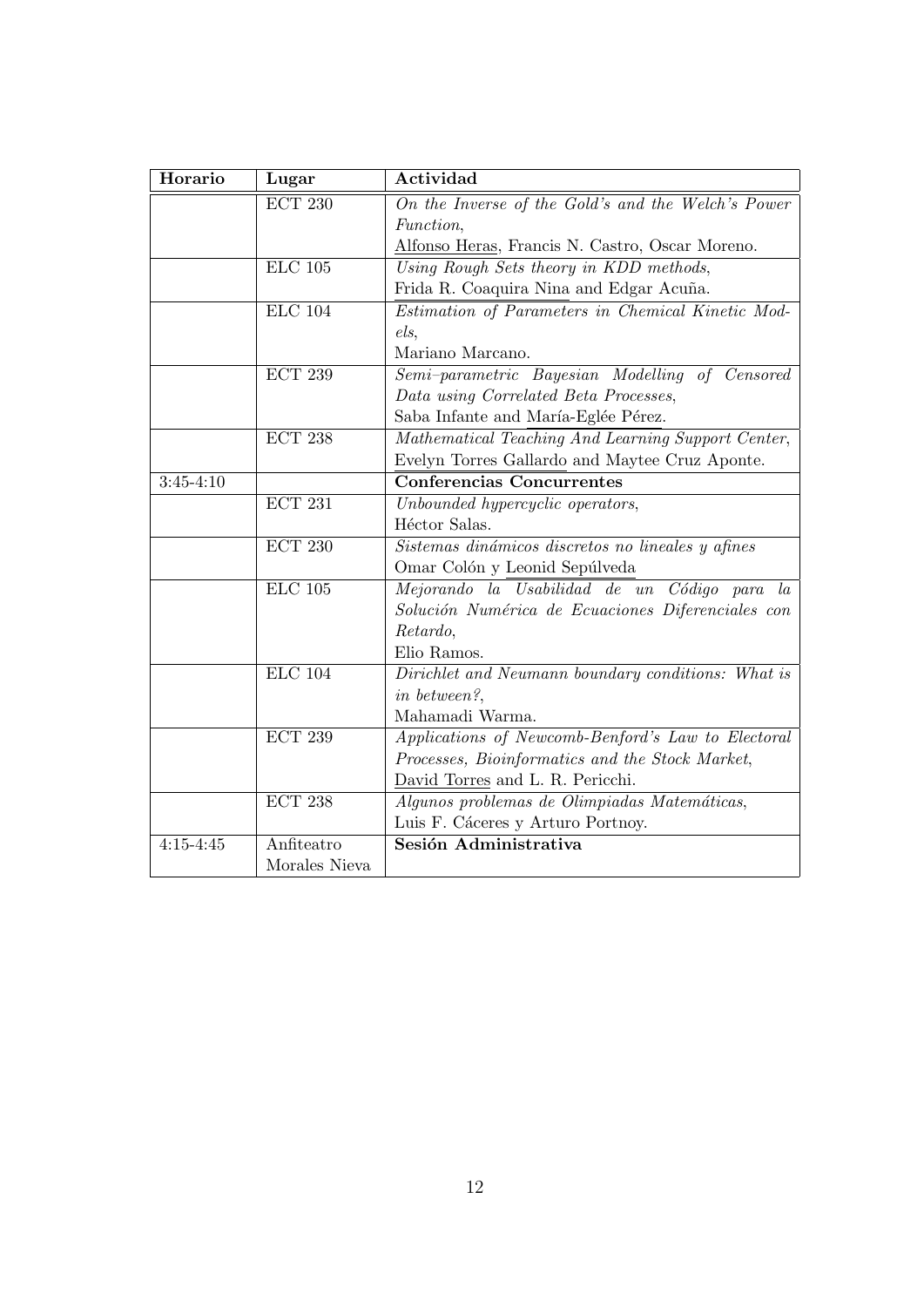# 3 Resúmenes de Conferencias Plenarias (Abstracts of Invited Presentations)

# Acerca del principio de transferencia de Lefchetz

Xavier Caicedo, Universidad de los Andes, Universidad Nacional de Colombia Bogotá.

El llamado principio de transferencia de Lefschetz afirma que una propiedad válida para variedades algebraicas sobre el cuerpo de los n´umeros complejos debe valer igualmente para variedades sobre cualquier otro cuerpo algebraicamente cerrado de característica 0. La teoría de modelos permite explicar este principio heurístico de la geometría algebraica como simple consecuencia de la completud lógica de la teoría de dichos cuerpos. Este es uno de los ejemplos más sencillos de interacción no trivial entre la teoría de modelos y otras áreas de las matemáticas. Discutiremos principios de transferencia más generales y otras aplicaciones de la teoría de modelos que ilustran su creciente papel como poderoso instrumento matemático en álgebra, análisis y teoría de números.

#### About Lefchetz transfer principle

Lefschetz transfer principle states that any property valid for algebraic varieties over the complex numbers must hold for varieties over any algebraically closed field of zero characteristic. Model theory permits to explain this heuristic principle of algebraic geometry as immediate consequence of the logical completeness of the theory of algebraic closed fields of a given characteristic. This is one of the simplest examples of non trivial interaction between model theory and other areas of mathematics. We will discuss more general transfer principles and other applications of model theory which illustrate its growing role as a powerful mathematical instrument in algebra, analysis, and number theory.

# Topology and mechanics of DNA

#### David Swigon<sup>7</sup>, Department of Mathematics, University of Pittsburgh.

Ever since the discovery of the double-helical DNA structure by Watson and Crick it became apparent that the survival and reproduction of a cell requires the solution of a number of problems ranging from efficient packaging of DNA to the untangling of DNA strands during replication and transcription. Theoretical understanding of these problems required the use of concepts from topology and differential geometry, and prompted the development of new approaches to solving open problems in the mechanics of slender elastic bodies. Presented will be an introduction to the main concepts in the theory of DNA topology and elasticity and an overview of the results

<sup>7</sup> swigon@pitt.edu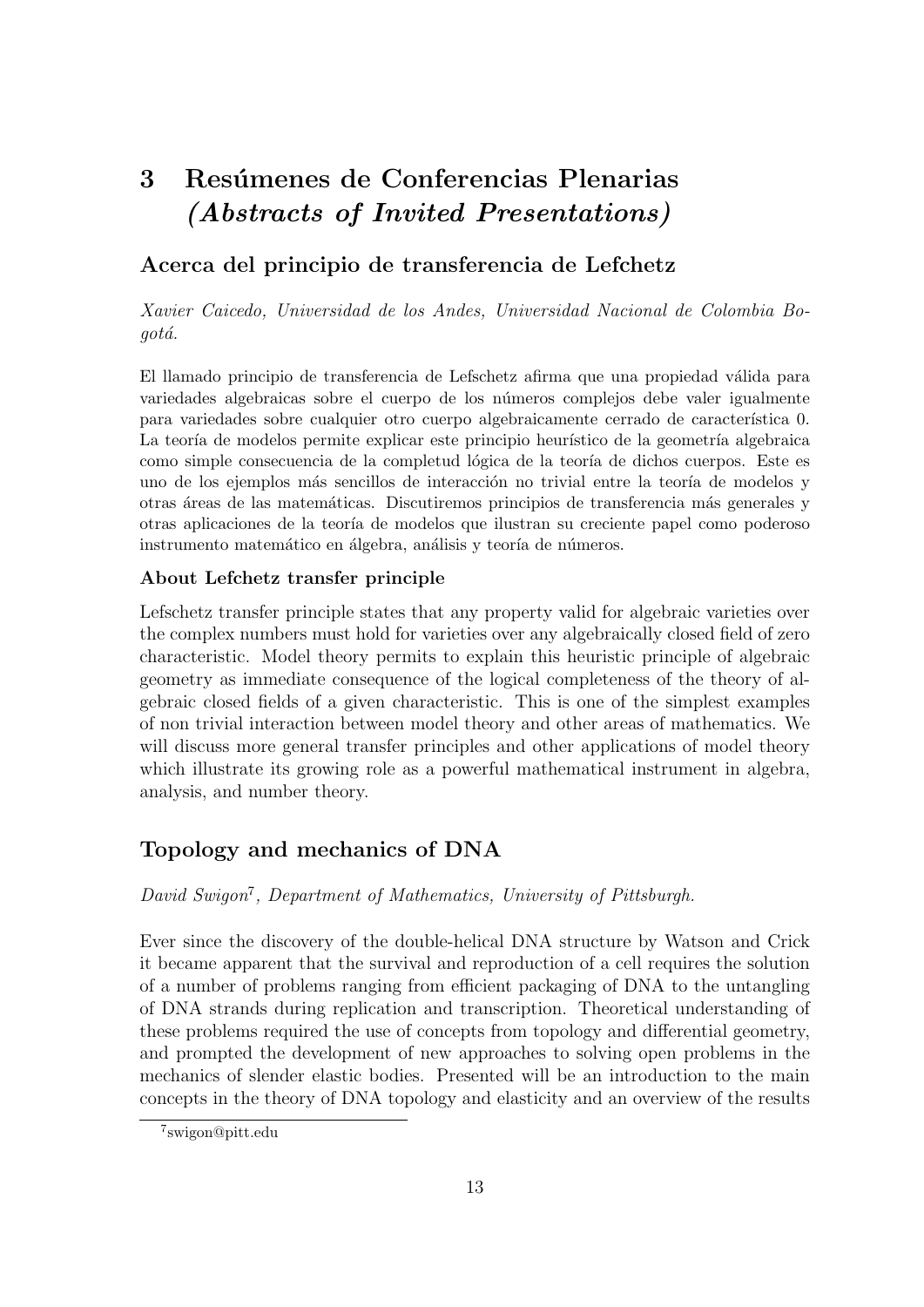obtained in recent years on (i) equilibrium configurations of DNA segments with the effects of impenetrability and self-contact forces taken into account and (ii) the effects of inhomogeneity and intrinsic curvature on configurations of DNA minicircles that are subject to binding of untwisting ligands.

# The Mathematics Behind Google's PageRank Algorithm

Michelle D. Wagner, National Security Agency.

I use Google on a daily basis to retrieve information from the internet. What's going on behind the scenes is a proprietary algorithm called PageRank that was developed by two Stanford University computer scientists, Larry Page and Sergey Brin. In this talk I will describe Google's PageRank algorithm and show how it connects to several areas in mathematics and computer science.

# 4 Resúmenes de Conferencias Concurrentes (Abstracts of Concurrent Presentations)

Los resúmenes aparecen en orden alfabético de acuerdo al apellido del primer autor nombrado en el trabajo. (The abstracts appear in alphabetical order according to the last name of the first listed author.)

# Endomorphisms of Monadic Boolean Algebras

M.E. Adams, The State University of New York, and W. Dziobiak, University of Puerto Rico at Mayagüez.

A classical result about Boolean algebras independently proved by Magill, Maxson, and Schein says that non-trivial Boolean algebras are isomorphic whenever their endomorphism monoids are isomorphic. The main point of this talk is to show that the finite part of this classical result is true within monadic Boolean algebras. By contrast, there exists a proper class of non-isomorphic (necessarily) infinite monadic Boolean algebras the endomorphism monoid of each of which has only one element (namely, the identity map).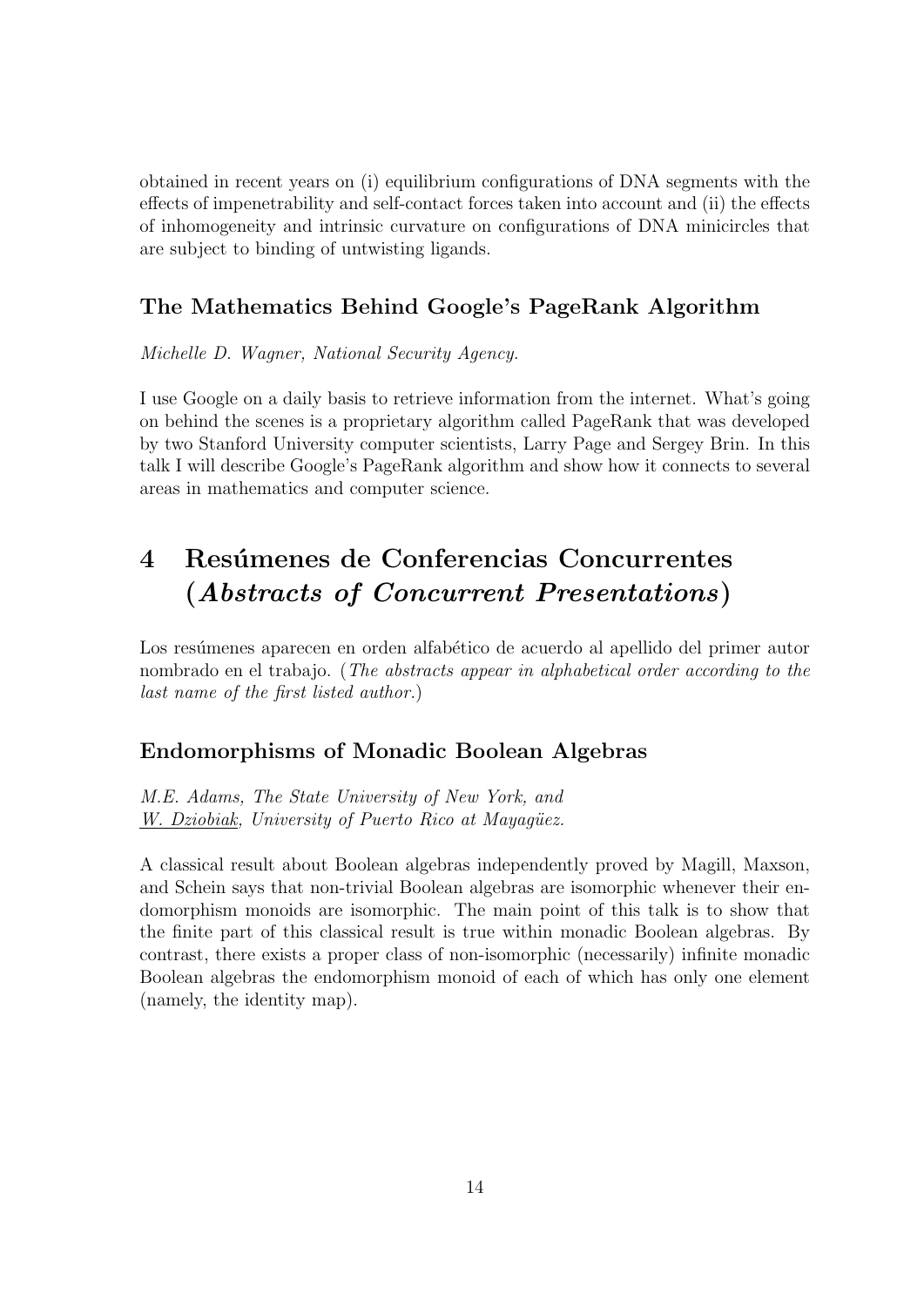#### Sobre una conjetura de Waldhausen

Pedro E. Arraiza González e Iván Cardona Torres<sup>8</sup>, Departamento de Matemáticas, Universidad de Puerto Rico en Rio Piedras.

En este trabajo intento encontrar al menos un ejemplo de una 3-Variedad no Haken obtenida por cirug´ıas de Dehn que resulte ser virtualmente Haken, utilizando como punto de partida una conjetura de Waldhausen que dice que toda 3-Variedad orientable, cerrada e irreducible con grupo fundamental infinito tiene una Variedad Haken como espacio recubridor de un número finito de hojas. En 1972 Evans y Jaco presentaron un ejemplo de una 3-Variedad casi suficientemente grande que no era suficientemente grande. Esta Variedad fue obtenida por cirugías de Dehn en un "3-punctured Sphere Bundle". En 1989 Baker presenta una 3-Variedad cuyo grupo fundamental era virtualmente Z-representable pero no Z-representable. Esta Variedad fue obtenida por cirugías en un "once-punctured Torus Bundle". Por sus definiciones, los términos Haken, virtualmente Haken, suficientemente grande, casi suficientemente grande, Z-representable y virtualmente Z-representable están relacionados, como presentara Kirby en 1995 en el problema 3.2 de su lista de Problemas de Topología. Mi trabajo intenta generalizar el trabajo de Baker, obteniendo mediante cirugías en un "2-punctured Torus Bundle", una 3-Variedad con grupo fundamental infinito y primer grupo de Homología finito, para entonces demostrar que tiene un espacio recubridor Haken.

#### SQS-Graph Invariants of Extended Perfect Codes

Carlos Araujo<sup>9</sup> and Italo J. Dejter, University of Puerto Rico at Rio Piedras, Department of Mathematics, San Juan, PR 00936.

A perfect 1-error-correcting code C is 'foldable' over its kernel via the Steiner triple systems associated to its codewords. The resulting 'folding' produces a graph invariant for C via Pasch configurations. It is known that such invariant is complete for Vasilév codes of length 15. We are extending those results to the the extended perfect codes of length 16 via the Steiner quadruple systems associated to their codewords, concretely to those codes obtained via a construction method due to Phelps and Solovéva.

<sup>8</sup> icardona@coqui.net

<sup>9</sup> caraujo@cnnet.upr.edu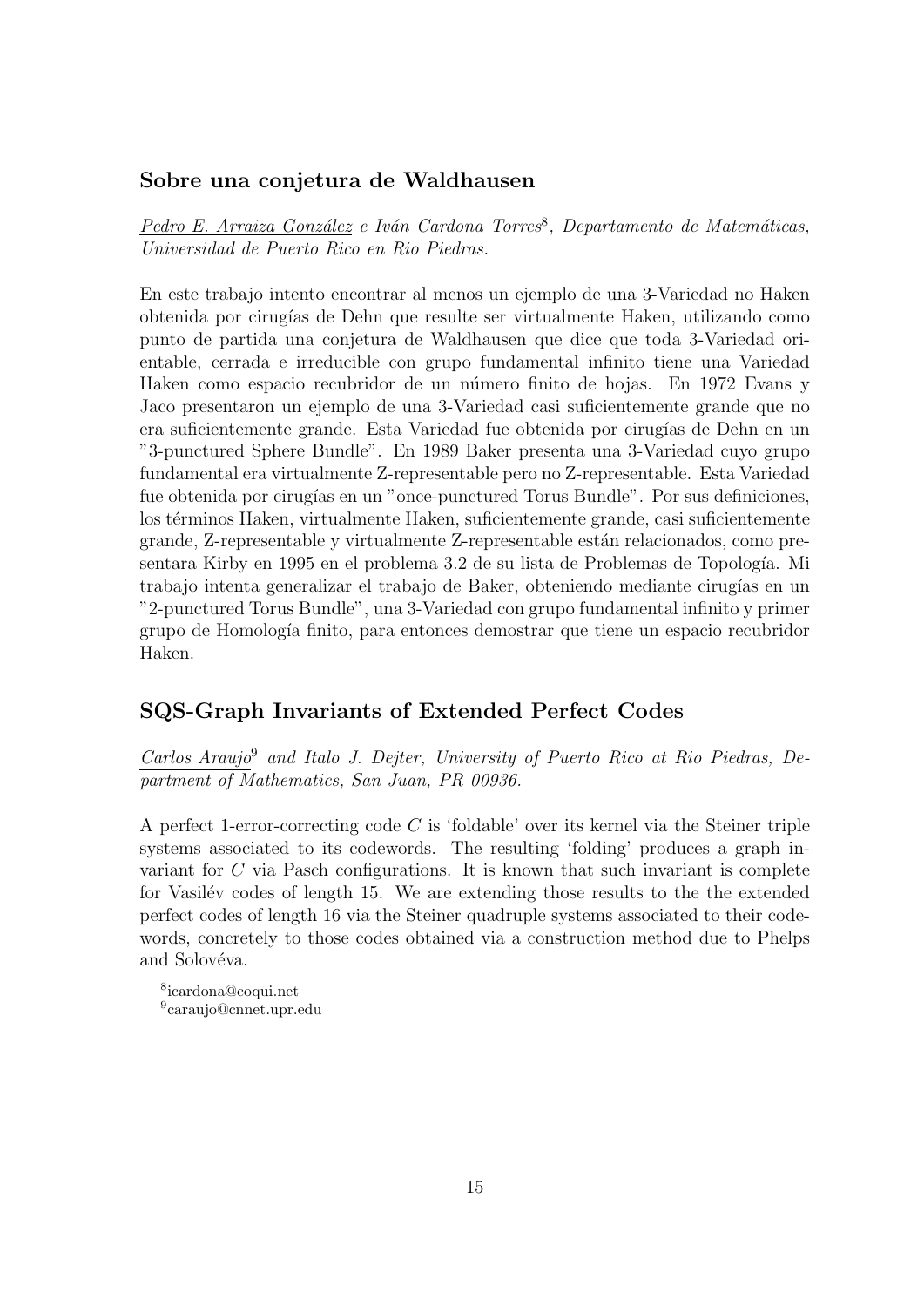#### Multivariable Polynomial Interpolation and Reverse Engineering Genetic Networks

Dorothy Bollman, Department of Mathematics, University of Puerto Rico at Mayagüez, and

Edusmildo Orozco, Department of Computer Science, University of Puerto Rico at Rio Piedras.

The reverse engineering problem for genetic networks is the problem of discovering the functional relation between genes, given a time series of gene expression data. In this work we present an algorithm in a multivariable finite field model which, given a time series of gene expression data and a gene  $q$ , determines a multivariable polynomial that interpolates the given data and that contains only those variables that correspond to genes that affect g. More generally, this algorithm can be used to find a multivariable polynomial with no "nonessential" variables that interpolates a set of points in  $(F<sup>n</sup>, F)$ , where F is any finite field.

# A Note on Dirichlet Algebras

 $Gabriela Bulancea<sup>10</sup>, Departmento de Matemática - Física, Universidad de Puerto$ Rico en Cayey.

The main issue in the theory of perturbations of Banach algebras is to determine what properties of a given Banach algebra A are preserved when we slightly deform A by means of defining a new multiplication between the elements of A, multiplication which is "close" to the original one. A uniform algebra A with Shilov boundary  $\Gamma$  is a Dirichlet algebra if the space of the real parts of functions in A, ReA, is dense in  $C_R(\Gamma)$ , the space of continuous real-valued functions on Γ. Richard Rochberg proved that being Dirichlet is a stable property for uniform algebras. Using results of best approximation in normed linear spaces by elements of a linear subspace, we give a new proof of this result.

#### Algunos problemas de Olimpiadas Matematicas

Luis F. Cáceres y Arturo Portnoy, Departamento de Matemáticas, Universidad de Puerto Rico en Mayaqüez.

Presentaremos algunos problemas interesantes que han aparecido en distintas olimpiadas matem´aticas, y sus soluciones, con el objeto de ilustrar el nivel de dificultad, el reto y el espíritu de estas competencias.

<sup>10</sup>gbulancea@hotmail.com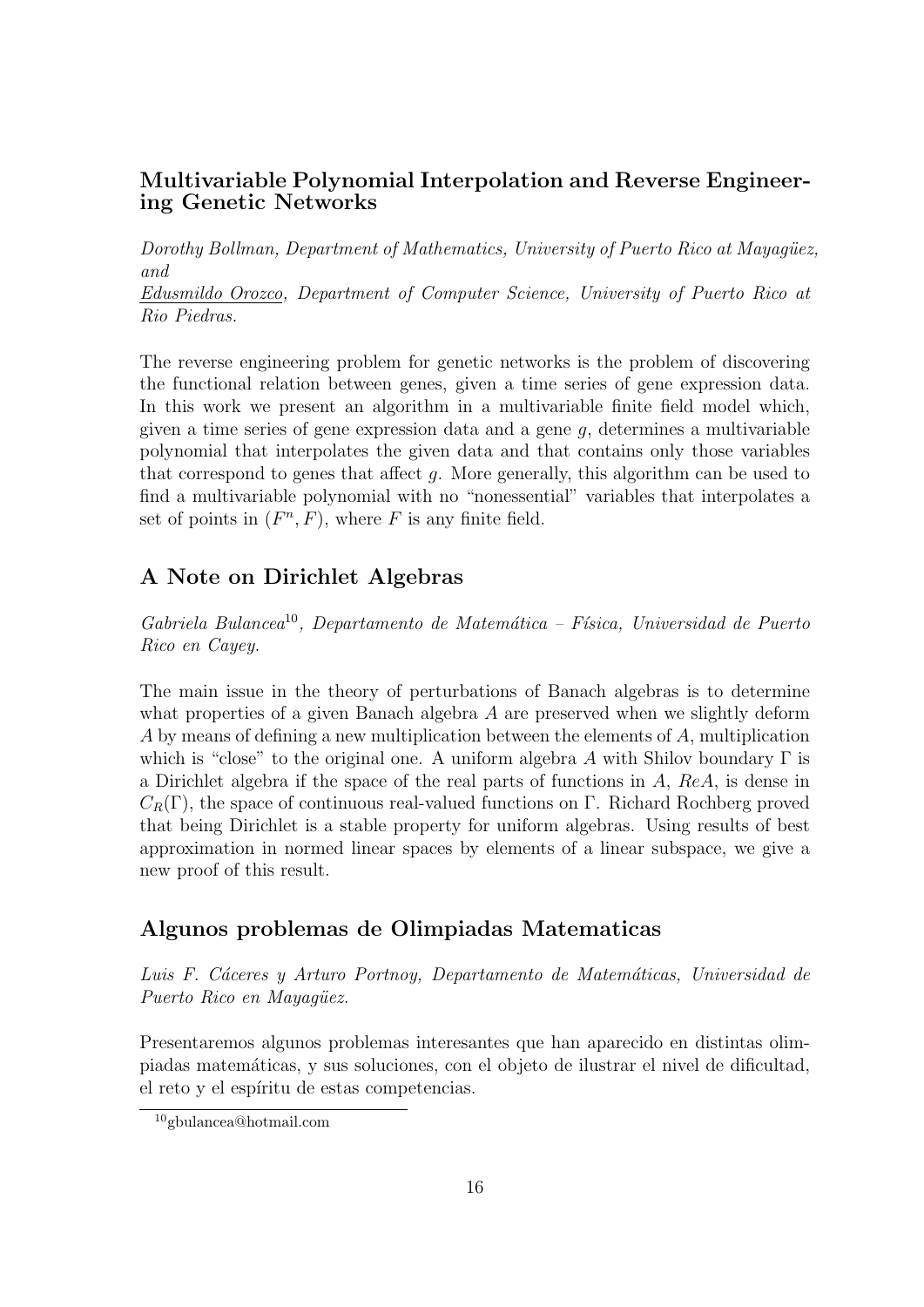#### Sistemas de descomposición de Variedades de Género de Heegaard dos

Luz Dary Camacho Olarte<sup>11</sup> e Iván Cardona Torres<sup>12</sup>, Departamento de Matemáticas, Universidad de Puerto Rico en Rio Piedras.

Una 3-variedad  $M$  tiene una infinidad de SISTEMAS DE DESCOMPOSICIÓN COM-PLETOS DE DISCOS que determinan un HEEGAARD SPLITTINGS dado, lo cual dificulta conseguir información estructural de dicha 3–variedad. Sin embargo durante los últimos años se han logrado grandes avances en este campo, introduciendo condiciones adicionales que permiten el acceso a esta información, como por ejemplo, LA CONDICIÓN DE RECTÁNGULO, dada por A. Casson y C. Gordon, en "Reducing Heegaard Splittings", Topology and its Applications, volumen 27, Issue 3, diciembre, 1987, pp 275-283, la cual recientemente fue ligeramente reforzada con LA CONDICIÓN DOBLE DE RECTÁNGULO, dada por Martin Lustig and Yoav Moriah, en "A finiteness result for Heegaard Splittings", Topology, volumen 43, 2004, pp 1165-1182; condición que nos garantiza la existencia de un número finito de tales sistemas de descomposición completos que satisfagan la condición doble de rectángulo. Tomando una 3–variedad particular  $M$  y un Heegaard Splittings dado,  $M = H_1 \cup_{\partial h_1 = \partial H_2} H_2$ , nos proponemos mostrar los distintos Sistemas de Descomposición completos que satisfacen la Condición doble rectángulo, los cuales son finitos.

# Análisis Multidimensional del Aprovechamiento Académico de los Estudiantes de Nuevo Ingreso en los cursos de Precálculo en UPR–Bayamón

Edward A. Caro L´opez, Departamento de Matem´aticas, Universidad de Puerto Rico en Bayamón.

Este es un segundo estudio que sirve de extensión del titulado: "Variables Predictoras" en el Aprovechamiento Académico en los Cursos de Precálculo de la Universidad de Puerto Rico en Bayamón". La nueva base de datos incluye los años 1995-2004 y otras variables no consideradas en el estudio previo, como: escolaridad de los padres, ingreso familiar, tipo de escuela de procedencia, carga académica, profesor que dictó el curso, entre otras. Nuevamente analizaremos por separado las tres versiones de Precálculo que el Departamento de Matemáticas ofrece: Mate 1001, Mate 3011 y Mate 3171.

Establecemos una ecuación de regresión no lineal para tener un estimado la probabilidad de aprobar uno de los tres cursos en discusión, a base de las variables independientes. Se determina la significancia estadística y el peso de cada variable

<sup>11</sup>luzdarycamacho@gmail.com

<sup>12</sup>icardona@coqui.net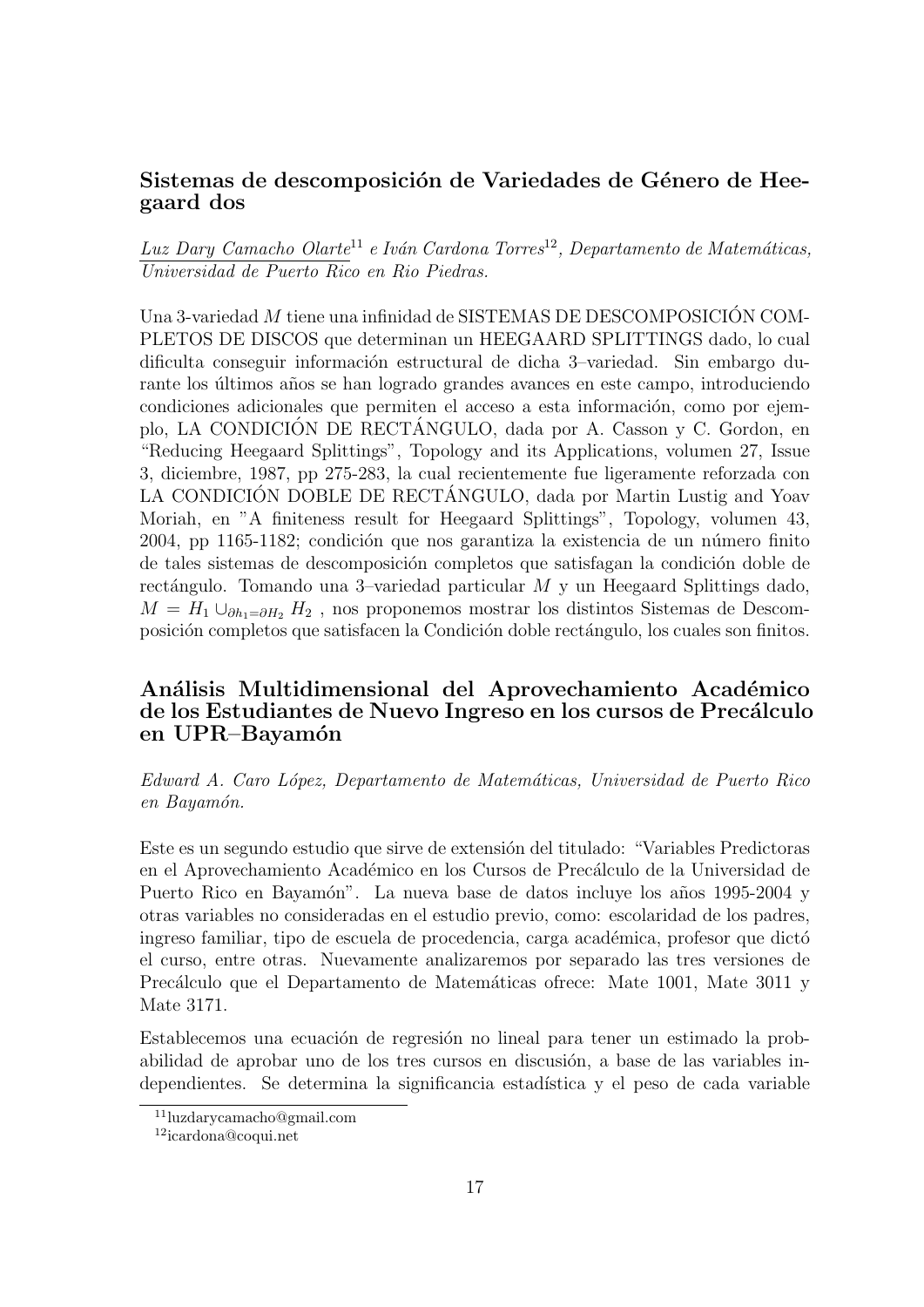independiente en la estimación de las probabilidades de aprobación. Utilizamos el modelo estadístico no lineal "probit" para el análisis de una base datos de 7,046 expedientes de estudiantes de nuevo ingreso y se hace un estimado de la probabilidad de aprobar (obtener  $A, B, \phi, C$ ) de los estudiantes de nuevo ingreso que toman estos cursos en los primeros semestres académicos.

#### Graph Measures

Ilwoo Cho, Saint Ambrose Universirty, Davenport, Iowa.

In this talk, we will define a measure on a finite directed graph  $G$ , with its vertex set  $V(G)$  and its edge set  $E(G)$ . A directed graph G is finite if it has finite entries of vertices and edges. Recently, statistical group theorists study about the (bounded) positive measures on presented groups. By using the similar techniques, we define graph measures on finite directed graphs. Let  $FP_n(G)$  be the set of all finite paths with their length n and  $FP(G)$ , the set  $\bigcup_{n=1}^{\infty} FP_n(G)$ . If the graph G does not have loop finite paths, then  $FP(G)$  is the finite union of  $FP_k(G)$ 's. However, if there exists at least one loop finite path, then there are infinitely many finite paths. In this case, it is hard to give a finite (discrete) measure on  $FP(G)$ . To avoid such case, we define the diagram measure  $\Delta$  on  $FP(G)$ . Also, give the degree measure d on  $V(G)$ . Then, on G, we can define the bounded measure  $\mu = d \cup \Delta$ . We will observe the measure theory on the measurable space  $(G, \mu)$ . Simiarly, we will also consider the shadowed graph measure space  $(G, \mu_G)$ , where  $G^{\hat{}} = G \cup G^{-1}$  is the shadowed graph of G. We observe the graph integrals of graph measurable functions with respect to the shadowed graph measure  $\mu_G$ . Such graph measuring is an invariant on finite directed graphs. Finally, we briefly introduce the graph von Neumann algebra  $M_G$ .

# Using Rough Sets theory in KDD methods

Frida R. Coaquira Nina  $^{13}$  and Edgar Acuña, University of Puerto Rico at Mayagüez.

Rough Sets Theory was introduced by Z. Pawlak (1982) as a mathematical tool for data analysis. Rough sets have many applications in the field of Knowledge Discovery, some of them to feature selection, discover decision rules, making data reduction, and to the discretization of continuous features.

The theory can be used when the dataset has irrelevant (dispensable) features that can be eliminated, reducing in this way the dimension of the problem and finding subsets of relevant (indispensable) features. By combining Rough Set Theory with the usual feature selection methods, we obtain an algorithm like a wrapper method for feature selection. The principal idea is to recognize the dispensable and indispensable

<sup>13</sup>frida cn@math.uprm.edu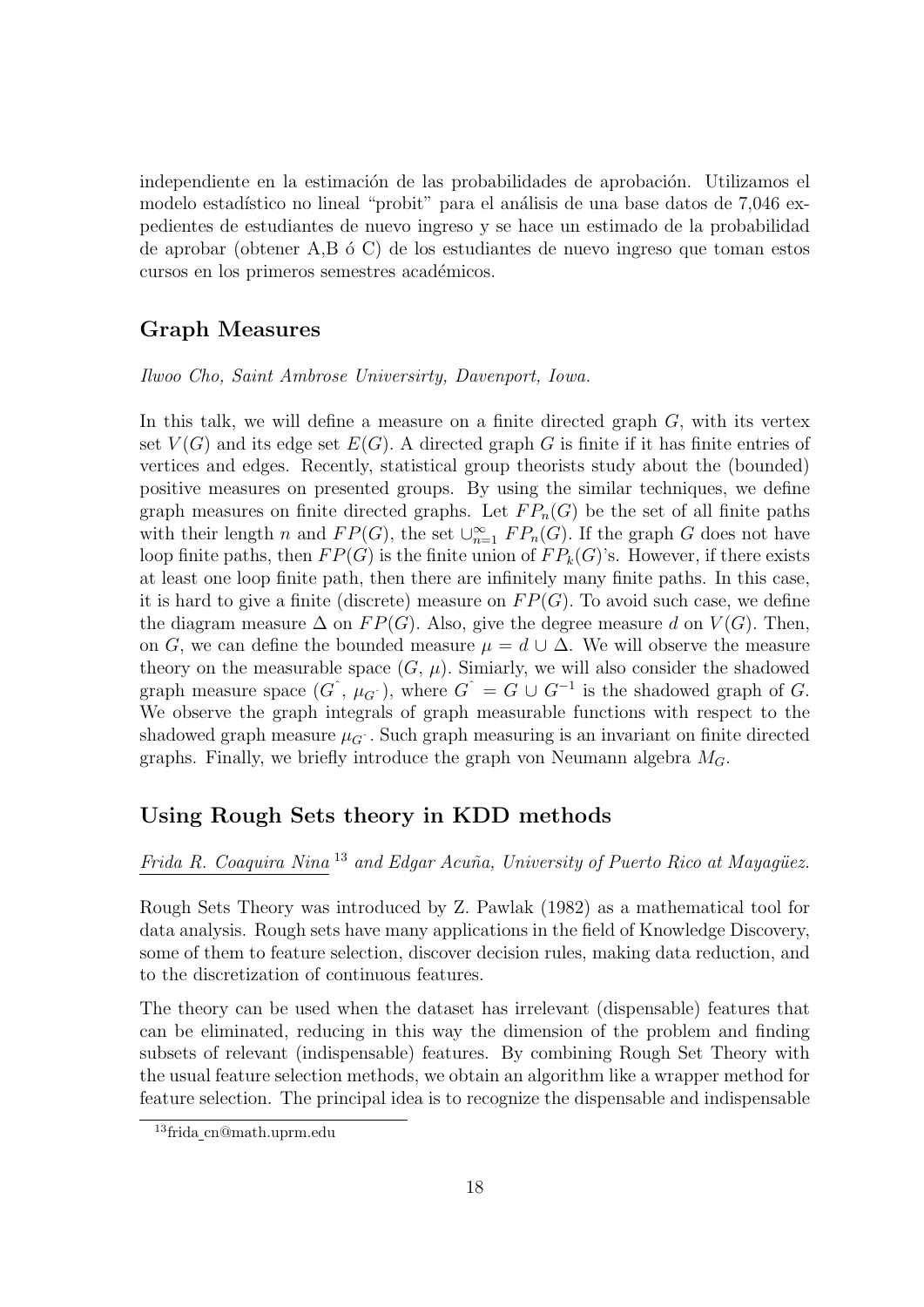features, using the discernibility relation across the dataset.

# Versions of the probability centrifuge algorithm

Dennis G. Collins, Department of Mathematics, University of Puerto Rico at Mayagüez.

Different versions of the author's probability centrifuge algorithm are presented with examples. These algorithms are based on the possibility of moving probability amplitude around without affecting entropy. A radial algorithm is based on one-dimensionalized entropy, and dependence on boundary conditions is discussed.

# A univariable approach to fix point nonlinear discrete dynamical systems

Omar Colón–Reyes and Dorothy Bollman, Department of Mathematics, University of Puerto Rico at Mayagüez, and Edusmildo Orozco, Department of Computer Science, University of Puerto Rico at Rio Piedras.

Discrete dynamical systems, and in particular those defined over finite fields, have a number of important applications, including biological and biochemical networks. It is of interest to determine when such networks enter a steady state, i.e., the conditions under which the corresponding dynamical system is a fixed point system. In this work we give a method for converting a multidimensional dynamical system to an equivalent one-dimensional system and we give simple criteria for the resulting one-dimensional system to be a fixed point system.

# Sistemas dinámicos discretos no lineales y afines

Omar Colón–Reyes y Leonid Sepúlveda, Universidad de Puerto Rico en Mayagüez.

Un problema importante en la teoría de los sistemas dinámicos discretos es el de relacionar la estructura de un sistema con su din´amica. Este trabajo presenta dicha relación para una familia de sistemas no lineales afines boléanos. Para sistemas que pueden ser descritos por monomios, uno puede obtener información sobre la estructura de los ciclos bas´andose en la estructura de los monomios. En este trabajo presentaremos criterios para clasificar dichos sistemas como uno de punto fijo.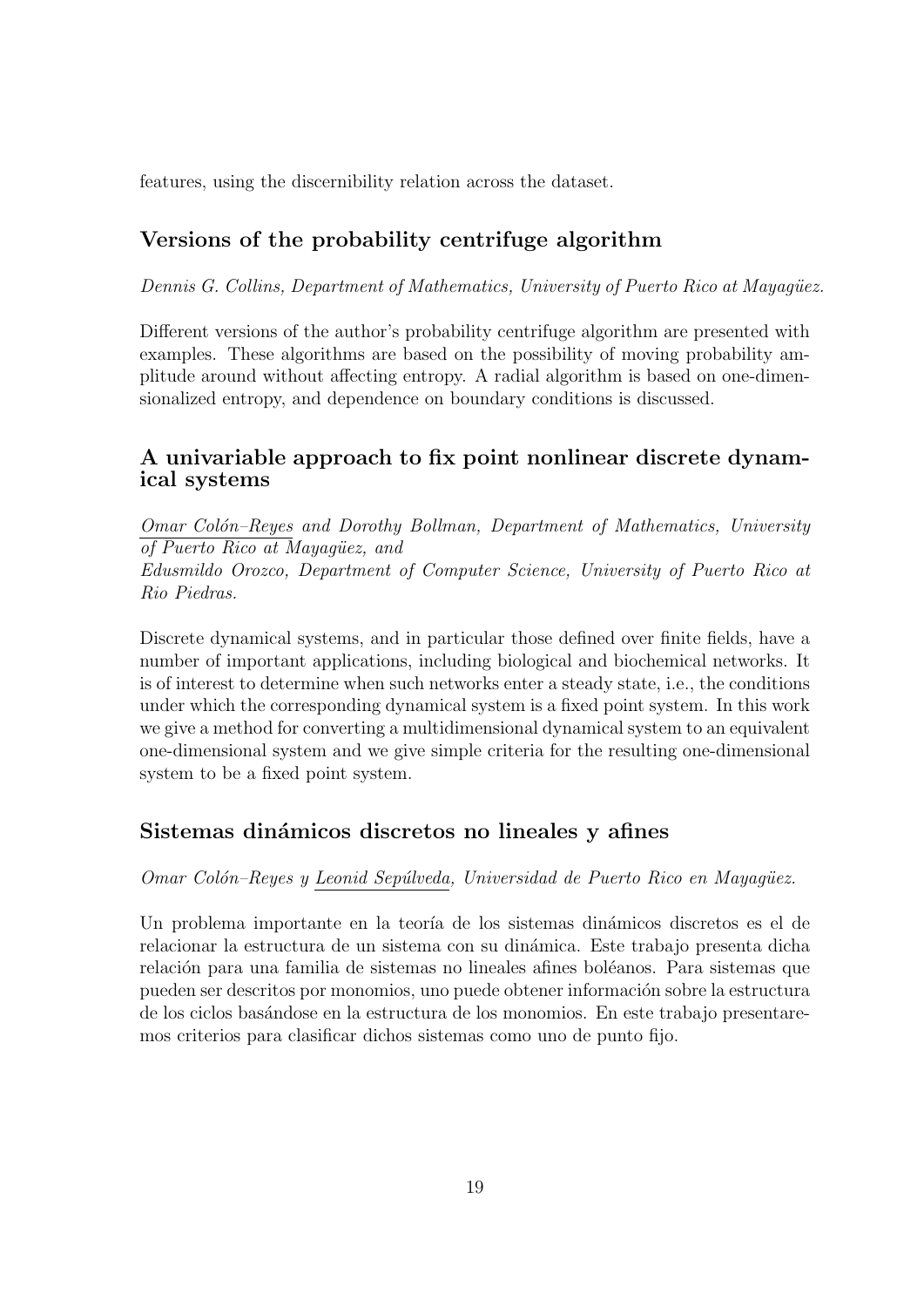#### Positivity Methods in Multivariable Operator Theory

#### Raúl E. Curto, The University of Iowa.

Using a generalized version of Choleski's Algorithm to detect positivity for numerical matrices, we study quadratures and curvatures in one or more real or complex variables. This leads in a natural way to the study of truncated moment problems, which in turn are associated with recursively generated weighted shifts when the underlying measure is supported in the positive real axis. Of particular interest are Gaussian quadratures and the connections with the theory of orthogonal polynomials, including the study of singular quartic moment problems, whose supporting measures lie in planar conics. For these problems, we obtain a complete solution in case the associated moment matrix  $M(2)$  is singular. We show that rank  $M(2)$ -atomic minimal representing measures exist in case the moment problem is subordinate to an ellipse, parabola, or non-degenerate hyperbola. If QMP is subordinate to a pair of intersecting lines, minimal representing measures sometimes require more than rank  $M(2)$ atoms, and those problems subordinate to a general intersection of two conics may not have any representing measure at all.

#### Escalabilidad de los algoritmos de selección de instancias usando el Muestreo Progresivo

#### Luis Alberto Daza Portocarrero y Edgar Acuña, Departamento de Matemáticas, Universidad de Puerto Rico en Mayagüez.

El crecimiento exponencial en la disponibilidad de datos que se generan en las distintas áreas de las ciencias e ingeniería ha creado la necesidad de metodologías que tengan la capacidad para analizar y procesar la información contenida en dichos datos. La selección de instancias emerge como una alternativa para reducir el tamaño del conjunto de datos con la finalidad de hacer posible que los algoritmos de la minera de datos puedan trabajar de manera eficiente y se logre extraer el conocimiento relevante de la inmensa cantidad de datos en la que se encuentra escondida. Sin embargo, el principal problema que enfrentan los algoritmos de selección de instancias es que aun tienen un costo computacional demasiado alto. El muestreo progresivo permite mejorar el rendimiento de los algoritmos de selección de instancias cuando el tamaño del conjunto de datos es grande, reduciendo la complejidad computacional en espacio y tiempo, ya que no se requiere procesar la totalidad de los instancias en la muestra de entrenamiento para seleccionar los instancias m´as relevantes. En este trabajo se presentan algunos resultados experimentales y estudios comparativos de conjuntos de datos disponibles para evaluar la efectividad y eficiencia de la estrategia propuesta.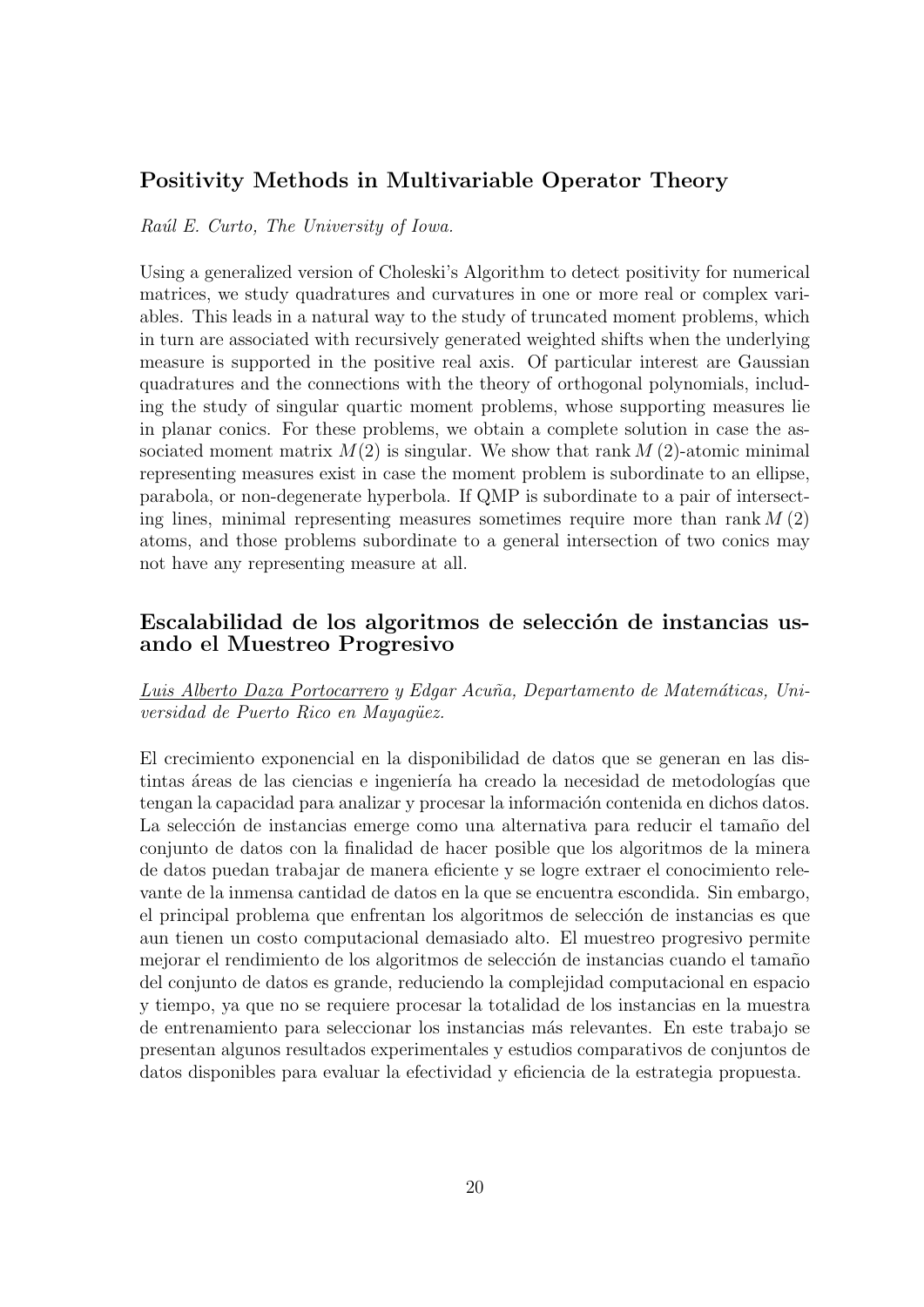#### Intrinsic Spectral Geometry of the Kerr-Newman Event Horizon

Martin Engman<sup>14</sup>, Departamento de Ciencias y Tecnología, Universidad Metropolitana, San Juan, PR 00928.

The well known theorems of Robinson and Carter imply that the most general stationary, axisymmetric, asymptotically flat solutions of the vacuum Einstein-Maxwell equations which have a regular event-horizon are given by the Kerr-Newman family of solutions. The instantaneous black hole event horizon of such a solution inherits an intrinsic metric which is that of a surface of revolution. We study the spectrum of the Laplacian for this surface metric using trace formulae of its associated Greens operator. With these trace formulae we uniquely and explicitly reconstruct the instantaneous intrinsic metric of the Kerr-Newman Event Horizon. In the process we find that the angular momentum parameter, the area, and (in the uncharged case) the mass can be written in terms of these eigenvalues. In the uncharged case this immediately leads to the unique and explicit determination of the Kerr metric in terms of the spectrum of the event horizon. In this sense, thinking of the event horizon as a vibrating membrane, one can "hear" the shape of non-charged stationary axially symmetric black hole space-times

Partially supported by the NSF Grant: Model Institutes for Excellence at UMET.

#### Efficient Finite Field Arithmetic for Field Programmable Gate Arrays (FPGAs)

Edgar Ferrer<sup>15</sup> and Dorothy Bollman, Department of Mathematics, University of  $\overline{P$ uerto Rico at Mayagüez.

Finite field arithmetic has a wide range of applications in various fields, including cryptography and error-correcting codes. This project is motivated by a novel method modelling genetic networks by means of finite fields. In order to deal with very large genetic networks, it is essential to develop capacity for performing very fast and efficient arithmetic over finite fields. For this purpose we are developing efficient algorithms that will be hardwired into FPGAs. One very efficient method for arithmetic on  $GF(2m)$  involves the use of Zech logarithm tables. This method is very efficient for small m. For large composite m, say  $m = rs$ ,  $GF(2m)$  is an extension of  $GF(2r)$ and we can make use of the fact that  $GF(2m)$  is isomorphic to  $GF((2r)s)$ . In this project we make use of the Zech log table method for arithmetic over the ground field GF GF(2r) and FPGAs for arithmetic over the extension field.

<sup>14</sup>ricardojavier81@gmail.com

<sup>15</sup>eferrer@cs.uprm.edu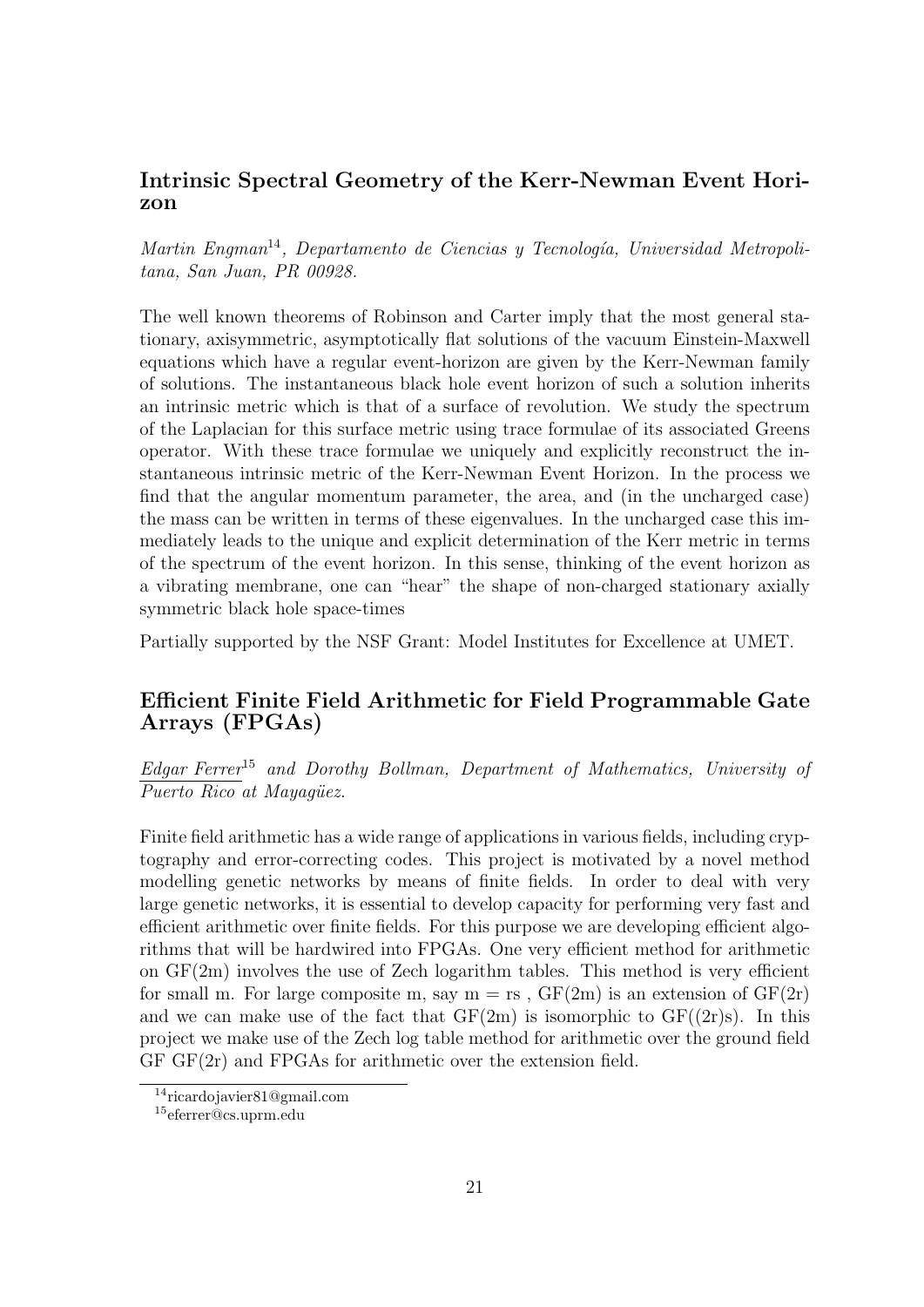#### Elementary Proofs of Some Eigenvalue Bounds of Reingold, Vadhan and Wigderson on the Zig-Zag Product of Graphs

 $Qi$  Guo<sup>16</sup> and Heeralal Janwa<sup>17</sup>, Department of Mathematics, University of Puerto Rico at Rio Piedras.

One of the major recent breakthroughs in complexity theory was the introduction of the concept of Zig-Zag graph product of graphs by O. Reingold, S.Vadhan and A.Wigderson (RVW), "Entropy Waves, The Zig-Zag Graph Product, and New Constant–Degree Expanders and Extractors" Annuals of Math. Vol.155, no. 1, pp. 157- 187. This construction yielded asymptotic families of expander graphs that give optimal expansion.

Such expansions are not possible even by the famous Ramanujan graph families of Lubotzky, Phillips and Sarnak. In proving their results, RVW give upper bounds on the normalized absolute values of the zig-zag product of graphs in terms of the constituent graphs.

The main results of our presentation will be elementary proofs of the eigenvalue bounds of the theorems of RVW. More specifically, when the vertices of a (small) graph B label the edges around each vertex of a (big) graph A, a larger graph A zigzag B can be constructed, whose vertices are pairs  $\{(q, h) : g \in V(G), h \in V(H)\},\$ and adjacency is defined using the above labeling in a nontrivial way., The resulting graph inherits (roughly) its size from the large one, it degree from the small one, and its expansion properties from both. By setting up Largrange multipliers, we obtain better eigenvalue bound on modified Zig-Zag graph product A and B. Furthermore, we give a explicit example of Zig-Zag graph construction and a program Zig-Zag(A,B,C) which generate the adjacency matrix of the Zig-Zag product given the adjacency matrix of graph A and graph B and the permutation matrix C.

Research is supported by FIPI.

## Vanishing Capillarity as a Selection for Young-Measure Equilibrium Solutions in a Model Two–Phase Problem of Nonlinear Elasticity

Timothy J. Healey<sup>18</sup>, Theoretical and Applied Mechanics, Cornell University.

We consider the equilibrium of a 1-dimensional, 2-phase elastic solid in the presence of live body loads and small "interfacial" or higher-gradient elasticity, the latter characterized by capillarity coefficient  $\varepsilon > 0$ . The existence of equilibria is fairly routine,

<sup>16</sup>qguo@rrpac.upr.clu.edu

<sup>17</sup>hjanwa@rrpac.upr.clu.edu

<sup>&</sup>lt;sup>18</sup>tih10@cornell.edu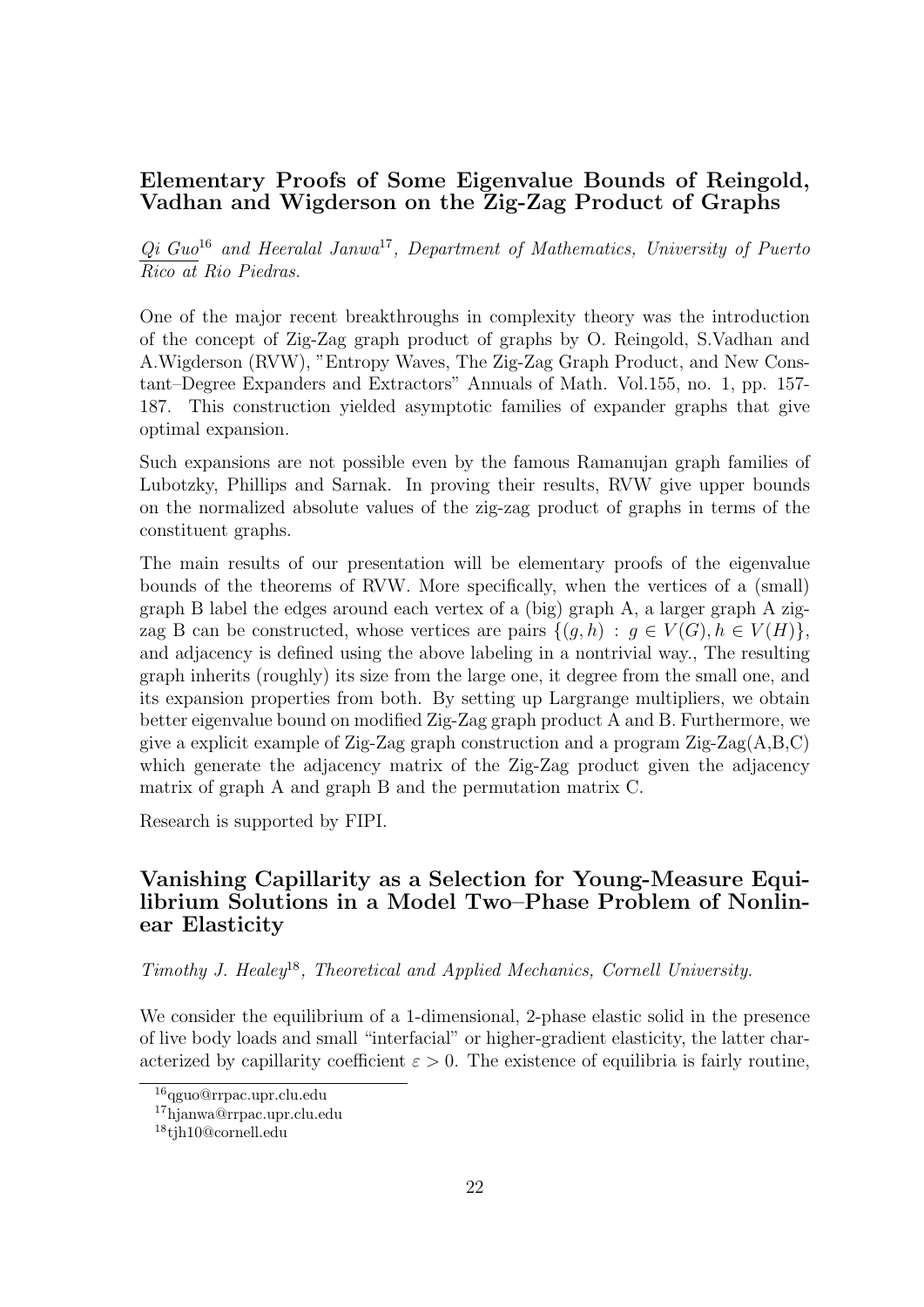and we examine their behavior in the limit  $\varepsilon \to 0$ . With physically reasonable growth conditions, we establish uniform (in  $\varepsilon$ ) a-priori  $L^{\infty}$ -bounds on the strain fields. In the limit we obtain a continuous displacement field and a stress and "strain" field, the latter two of which belong to  $L^{\infty}(0,1)$ , with each characterized by the family of Young measures associated with the weak\* limit of the strains. In general, the limiting "strain" is incompatible with the limiting displacement. We show that the Young-measure characterization of the stress field has a  $C<sup>1</sup>$  representation (within its equivalence class) that satisfies the balance-of-forces equilibrium equation classically.

#### On the Inverse of the Gold's and the Welch's Power Function

Alfonso Heras, Francis N. Castro, Department of Mathematics, University of Puerto Rico at Rio Piedras, and Oscar Moreno<sup>19</sup>, Department of Computer Science, University of Puerto Rico at Rio Piedras.

In this presentation we explicitly compute the inverse function of the Welch's power function, which is maximally nonlinear. We also present an algorithm to compute the inverse function of the Gold's power function, which is maximally nonlinear. Furthermore, the exponential sums corresponding to the previous power functions provide a family that improves results of Ax-Katz, Adolphson-Sperber and Moreno– Moreno.

# Semi–parametric Bayesian Modelling of Censored Data using Correlated Beta Processes

Saba Infante, Universidad de Carabobo, Valencia, Venezuela, María-Eglée Pére $z^{20}$ , University of Puerto Rico at Rio Piedras.

Beta processes with independent increments (Hjort, 1990) and with correlated increments (Nieto-Barajas and Walker, 2002) are used for modelling base risk in Cox proportional risk model (Cox, 1972) for the study of discrete survival times. The regression parameter is modeled using a multivariate normal prior. This approach allows to obtain smooth estimates for survival curves and for the risk function, and has the convenient conjugate properties of the Beta prior for implementing MCMC estimation. An example is analyzed using this technique, and the results obtained are compatible with those obtained using other existent approaches.

<sup>19</sup>moreno@uprr.pr

<sup>20</sup>maeglee-perez@uprrp.edu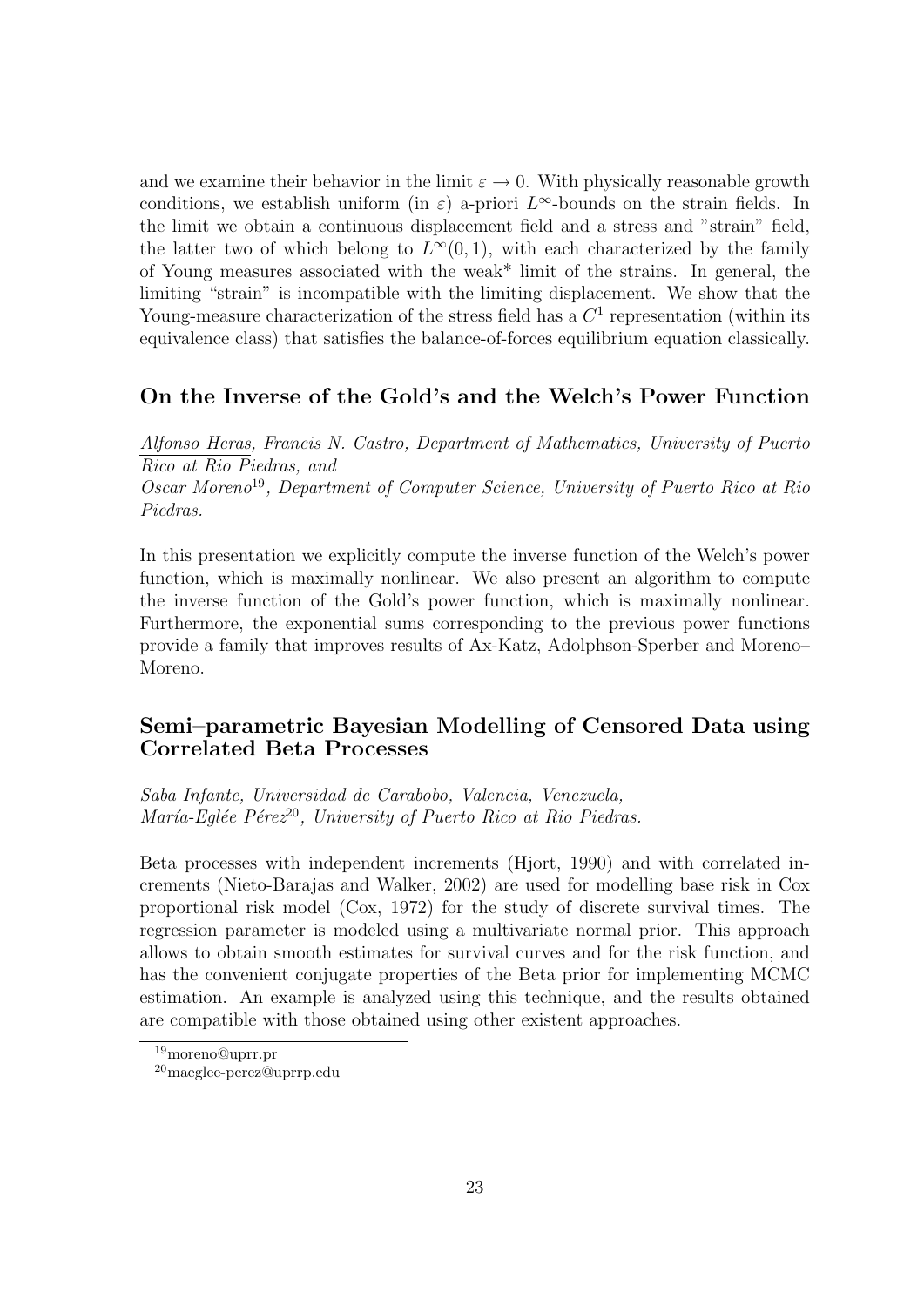#### Técnicas de Recuperación de Información

Luis Gabriel Jaimes, Departamento de Matemáticas, Universidad de Puerto Rico en Humacao, y Fernando Vega Riveros, Departamento de Matemáticas, Universidad de Puerto Rico en Mayagüez.

La Recuperación de Información (RI) es una rama de la computación que se ocupa de la recuperación de información (no datos) en documentos no estructurados (cartas, periódicos, artículos, etc.) de los cuales, a diferencia de los datos con estructura (almacenados en bases de datos) no es fcil extraer información útil automáticamente.

Estas técnicas (RI) son parte de una rama más amplia de la computación conocida como miner´ıa de textos (text mining) que puede ser vista como un caso particular de minería de datos (Data Mining o Data Discovery). Actualmente esta técnicas son ampliamente usadas en buscadores de Internet como GOOGLE, YAHOO, etc. En este trabajo se presentarán tres de los modelos clásicos de RI: booleano, vectorial y probabil´ıstico, adem´as de la posibilidad de utilizar ontolog´ıas como medio de recuperación de información, haciendo uso de técnicas de lenguaje natural. Finalizaremos mostrando las aplicaciones y proyectos futuros alrededor de estos conceptos.

#### Mathematics at the National Security Agency

Lucia Jesús–Santana, National Security Agency.

The National Security Agency (NSA) is the largest employer of mathematicians in the United States. In this talk, we will describe how mathematicians contribute to NSA's cryptologic mission as well as to other facets of the Agency's mission. We will also discuss programs such as summer internships, employment opportunities, and sabbatical opportunities for faculty.

# Desempeño Estudiantil en Matemática Fundamental y en Álgebra

Marilú Lebrón Vázquez, Idalyn Ríos Díaz y Bárbara L. Santiago Figueroa, Departamento de Matem´aticas, Universidad de Puerto Rico en Humacao.

Los estudiantes de los departamentos de Ciencias Sociales, Sistemas de Oficina, Comunicaciones y Terapia tomaban originalmente el curso de Algebra Elemental. Debido ´ al alto porcentaje de bajas y fracasos se creó el curso de Matemática Fundamental en el Departamento de Matem´aticas de la UPRH. Con miras a determinar la efectividad de dicho curso se realizó un estudio cuyo objetivo fue investigar cuánto progreso se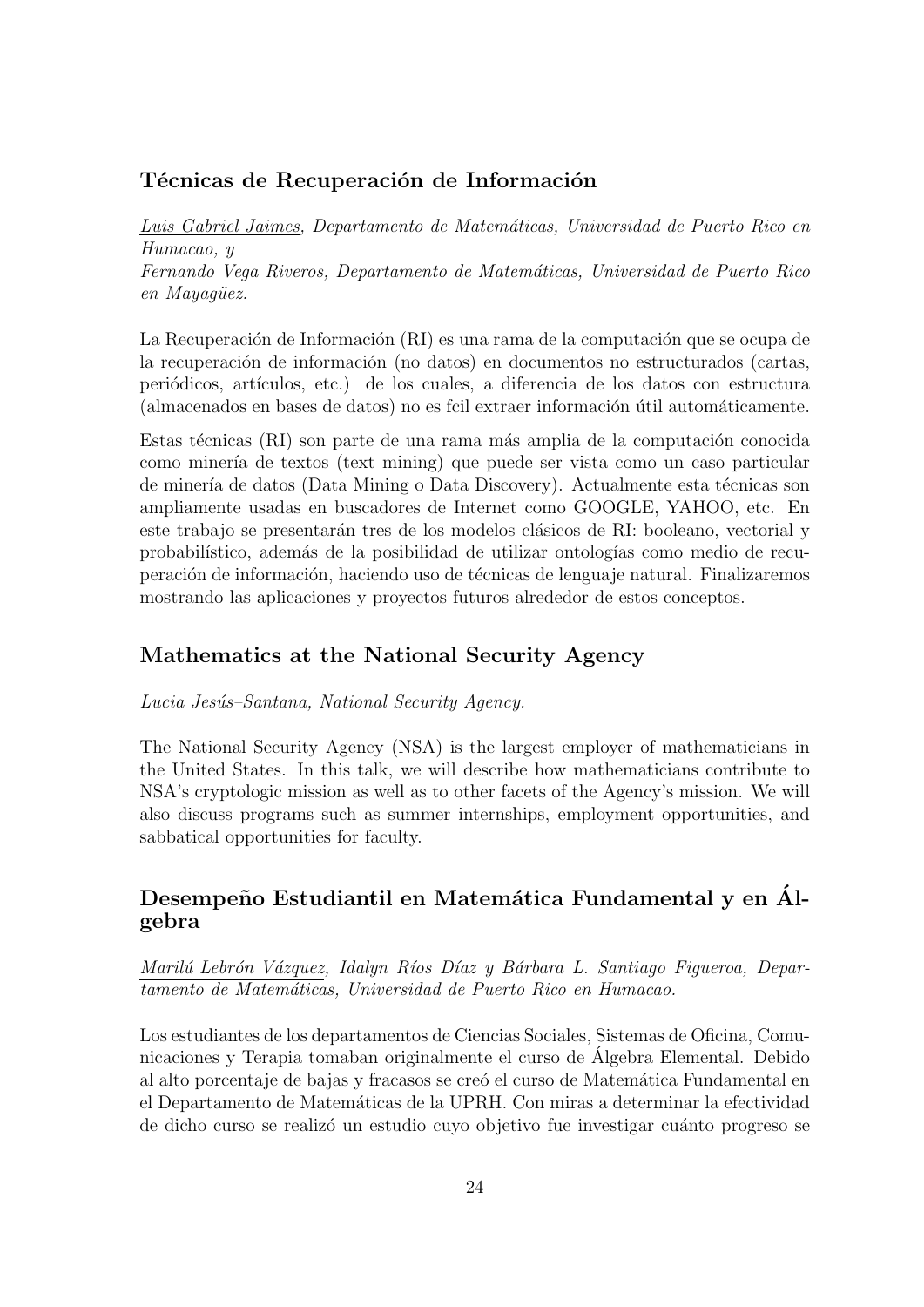logra en la retención, ejecución y el nivel de satisfacción del estudiantado. En esta presentaci´on mostramos los resultados obtenidos hasta mayo del 2005.

# High Dimensional Star Coordinates in 3D

Elio Lozano and Edgar Acuña, University of Puerto Rico at Mayaqüez.

High dimensional data visualization techniques are very useful in supervised classification and clustering. It is helpful in data preprocessing tasks such as outlier detection, feature selection, and to measure the degree of correlation among the features of the dataset. There are plenty of data visualization techniques and, one of the most useful is the 2D Star Coordinates plot, but it has some drawbacks and limitations. In this research the 2D star coordinates plot will be enhanced by introducing new parameters that allow the visualization of the data in three dimensions. The transformed data points, along with their parameters, will be visualized as 3D polyhedrons. One challenge in scientific visualization is the visualization of large datasets, thus to solve in some way this problem, data parallelism in conjunction with the visualization system VTK will be used to deal with these datasets.

#### Estimation of Parameters in Chemical Kinetic Models

Mariano Marcano<sup>21</sup>, Department of Mathematics, University of Puerto Rico at Río Piedras.

Mathematical models for the transport mechanism of certain chemical substances across cell membranes are described. The models consist of sets of ordinary differential equations. To compute sets of parameters that lead to solutions in agreement with experimental measurements for the translocation fluxes of the substances, an optimization problem is formulated. The model equations and the optimization method are solved numerically. The optimization problem exhibits multiple optima and thus the criteria and the technique used to choose the best optimum are discussed. Parameter sets are computed for two different transporters: the transport of glucose in pancreas cells; the transport of sodium in cells of the wall of a particular segment of a renal tubule.

<sup>21</sup>mmarcano@cnnet.upr.edu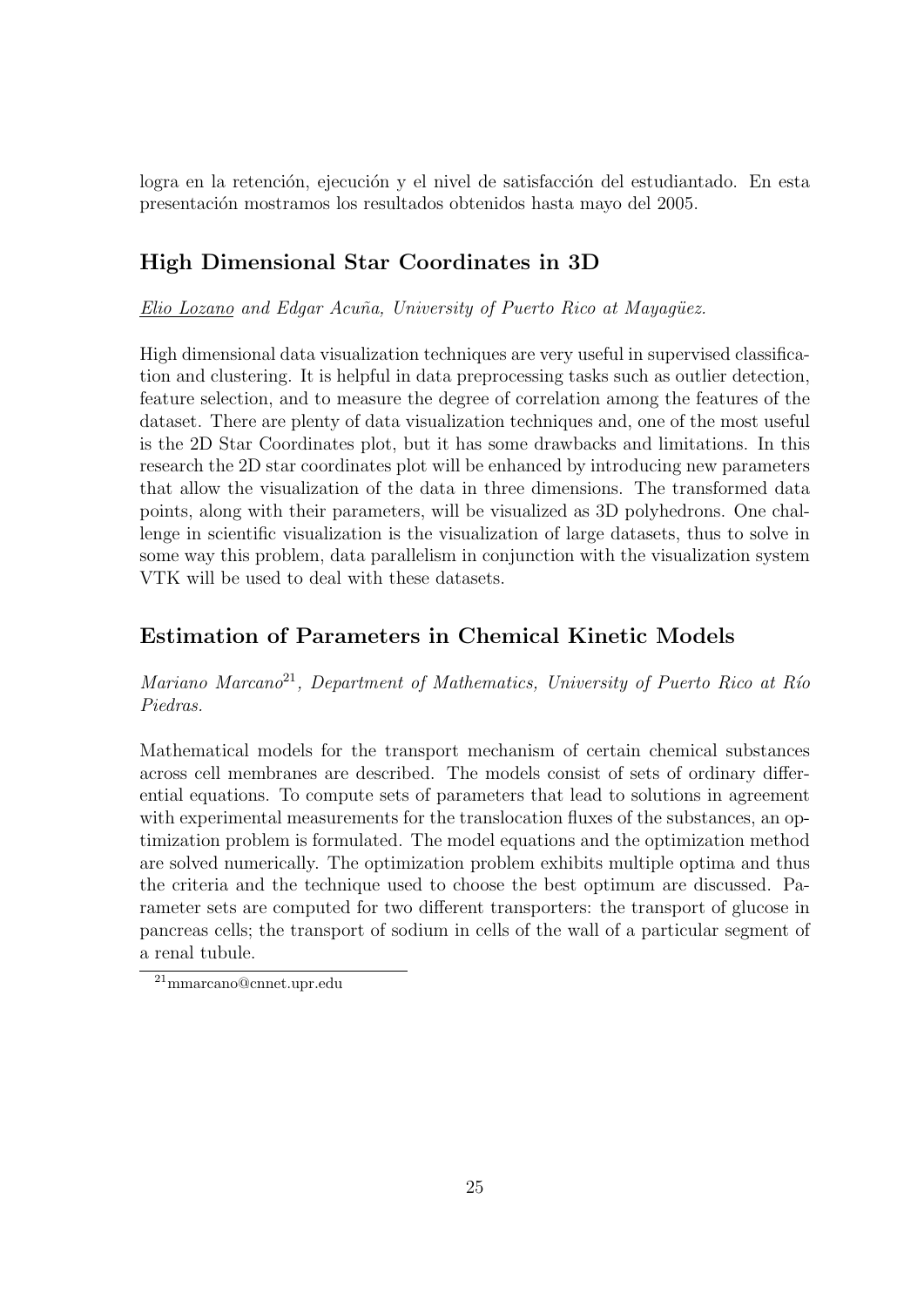#### Global bifurcation analysis of a higher gradient model for deformations of a rectangular slab

Errol L. Montes– $Pizarro<sup>22</sup>$ , Department of Mathematics and Physics, University of Puerto Rico at Cayey, and Pablo V. Negrón–Marrero<sup>23</sup>, Department of Mathematics, University of Puerto Rico at Humacao .

In this paper we present some preliminary results for a global bifurcation analysis for a higher–gradient model for the deformations of a rectangular slab. After reviewing some previous results from the authors on the local existence of nontrivial branches of solutions bifurcating from the trivial branch, we discuss the additional steps required to extend these branches globally.

Acknowledgement: The research by Negrón–Marrero has been sponsored in part by the National Security Agency (NSA) under grant number H98230-04-C-0486.

#### A method of detection of pollution for dissipative systems of incomplete data

A. Omrane<sup>24</sup>, Universite Antilles–Guyane, Campus de Fouillole, 97159 Pointe a Pitre Guadeloupe (FWI).

Many environmental problems contain incomplete data. We propose a sentinel method for the detection of pollution present in the state equation of a dissipative system of incomplete initial condition. In the present case, the control and the observation have their supports in different open sets. The problem of determining a sentinel is equivalent to a controllability problem, for which we use Carleman inequalities. We then prove the existence of a non null sentinel.

# A Connection between Algebraic Structures and Propositional Logic

Wanda Ortiz Hernández<sup>25</sup>, and Luis F. Cáceres<sup>26</sup>, Department of Mathematics, University of Puerto Rico at Mayagüez.

The relationship between propositional logic using theories and models, and algebraic structures such as groups, rings, lattices, R-modules and algebras, including Boolean

<sup>22</sup>emontes@caribe.net

<sup>23</sup>pnm@mate.uprh.edu

<sup>24</sup>aomrane@univ-ag.fr

<sup>25</sup>wanda oh@math.uprm.edu

<sup>26</sup>lcaceres@math.uprm.edu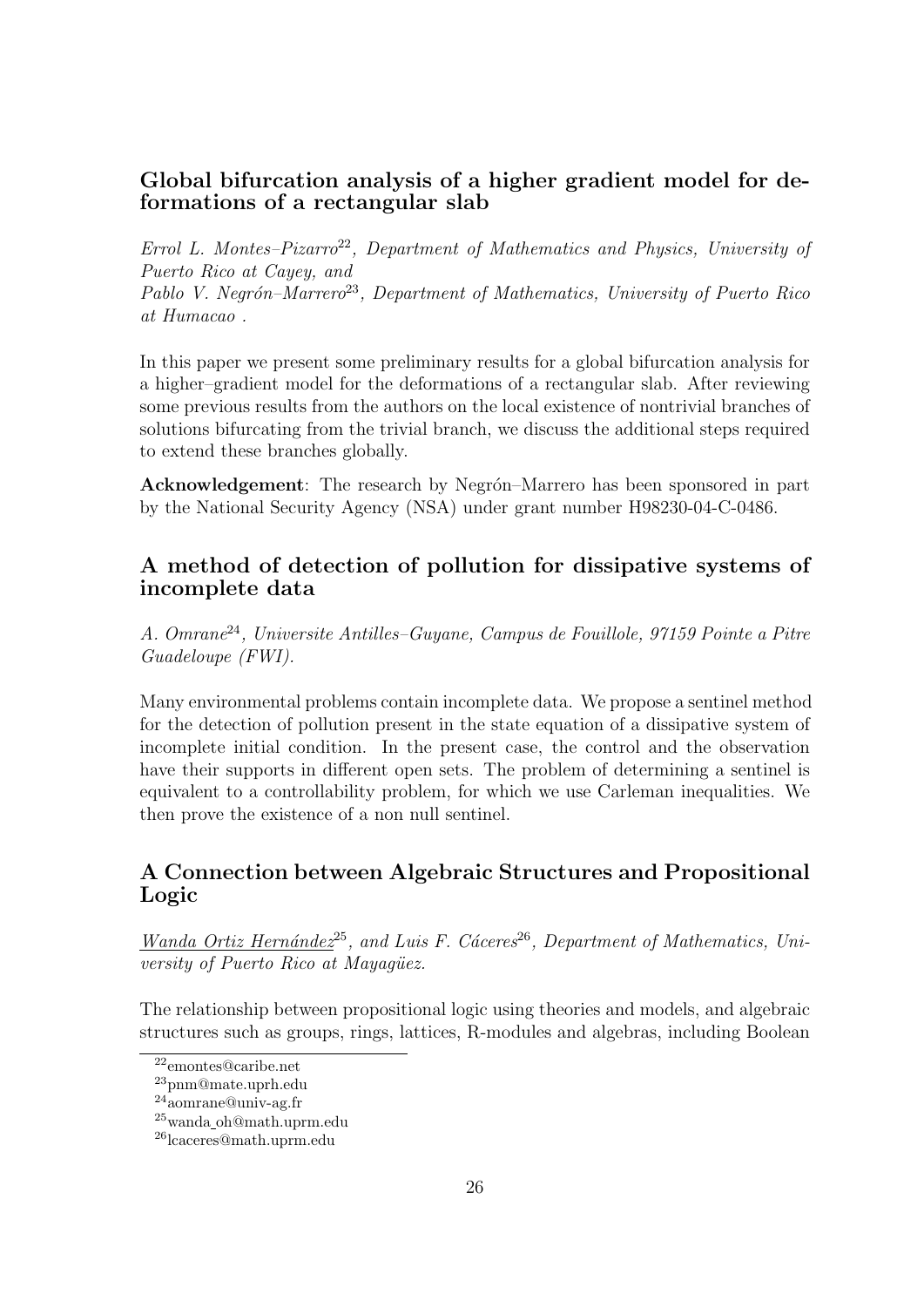Algebras, have been studied.

One of the results that will be discussed is the following: if we define the sentential theory  $T(G)$  associated with a group G, it can be shown that there exists a one to one correspondence between the subgroups of G and the models of the sentential theory,  $T(G)$ . Also, if we define  $M(C)$  to be a model associated with a non-empty set C. then given two subsets  $A$  and  $B$  of  $C$ , the model associated with the union of  $A$  and B is equal to the union of  $M(A)$  and  $M(B)$ . Similarly, the model associated with the intersection of A and B is equal to the intersection of  $M(A)$  and  $M(B)$ . Also, the model associated with the complement of A is equal to the complement of the model associated to A. A complete proof of these properties will be discussed, and examples will be provided. A similar approach will be applied to other algebraic structures, in order to establish their properties, and concrete examples will be given.

# Homología de Khovanov & Torsión de Reidemeister

Juan Ariel Ortiz–Navarro<sup>27</sup> y Charles Frohman, Universidad de Iowa, Departamento de Matemáticas.

En 2001 M. Khovanov presentó una teoría que asigna grupos homológicos a un diagrama de un nudo. Su teoría impulsó nuevas preguntas en teoría de nudos como también propuso nuevas formas de atacar viejos problemas en topología. En este proyecto se estudia la torsi´on de Reidemeister en el complejo de Khovanov. Los resultados proponen que una nueva invariante de nudos puede definirse con esto. En esta presentación mostraremos computaciones que respaldan lo antes afirmado y algunos resultados parciales.

# Sobre algunos tipos de curvatura en espacios homogneos reductivos

Marlio Paredes<sup>28</sup>, Escuela de Matemáticas, Universidad Industrial de Santander.

En este trabajo consideramos la variedad bandera general  $\mathbb{F}_{\Theta}$  como un espacio homogneo reductivo dotado con una métrica U–invariante  $\Lambda^{\Theta}$  y una estructura cuasicompleja invariante  $J^{\Theta}$ . Nuestra referencia central para los cálculos, que presentamos aquí, es el libro de Kobayashi y Nomizu, Foundations of differential geometry, Vol. 2, Interscience Publishers, 1969. El objetivo principal de este trabajo es explorar la forma para la conexión riemanniana asociada con la métrica  $\Lambda^{\Theta}$  con el fin de calcular algunas clases de curvaturas tales como, curvatura seccional, curvatura biseccional holomorfa y curvatura seccional kalhriana. Los resultados presentados aquí se encuen-

<sup>27</sup>jortizna@blue.weeg.uiowa.edu

<sup>28</sup>marlio@ciencias.uis.edu.co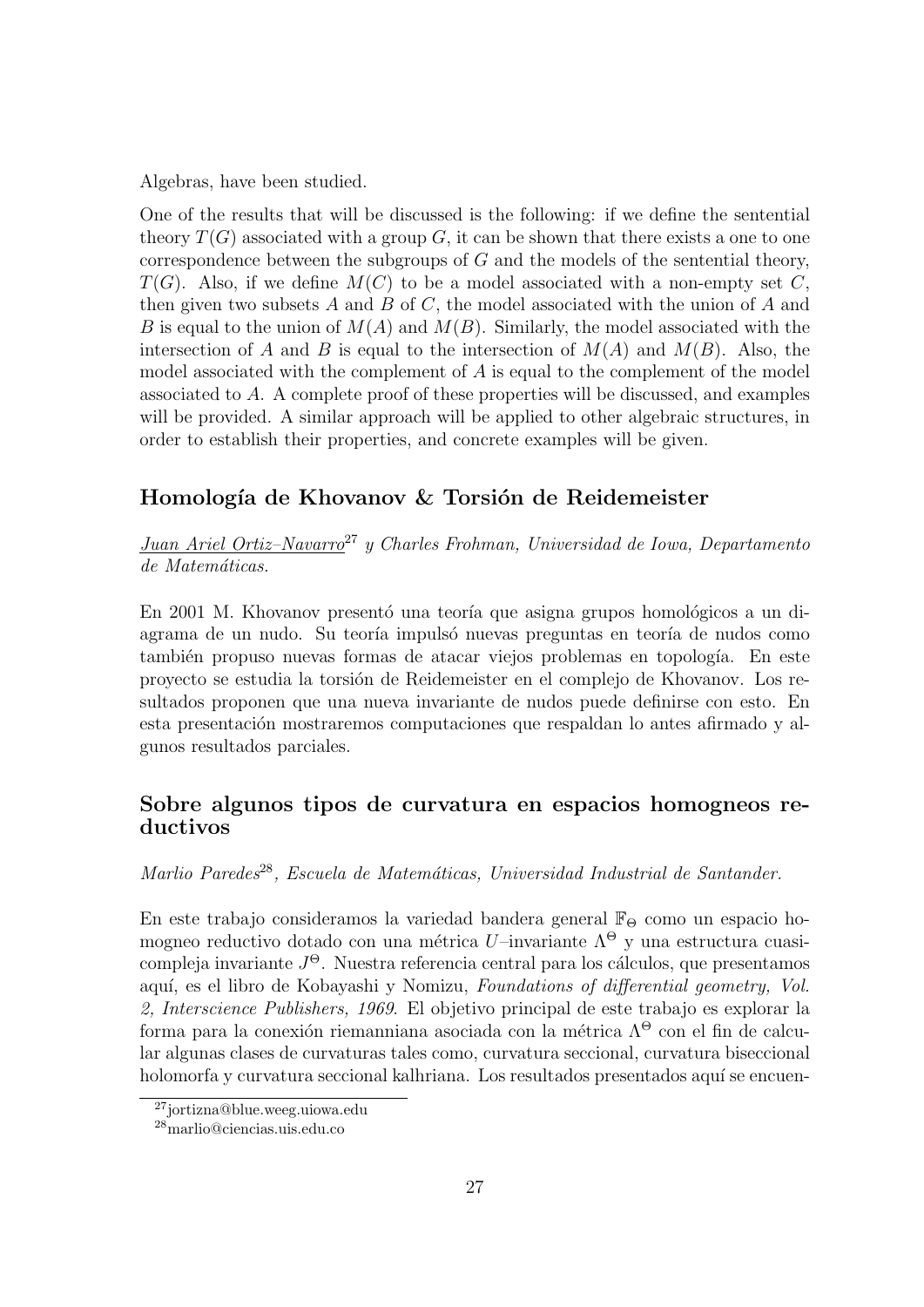tran consignados en el artículo titulado Curvature on reductive homogeneous spaces, el cual pronto será sometido para publicación.

# El Descenso más Empinado

Javier Pérez Arocho<sup>29</sup>, Escuela Superior Eugenio María de Hostos en Mayagüez, Puerto Rico, y  $\hat{A}$ lvaro Lecompte Montes<sup>30</sup>, Universidad Interamericana de Puerto Rico, Recinto de San Germán.

El Método del Descenso se utiliza para la minimización numérica de funciones en una y varias variables. El mismo ha sido empleado en trabajos recientes para encontrar las soluciones periódicas de osciladores mecánicos no lineales, como puentes y otras estructuras, minimizando una función de error y con ventaja sobre el método de iterar el operador de traslación. Aparte de sus mitiples aplicaciones, el método es muy sencillo de visualizar y contribuye a un mayor entendimiento de los conceptos de gradiente, laplaciano y flujo potencial, por lo que puede enriquecer el contenido del curso de C´alculo Vectorial. En el trabajo se revisa el m´etodo as´ı como su contexto como solución a un flujo potencial y se presenta una implementación del mismo en el programa Mathematica, que permite ver las iteraciones intermedias y analizar la convergencia.

#### Repensando el orden de la enseñanza: Investigación en la acción

Ana Helvia Quintero, Departamento de Matem´aticas, Universidad de Puerto Rico en Río Piedras.

La matemática que recibimos es el fruto de milenios de años de desarrollo. El orden en que se presentan los conceptos matem´aticos, no es el orden en que los mismos fueron descubiertos o creados, sino como la matemática actualmente los organiza. Ahora bien, la lógica del aprendizaje corresponde más a la historia del desarrollo de los conceptos que a la lógica de la disciplina. Al presentar en la enseñanza los conceptos de acuerdo al orden lógico de las disciplina chocamos con la forma que los conceptos se aprenden. Es pues necesario investigar que cambios se requieren en el orden en que se enseñan los conceptos para que apoye el aprendizaje.

En la presentación se dará un ejemplo del desfase del orden de la enseñanza con el aprendizaje y se discutirá una investigación en la acción que se está realizando como parte del Proyecto Alacima para estudiar como adecuar el orden de la enseñanza al

<sup>29</sup>jperezarocho@aol.com

<sup>30</sup>alecompte@sg.inter.edu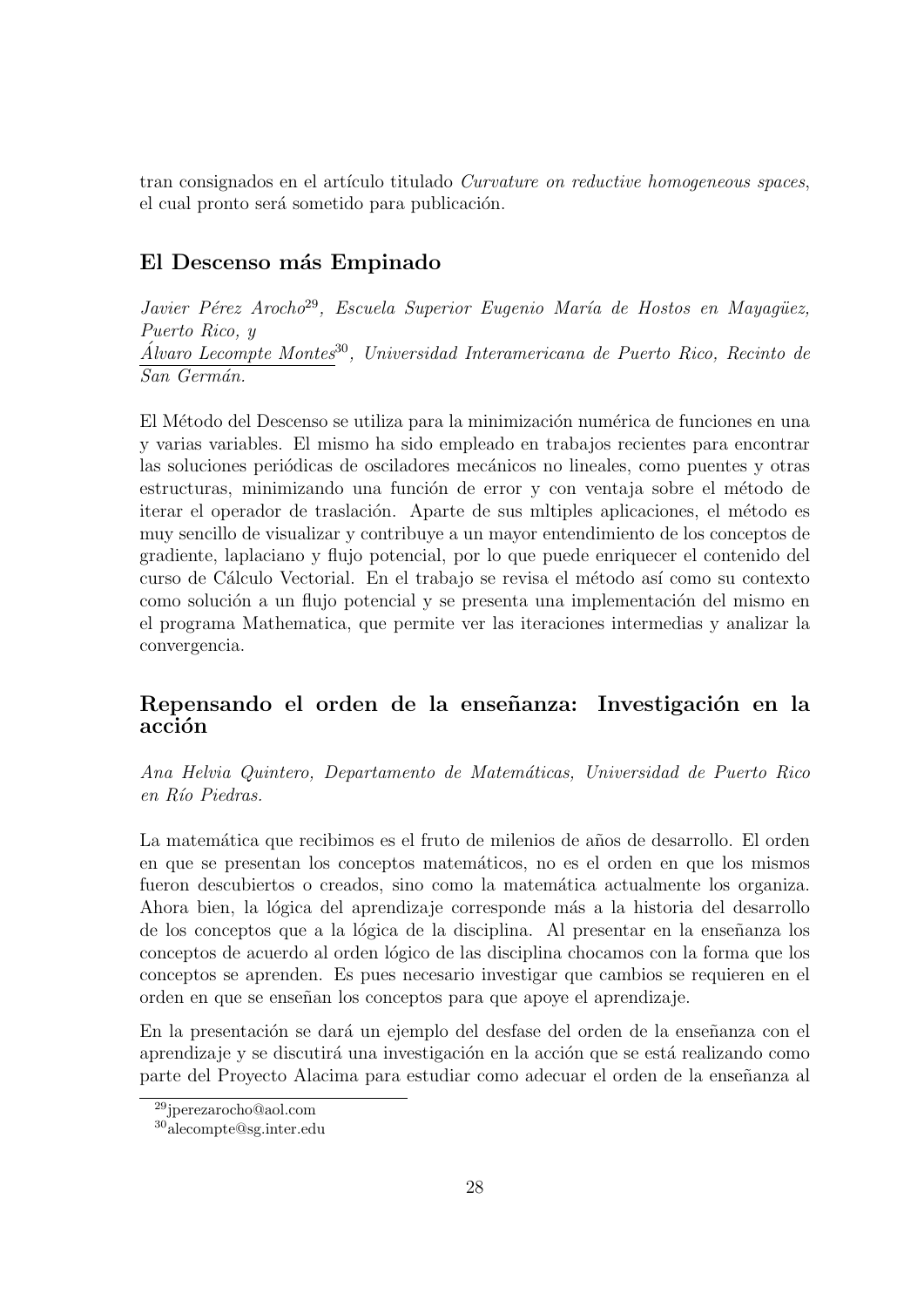del aprendizaje.

## Mejorando la Usabilidad de un Código para la Solución Numérica de Ecuaciones Diferenciales con Retardo

Elio Ramos, Departamento de Matem´aticas, Universidad de Puerto Rico en Humacao.

Las Ecuaciones Diferenciales con Retardo (EDRs) son modelos matemáticos de fenómenos din´amicos en donde hay un retardo temporal entre causa y efecto. Las mismas tienen muchas aplicaciones en sistemas biológicos tales como dinámica de poblaciones, epidemias, y mecanismos de control fisiológico. Uno de los problemas fundamentales en la solución numérica de las EDRs es la existencia de discontinuidades en las derivadas así como la propagación de estas en el tiempo. Es por esto que las técnicas numéricas más comúnmente utilizadas requieren monitorear y suavizar estas discontinuidades. Siendo este el caso, la mayoría de los códigos numéricos (robustos) para resolver EDRs requieren que el(la) usuario(a) no solo especifique la EDR sino que provea una gran cantidad de información relacionada a la presencia y la naturaleza de las discontinuidades en el problema que se quiere resolver. Esta situación limita la usabilidad de estos códigos al resultar, en muchos casos, extremadamente complejo formular una EDR, aun para problemas elementales. En esta charla presentamos una interfaz para resolver EDRs utilizando como base el código numérico Archi (Baker, Paul and Willé 1992). El mismo está basado en un método explcito de Runge-Kutta de quinto-orden y un interpolante hermitiano. La interfaz, denominada PyDDE, fue desarrollada utilizando el lenguaje interpretado Python el cual facilita la formulación y experimentación de diferentes problemas con EDRs. De esta manera  $el(a)$  usuario $(a)$  puede formular y resolver una EDRs con un número reducido de lneas de código y sin la necesidad de compilación. Presentaremos algunos ejemplos de la utilización de PyDDE y las mejorías que representa en términos de usabilidad.

Acknowledgement: This research was sponsored in part by the National Security Agency (NSA) under grant number H98230-04-C-0486.

#### On the exact multiplicity of solutions for boundary–value problems via computing the direction of bifurcations

Joaquín Rivera, University of Iowa, Iowa City, Iowa 52242, and Yi Li, Department of Mathematics, Hunan Normal University, Changsha 410081, Hunan, and University of Iowa, Iowa City, Iowa 52242.

We consider positive solutions of the Dirichlet problem:

$$
u''(x) + f(u(x)) = 0
$$
 on  $(-1, 1)$ ,  $u(-1) = u(1) = 0$ ,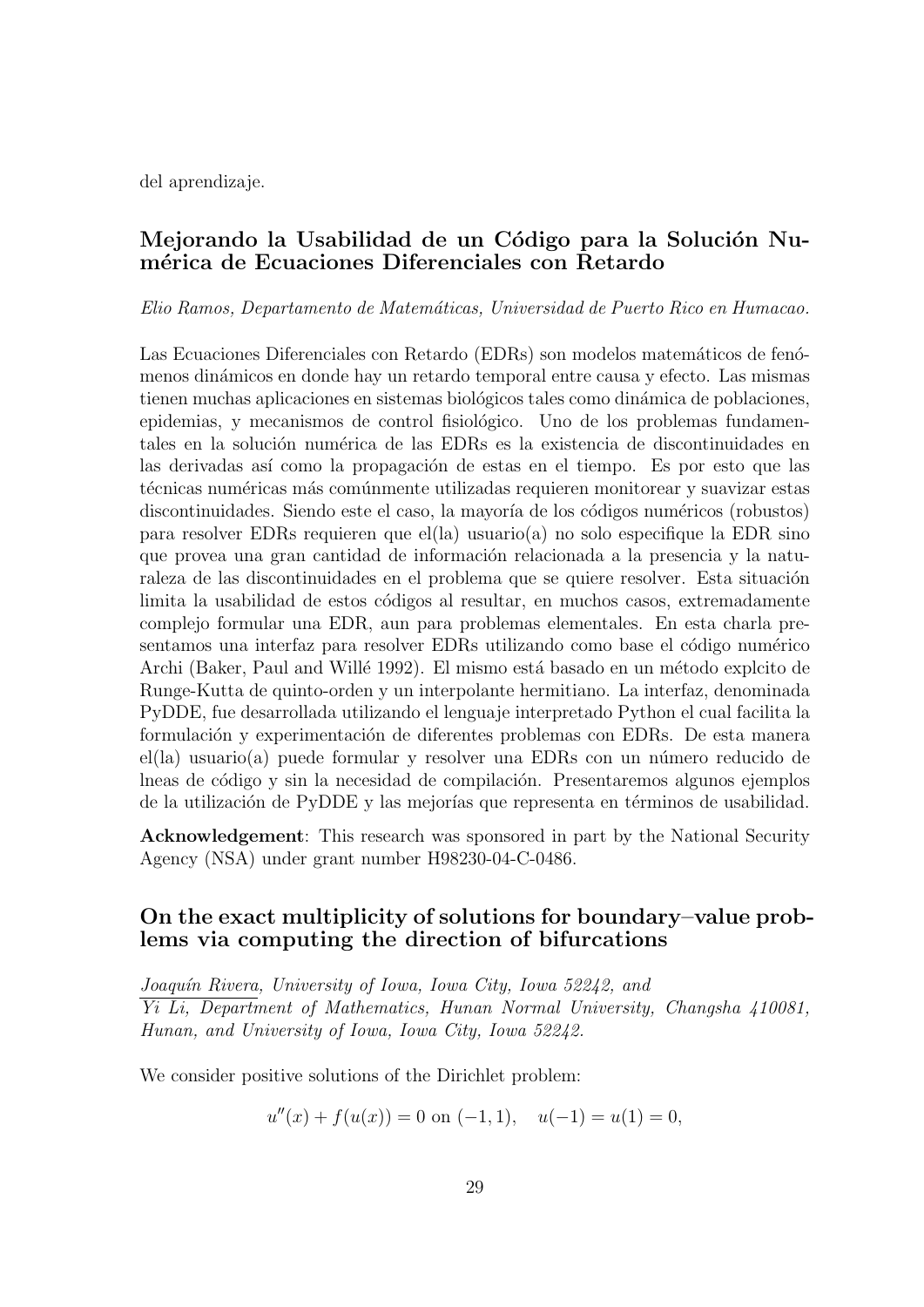depending on a positive parameter  $\zeta$ . We use two formulas derived in [17] to compute all solutions u where a turn may occur and to compute the direction of the turn. As an application, we consider quintic polynomial  $f(u)$  with positive and distinct roots. For such quintic polynomials we conjecture the exact multiplicity structure of positive solutions and present computer assisted proofs of such exact bifurcation diagrams for various distributions of the real roots.

#### The condition for zero Gaussian curvature

Krzysztof Rozga, Department of Mathematics, University of Puerto Rico at Mayagüez.

The following equation,  $u_{xx}u_{yy} - u_{xy}^2 = 0$  is the condition of zero Gaussian curvature for the graph of  $z = u(x, y)$ , where u is a sufficiently smooth function. Such surface possesses the following property: for each of its points there exists a neighborhood which can be isometrically flattened.

We examine the condition of vanishing Gaussian curvature for the graphs of piecewiselinear functions. This is the simplest departure from the case of smooth surfaces. That however involves multiplication of distributions.

A brief exposition of that topic, in the framework of the Colombeau algebras, is presented as well.

#### Unbounded hypercyclic operators

Héctor Salas, Department of Mathematics, University of Puerto Rico at Mayagüez.

An operator (linear transformation) from a Banach space into itself is hypercyclic if there is a vector whose orbit under the operator is dense in the space. The structure of hypercyclic bounded operators has been intensely studied in the last twenty years. Among the highlights is Ansari's result that says that powers of these operators are also hypercyclic. We give an example which shows that this in not necessarily the case if the operator is unbounded. We also exibit an unbounded Hilbert space operator for which every non-zero vector is hypercyclic.

# Bayesian Mapping of Multiple Quantitative Trait Loci

Damaris Santana Morant, Department of Mathematics, University of Puerto Rico at Mayagüez.

Many agronomic traits in plants are classified as quantitative in nature, i.e., the observed phenotype is the joint result of the effects of a number of genetic and envi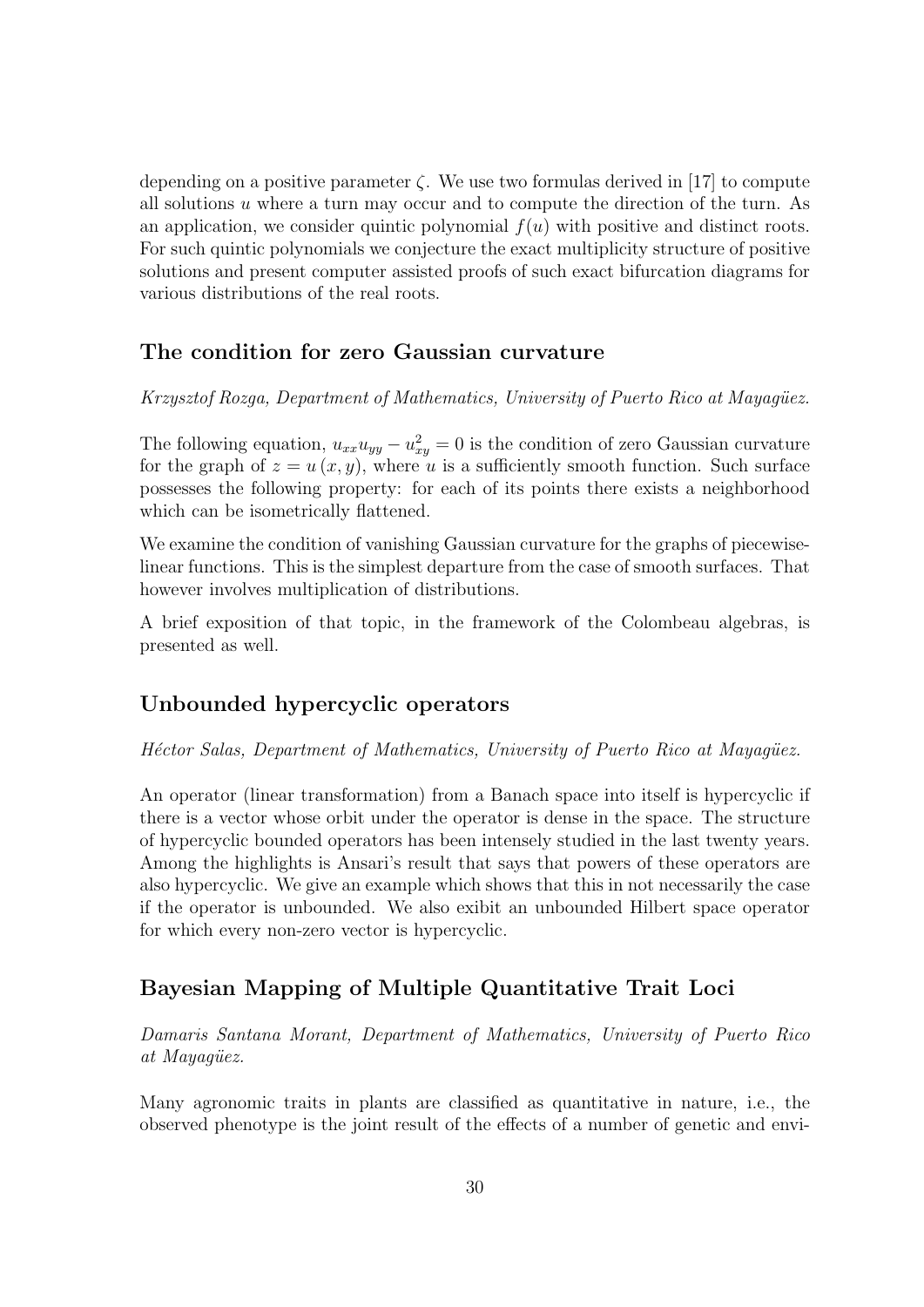ronmental factors. The genetics of quantitative traits are studied through estimating the effects of the genes contributing to the traits as well as by determining their location in the genome. Once a molecular location is determined for the genes, they are called quantitative trait loci (QTL). Knowledge about these loci assists in the selection of superior genotypes in a population for trait improvement (e.g. yield and disease resistance in crops). A statistical method for the simultaneous estimation of the locations and effects of QTL in a backcross population will be presented. The posterior distribution of the QTL effects along the genome using a Gibbs sampler is obtained. This model was able to effectively determine QTL locations and effects in simulated data as well as in an experimental data set.

#### Mathematical Modelling of Elastic Deformations with Defect Nucleation

Lev Steinberg, University of Puerto Rico at Mayagüez.

In this talk we will present our current study of material deformations of poly–crystals, rocks and other elastic materials. Stress–strain relationships of these materials depend on the processing history and exhibit common behavior, including non–linearity, hysteresis, etc..

The presentation will focus on our study of elastic deformations with defect nucleation. In the beginning, we consider a singular source of singularities in the strain field and its influence on elastic deformation and then the continuum of the nuclei, which we describe in terms of volume density and flux. The reversible and irreversible defect nucleation mathematical modelling will be discussed.

#### Applications of Newcomb-Benford's Law to Electoral Processes, Bioinformatics and the Stock Market

David Torres<sup>31</sup>, Department of Mathematics, University of Puerto Rico at Rio Piedras, L. R. Pericchi<sup>32</sup>, Department of Mathematics, University of Puerto Rico at Rio Piedras, and Universidad Simón Bolívar, Caracas.

Since this rather amazing fact was discovered in 1881 by the American astronomer Simon Newcomb (Newcomb, S. Note on the Frequency of Use of the Different Digits in Natural Numbers. Amer. J. of Math., 4(1):3940, 1881) many scientist have been searching about members of the outlaws number family. Newcomb noticed that the pages of the logarithm books containing numbers starting with 1 were much more worn than the other pages. After analyzing several sets of naturally occurring data

<sup>31</sup>torres@uprr.pr

<sup>32</sup>luarpr@gmail.com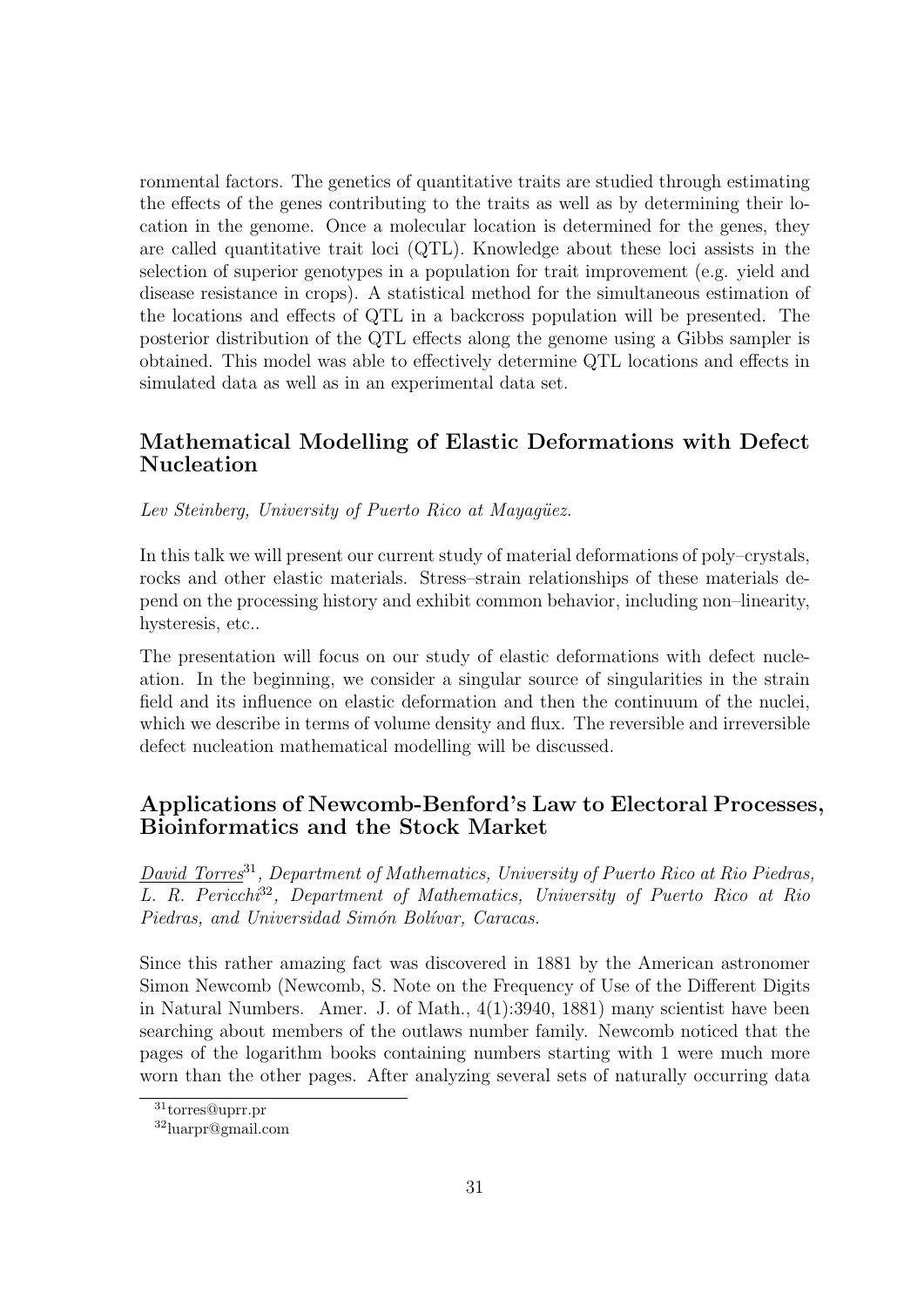Newcomb went on to derive what later became Benford's law.As a tribute to the figure of Newcomb we call this phenomenon, the Newcomb - Benford's Law.

We start by establishing a connection between the Microarray and Stock Market data sets. That can be seen as an extension of the work done by Hoyle et al.(David C. Hoyle, R. J. A. B., Magnus Rattray. Making sense of microarray data distribution. Bioinformatics, 18(4):576584, 2002) and E. Ley (Ley, E. On the Peculiar Distribution of the U.S.Stock IndexesDigits. The American Statistician, 50(4):311313, 1996). Most of the analysis have been made using Classical and Bayesian statistics. Here is explained differences between the different scopes on the hypothesis testing between models(Berger and Pericchi L., J. Objective Bayesian methods for model selection: Introduction and comparison (with discussion), 135207. Beachwood OH: Institute of Mathematical Statistics, Monographs, 2001). Finally, applications to different types of data including Microarray, Stock Market and Electoral Processes are presented.

#### Mathematical Teaching And Learning Support Center

Evelyn Torres Gallardo and Maytee Cruz Aponte, Departamento de Matemáticas, Universidad de Puerto Rico en Humacao.

The primary goal of the Mathematical Teaching and Learning Support Center is to enhance the teaching-learning process by means of addressing different learning styles. In this center we provide the student with different learning tools, which fit their particular learning styles. We will discuss the learning tools and learning strategies used to accomplished this goal.

# W<sup>∗</sup> -Correspondences and Finite Directed Graphs

Víctor M. Vega, The University of Iowa and St. Ambrose University.

Let A be the W<sup>\*</sup>-algebra,  $L^{\infty}(E^{(0)}, \mu_0)$ , where  $E^{(0)}$  is a finite set and  $\mu_0$  is a probability measure with full support. Let  $P: A \rightarrow A$  be a completely positive unital map. In the present context,  $P$  is given by a stochastic matrix. We study the properties of P that are reflected in the dilation theory developed by Muhly and Solel in Int. J. Math. 13, 2002.

Let H be the Hilbert space  $L^2(E^{(0)}, \mu_0)$  and let  $\pi : A \to B(H)$  the representation of A given by multiplication. Form the Stinespring space  $H_1 := A \otimes_P H$ , let  $\pi_1$  be the Stinespring representation  $\pi_1(\phi)a \otimes h := \phi a \otimes h$ , and form

$$
\mathfrak{X}=\mathfrak{L}_A(H,H_1):=\{X:H\longrightarrow A\otimes_P H\mid X\pi(a)=\pi_1(a)X, a\in A\}.
$$

Then  $\mathfrak X$  is a W<sup>\*</sup>-correspondence over  $\pi(A)'$  and P is expressed through a completely contractive representation T of  $\mathfrak X$  on H. This representation can be dilated to an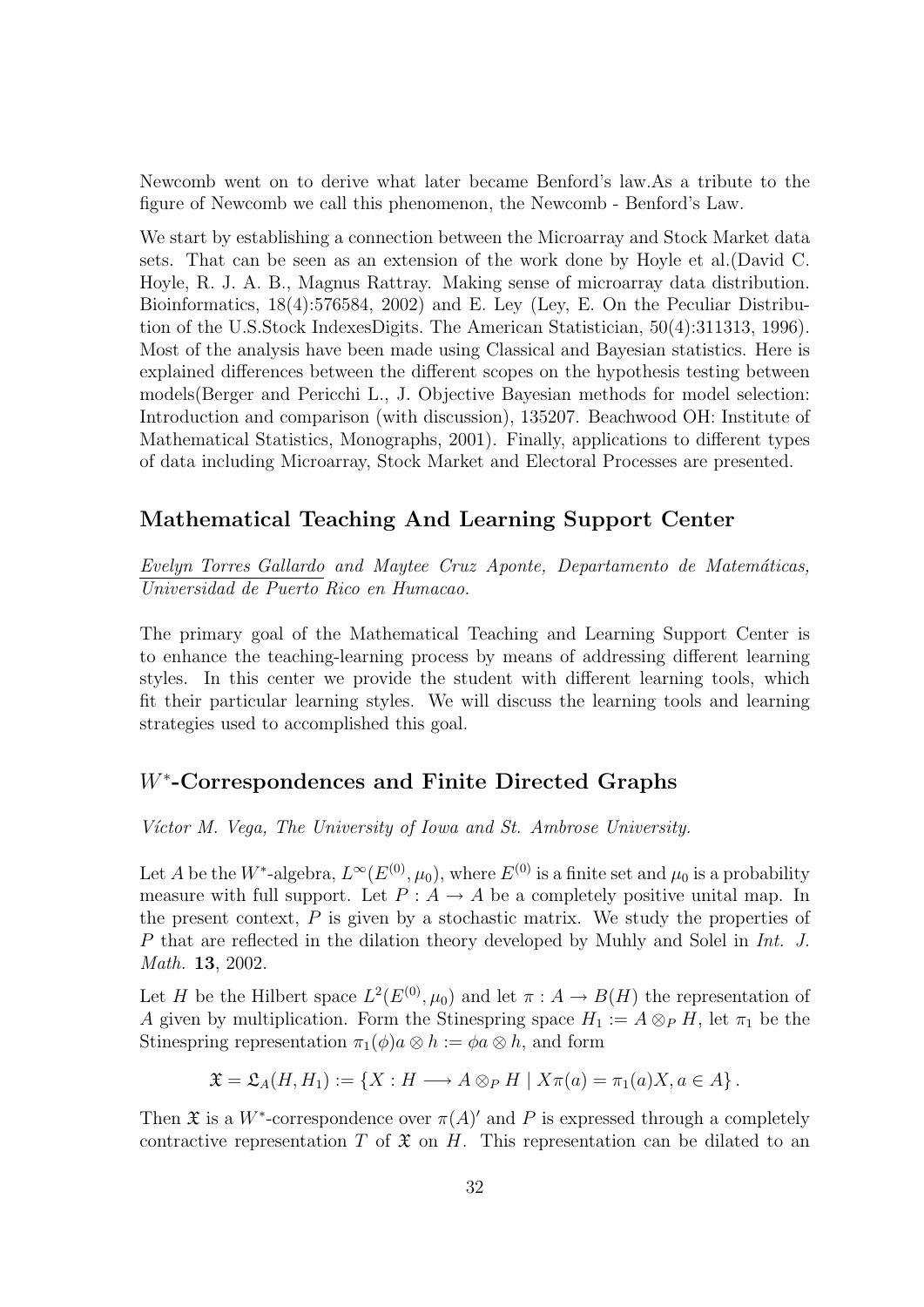*isometric* representation V of  $\mathfrak X$  on a Hilbert space that contains H. We show that  $\mathfrak X$  is naturally isomorphic to the correspondence associated to the directed graph E whose vertex space is  $E^0$  and whose edge space is the support of the matrix representing P - a subset of  $E^0 \times E^0$ . Further, V is shown to be essentially a Cuntz-Krieger representation of E.

#### Regresión Logística PLS para la Reducción de la Dimensionalidad en Datos de Microarreglos

José Carlos Vega Vilca, Departamento de Bioestadística y Epidemiología, Escuela Graduada de Salud Pública, Recinto de Ciencias Médicas, Universidad de Puerto Rico.

La tecnología de microarreglos consiste en el análisis del nivel de expresión de decenas de miles de genes en forma simultánea. Esta tecnología genera matrices de datos  $X(np)$ , donde n es mucho menor que p, y gran necesidad de metodologías para analizar y explotar la informaci´on contenida en esos datos, caracterizados por muchas mediciones de variables (genes) y pocas observaciones (experimentos). En esta situación se hace necesaria la aplicación de técnicas de selección de variables y sobre todo de reducción de la dimensionalidad con variables ortogonales entre s, con el fin de eliminar la multicolinealidad de las variables predictoras, antes de aplicar alguna técnica estadística de análisis multivariado.

Se presentará una generalización de la regresión por mínimos cuadrados parciales (PLS, por sus siglas en inglés) como una técnica de reducción de la dimensionalidad para ser aplicada en problemas de clasificación supervisada; siguiendo los lineamientos trazados por Bastien, Esposito Vinzi y Tenenhaus (2002), quienes propusieron la regresión logística ordinal PLS. Sin embargo lo más común en clasificación supervisada es que las clases no tengan un ordenamiento natural entre s. Por tal motivo, se presentar´a la implementaci´on de un algoritmo para construir componentes PLS a partir de la regresión logística nominal.

#### Summer Undergraduate Mathematical Sciences Research Institute (SUMSRI)

Vasant Waikar, Department of Mathematics and Statistics, Miami University, Oxford, Ohio 45056.

I have been a co-director of SUMSRI at Miami (an REU in math and statistics) for the last seven years.This is funded by NSA and NSF. I also have directed the statistics research projects at SUMSRI for the last seven years. I will discuss the nature and content of these research projects as well as the overall working of SUMSRI it's goals and the results.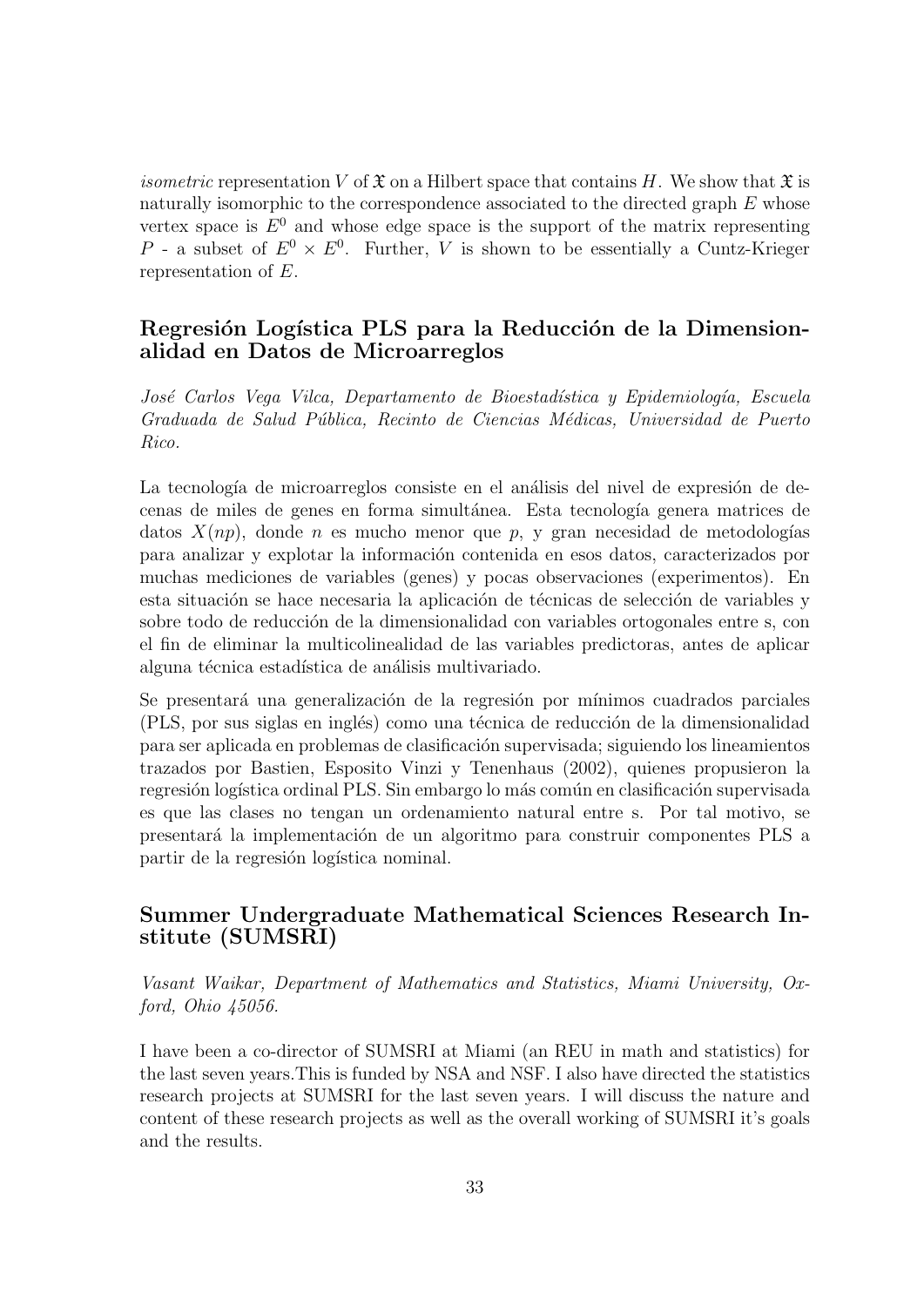#### Dirichlet and Neumann boundary conditions: What is in between?

Mahamadi Warma, University of Puerto Rico, Department of Mathematics (Rio Piedras Campus), PO Box 23355 San Juan PR 00931-3355 (USA).

Let  $\Omega \subset \mathbb{R}^N$  be a bounded domain with Lipschitz boundary. Let  $T_D$  and  $T_N$  be respectively the semigroups generated by the Dirichlet Laplacian and the Neumann Laplacian on  $L^2(\Omega)$ . We characterize all (nonlinear) semigroups which are between those two semigroups.

# 5 Afiches (Posters)

# Line Graphs of Zero Divisor Graphs

Camil I. Aponte, University of Puerto Rico at Rio Piedras, Patrice S. Johnson, and Nathan A. Mims.

Let  $L(\Gamma(\mathbb{Z}_n))$  be the line graph of  $\Gamma(\mathbb{Z}_n)$ , where  $\Gamma(\mathbb{Z}_n)$  is the zero-divisor graph whose vertices are the nonzero zero-divisors of  $\mathbb{Z}_n$ , and such that two vertices u, v are adjacent if n divides uv. The authors determine when  $\Gamma(\mathbb{Z}_n)$  and  $L(\Gamma(\mathbb{Z}_n))$  are Eulerian. Moreover, studies are done on the diameter, girth, trees, planarity, center, eccentricity, clique, chromatic number, and the existence of Hamiltonian cycles for  $L(\Gamma(\mathbb{Z}_n))$ .

#### A model for the dynamics of a kite with an arbitrary lift coefficient

Carlos Avenancio<sup>33</sup>, University of Puerto Rico at Humacao, Department of Mathematics, Humacao, PR 00791-4300, Advisor: Pablo V. Negrón<sup>34</sup>, University of Puerto Rico at Humacao.

In this paper we consider a generalization of a model for kite flight studied by Adomaitis (SIAM Review September 1989). In that paper the lift coefficient  $C_l$  is taken as  $b \sin 2\theta$  where  $\theta$  is the angle that the string of the kite, assumed to be completely straight, makes with the horizontal. In our analysis we assumed on  $C_l$  only properties observed experimentally in wind tunnels, namely that  $C_l$  is concave downward. We show that in this general scenario there can be multiple turning points for the curve of steady states as a certain parameter (inversely proportional to the square of wind

<sup>33</sup>avenancioleon@yahoo.com

<sup>34</sup>pnm@mate.uprh.edu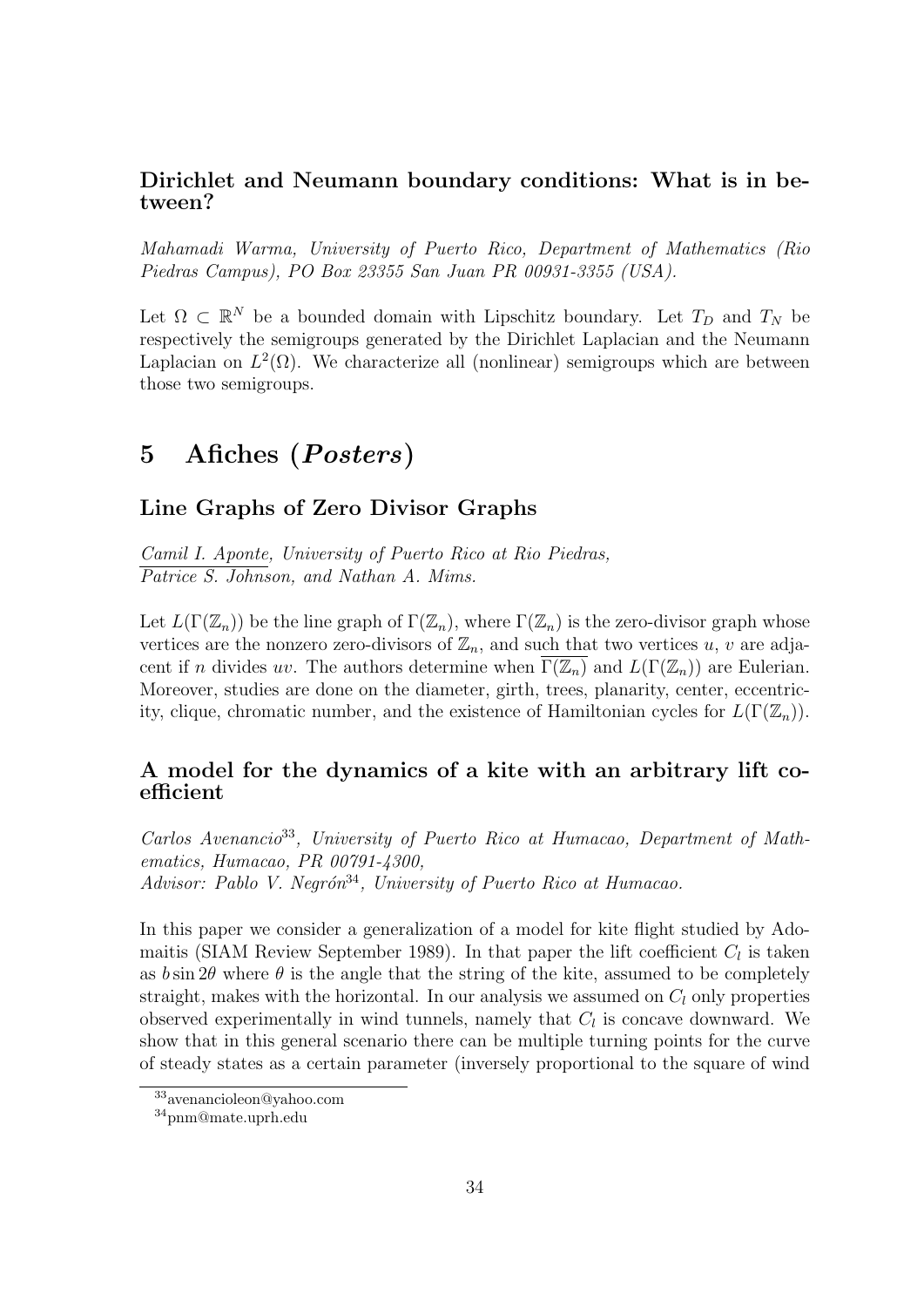speed) changes. We show as well that there can be multiple branches of stable steady states solutions and Hopf bifurcations.

Acknowledgement: This research was sponsored in part by the National Security Agency (NSA) under grant number H98230-04-C-0486.

#### The Structure of Zero-Divisor Graphs

Natalia I. Córdova, University of Puerto Rico at Rio Piedras, Clyde Gholston, Helen A. Hauser.

Let  $\Gamma(\mathbb{Z}_n)$  be the zero-divisor graph whose vertices are the nonzero zero-divisors of  $\mathbb{Z}_n$ , and such that two vertices u, v are adjacent if n divides uv. Here, the authors investigate the size of the maximum clique in  $\Gamma(\mathbb{Z}_n)$ . This leads to results concerning a conjecture posed by S. Hedetniemi, regarding the core of  $\Gamma(\mathbb{Z}_n)$ , vertex colorings of  $\Gamma(\mathbb{Z}_n)$  and  $\Gamma(\mathbb{Z}_n)$ , and values of n for which  $\Gamma(\mathbb{Z}_n)$  is Hamiltonian. Additional work is done to determine the cases in which  $\Gamma(\mathbb{Z}_n)$  is Eulerian.

#### Monomial permutations that decompose in cycles of Length 2

Louis Cruz Ubiles, University of Puerto Rico at Humacao, Department of Mathematics, Humacao, PR 00791-4300, Advisor: Ivelisse Rubio, University of Puerto Rico at Humacao.

A permutation is a reordering of the elements of a set. It is known that a monomial  $ax^{i}$  produces a permutation of a finite field  $F_q$  if and only if  $gcd(i, q - 1) = 1$ . We study the cyclic decomposition of permutations of  $F_q$  given by monomials  $ax^i$ . In particular, we study a necessary and sufficient conditions on the coefficient  $a$  and the exponent i to obtain permutations that decompose in cycles of length two. We prove that  $ax^{q-2}$  decomposes in cycles of length two for all  $0 < a < q$ . We also characterize the coefficients of some other monomials so that the permutation decompose in cycles of length 2.

This work has applications to coding theory since permutations are used to construct error correcting codes such as, for example, turbo codes and multi-user codes. Permutations that decompose in cycles of length two are particularly useful because they are their own inverse and this gives an implementation advantage.

Acknowledgement: This research was sponsored in part by the National Security Agency (NSA) under grant number H98230-04-C-0486.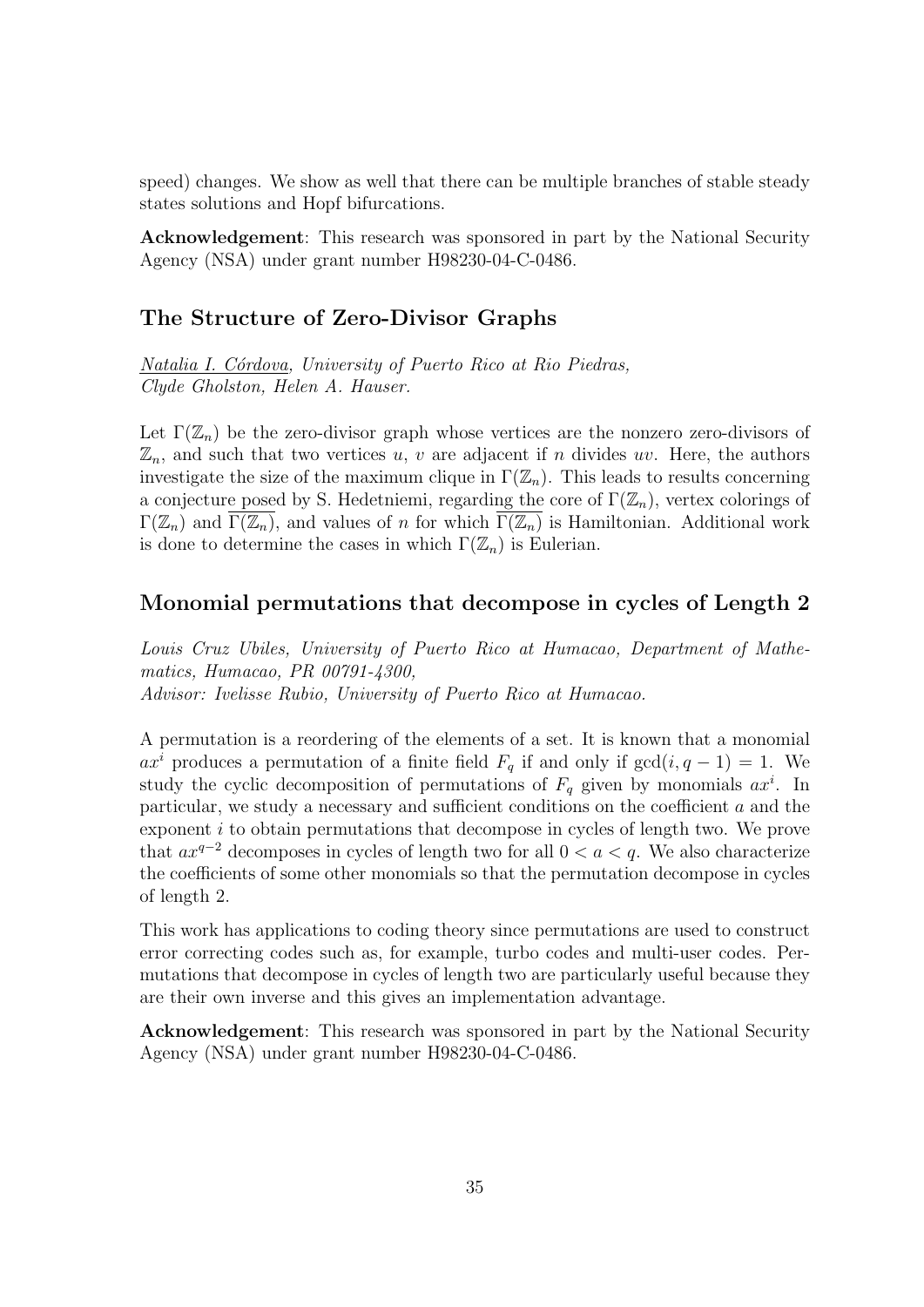#### Interleavers for Error Correcting Codes

Joyce M. Fernández, University of Puerto Rico at Humacao, Department of Mathematics, Humacao, PR 00791-4300, Advisor: Ivelisse Rubio, University of Puerto Rico at Humacao.

Error control codes are used to protect digital information from errors that might occur during transmission. We are interested in the construction of interleavers for Turbo codes and codes for multi-user systems. In the Turbo codes application, the interleaver permutes the information symbols; in the multi-user application, the interleaver distinguishes each user. Interleavers for Turbo codes constructed with certain monomials  $x^i$  have proved to have good performance; we believe that we can obtain classes of good interleavers when we consider monomials with coefficients different from one. In this research, we study some properties of permutations of  $\mathbb{Z}_p$ , p prime, obtained using monomials  $ax^i$ . Properties such as the dispersion, the spreading and the distance between permutations are associated to the performance of the codes.

Acknowledgement: This research was sponsored in part by the National Security Agency (NSA) under grant number H98230-04-C-0486.

#### Sistemas Dinámicos Probabilísticos

Mariely Angeli Hernández Morales, Universidad de Puerto Rico en Cayey, Advisor: Alicia Aviño, Universidad de Puerto Rico en Cayey.

Un sistema dinámico es un par  $(X, f)$  donde X es el conjunto y f es la función actuando en X. Si X es finito tenemos un Sistema Dinámico Finito (FDS). Además estudiamos los sistemas dinámicos finitos con  $n$  funciones actuando en el mismo conjunto  $X$ , con las probabilidades asignadas a esta función. Este nuevo concepto es en algún sentido una generalización muy sencilla al concepto de Redes Booleanas Probabilsticas (PBN) introducidas por I. Smulevich y compañeros, ya que usamos un conjunto X que no es necesariamente centrado en  $\{0,1\}$  y las funciones no son booleanas. Pero aplicamos todos los resultados y definiciones al PBN particularmente porque este modelo se ha estado usando para describir las redes genéticas y tiene aplicaciones terapéuticas.

En los FDS la pregunta m´as importante es describir los espacios de estados de los sistemas. Aqu le damos la importancia a la idea de las transformaciones de unas redes a otras sin perder todas las propiedades en particular la distribución de probabilidades. Siguiendo este objetivo desarrollamos el concepto de Homomorfismo y Homiomorfismo de Sistemas Din´amicos Probabilsticos (PDS) ya que este concepto trae propiedades de una red a otra.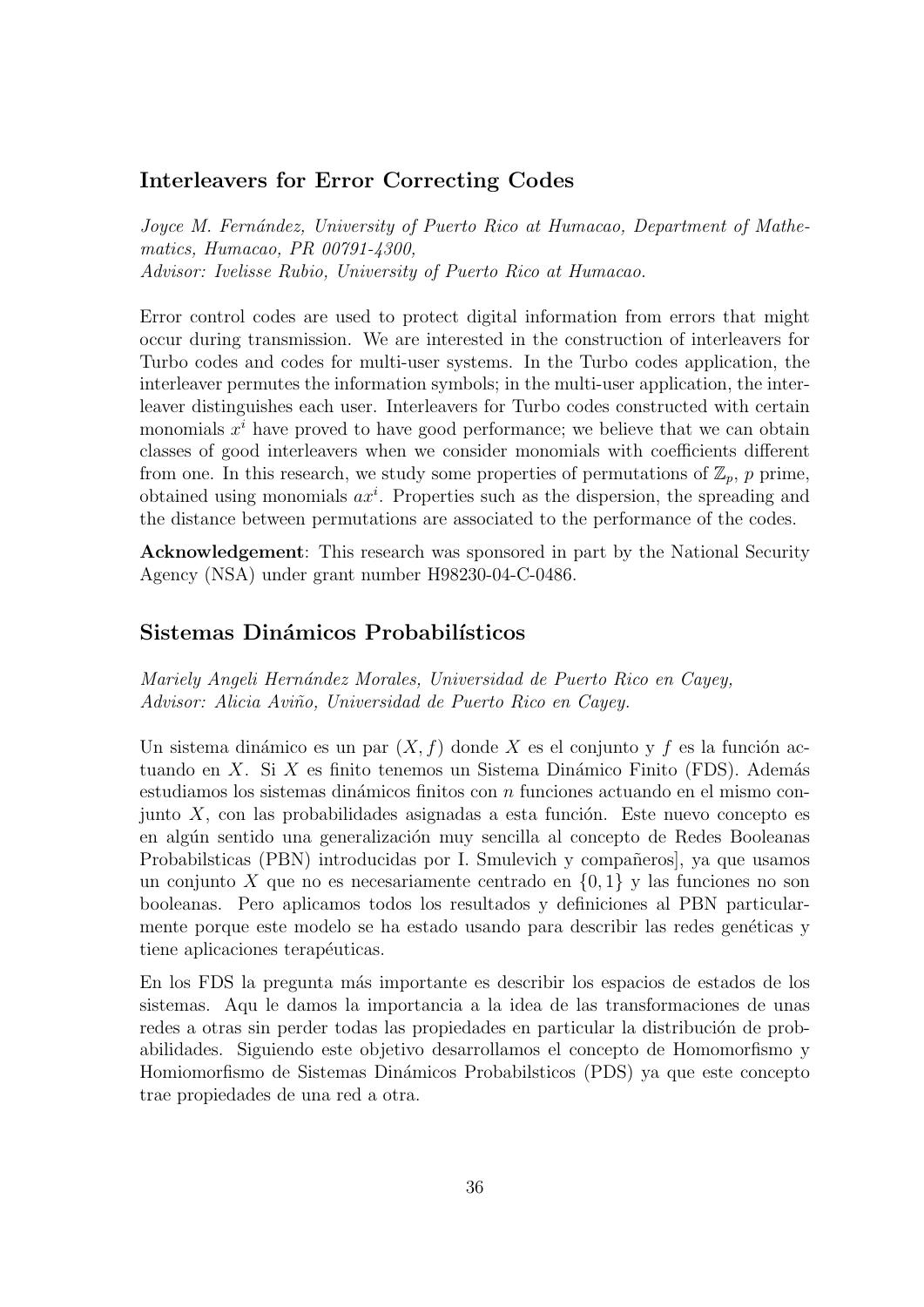# An Optimization Problem for a  $Na^+ - K^+ - 2Cl^-$  Cotransporter Model

Aniel Nieves–González<sup>35</sup>, Department of Mathematics, University of Puerto Rico at Río Piedras,

Advisor: Mariano Marcano<sup>36</sup>, Department of Mathematics, University of Puerto Rico at Río Piedras.

An optimization technique was used to compute parameter sets that lead to solutions in agreement with experimental results for a kinetic model of a Na<sup>+</sup>-K<sup>+</sup>-2Cl<sup>−</sup> cotransporter. A cotransporter is an enzyme that mediates the transport of the ions from the cytosol to the lumen and vice versa through a cell membrane. The model parameters consist of reaction rates, disassociation constants and binding constants, and ion concentrations. The model consists of a system of ordinary differential equations (ODE) for different enzymatic states. From the steady-state solution of the ODE system the net fluxes  $J<sub>M</sub>$  are computed. For different concentration values, the optimization problem seeks a set of parameters within the parameter ranges that yields values of  $J<sub>M</sub>$  close, in the Least Squares sense, to the values reported in the literature. The model equations and the optimization problem were solved numerically and different optimization algorithms were used to solve the optimization problem.

#### Comparación de Rendimiento entre Técnicas de Recuperación de la Información

Oliver P´erez Hern´andez, Universidad de Puerto Rico en Humacao, Departamento de Matemáticas, Humacao, PR 00791-4300, Consejero: Luis Gabriel Jaimes, Universidad de Puerto Rico en Humacao.

En este trabajo se ilustran los resultados obtenidos utilizando tres técnicas clásicas de recuperación de información en documentos no estructurados: el método booleano, el vectorial, y el probabilístico. Se muestra una comparación entre el rendimiento y los resultados de los tres algoritmos utilizando como entrada una colección de documentos de prueba del proyecto HERMES de la Universidad de la Américas en México.

 $35$ aniel $9@$ gmail.com

<sup>36</sup>mmarcano@cnnet.upr.edu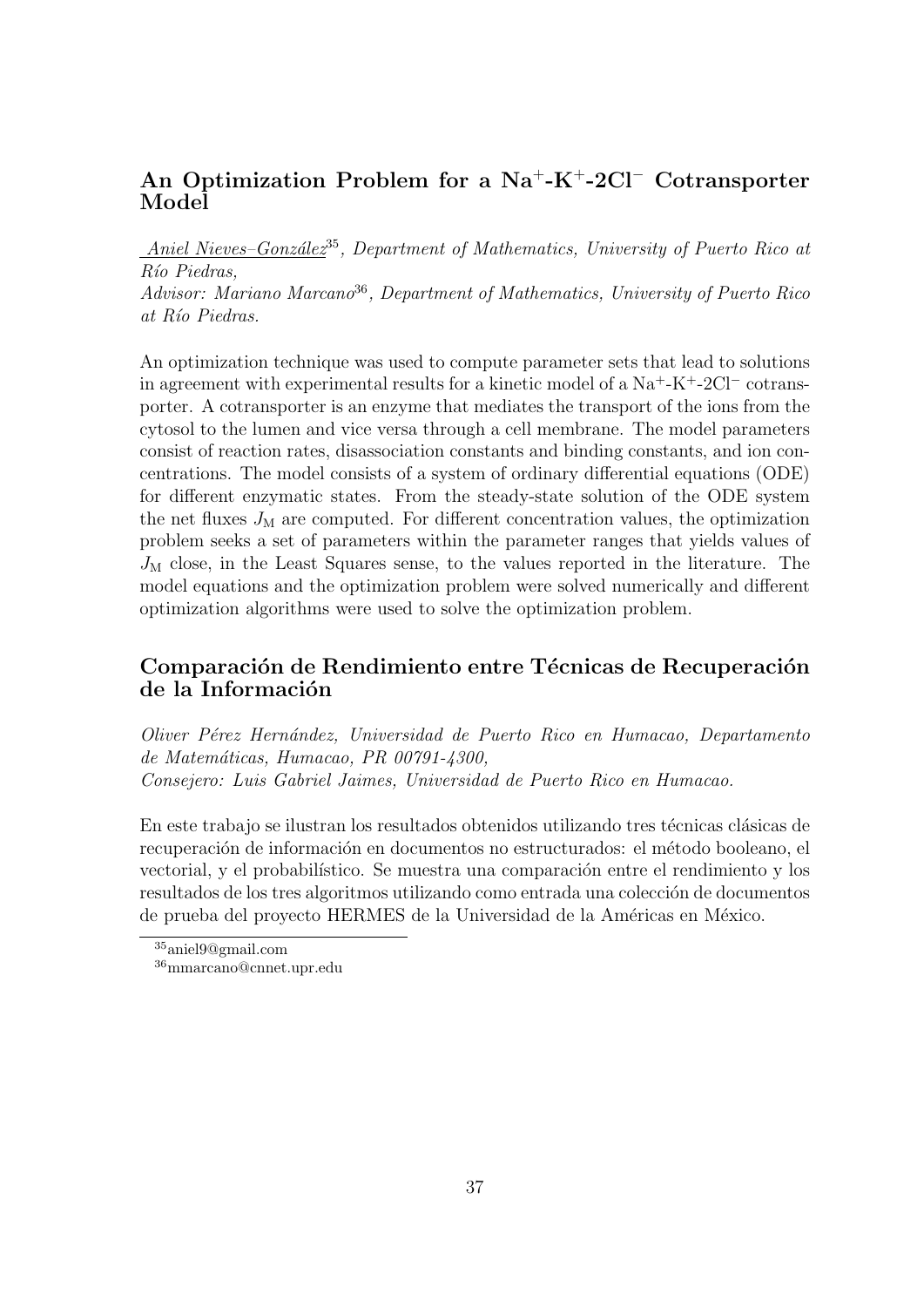#### Modelos Basados en Agentes del Mecanismo de Producción y Control de las Células Sanguíneas en el Cuerpo Humano

José Pimentel, University of Puerto Rico at Humacao, Department of Mathematics, Humacao, PR 00791-4300, Advisor: Elio Ramos, University of Puerto Rico at Humacao.

Traditionally, dynamical systems with delay are formulated mathematically using continuous models based on Delayed Differential Equations (DDE). We are developing a model of a delayed dynamical system, namely the mechanism of blood cells production and control in the human body, using an agent based simulation. In the agent based approach we use a reductionism approach where we start with an initial population of mature blood cells that evolve on time by the combined effect of production of young cells and decay of mature cells. In this context the maturation period from young to mature cells is associated with a delay parameter () which introduces a delay in the dynamics of the system. The model will be calibrated with an standard continuous DDS namely the Mackey-Glass model. Also we will use this model to simulate the dynamics of blood cells with blood diseases. With our approach it's relatively simple to incorporate more realistic elements in the model as the introduction of a modulation in the delay parameter.

Acknowledgement: This research was sponsored in part by the National Security Agency (NSA) under grant number H98230-04-C-0486.

#### A Computational Model of Mars Craters-Size Frequency Distribution

Axel Rivera, University of Puerto Rico at Humacao, Department of Mathematics, Humacao, PR 00791-4300, Advisor: Elio Ramos, University of Puerto Rico at Humacao.

We present a computational model that reproduces essential features of the frequency distribution vs. diameter, of the 42,000 craters contained in the Barlow's Mars Catalog. The model, based in the Monte Carlo method, assumes that the martian surface is a two dimensional grid and simulates the crater formation process due to the meteor's impacts, of different diameters, falling uniformly at random locations. The diameters of the simulated meteors were randomly generated from a power law distribution (slope=-4) were smaller meteors are more frequent than larger meteors. The simulation takes into consideration the reduction of craters numbers as a function of time caused by the impact of large meteors falling over small craters already formed (obliteration). The model provides a simple and natural explanation for the presence of different slopes in the observed log-log plot of numbers  $(N)$  vs. diameter  $(D)$ .

Acknowledgement: This research was sponsored in part by the National Security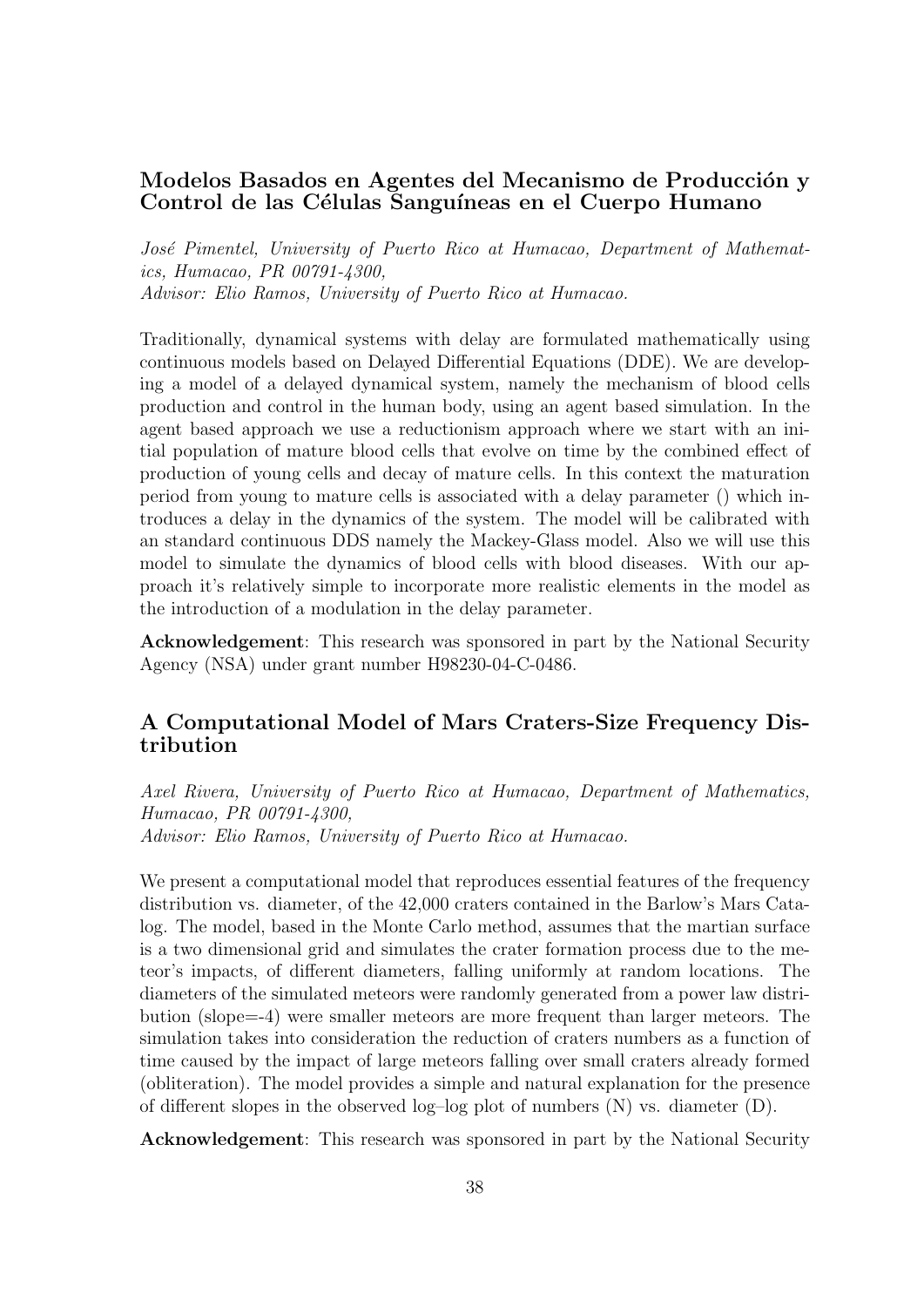Agency (NSA) under grant number H98230-04-C-0486.

# Utilización de la estadística bayesiana para probar la existencia de reversión a la media en el índice de valores de Puerto Rico

Zulyn M. Rodríguez<sup>37</sup>, Facultad de Administración de Empresas, Universidad de Puerto Rico en Rio Piedras,

Consejeros: Marta Álvarez y Javier Rodríquez, Universidad de Puerto Rico en Rio Piedras.

En esta investigación se estudió el comportamiento del Índice de Valores de Puerto Rico (Puerto Rico Stock Index, PRSI) para horizontes de inversión de corto y largo plazo. Los datos usados fueron el precio de cierre mensual de este ´ındice desde diciembre 1995 a diciembre 2004. Se utilizó estadística bayesiana mediante la implementación del Muestreo de Gibbs para generar las varianzas de los rendimientos del PRSI y determinar mediante la prueba del "Variance Ratio" (VR) si existe reversión a la media. Luego de realizar la prueba, se encontró que no existe evidencia estadística de reversión a la media para los horizontes estudiados. Este resultado concuerda con otros estudios donde se demuestra mediante el uso de la estadística clásica que los rendimientos mensuales del PRSI exhiben paso aleatorio.

# A splitting technique for the advection-diffusion equation

Lourdes Vázquez<sup>38</sup>, Department of Mathematics, University of Puerto Rico at Río Piedras,

Advisor: Mariano Marcano<sup>39</sup>, University of Puerto Rico at Río Piedras.

The advection–diffusion equation was solved by two different methods: an unsplitting method, which applied the Crank-Nicolson method to the entire equation, and a splitting technique, which applied the Crank-Nicolson method to the diffusion part of the equation and a flux-limiter method to the advection component. Both methods behaved very similar for large values of the diffusivity but as the diffusivity decreased the approximations from the unsplitting method exhibited oscillations which were not associated to the solutions of the equation. The order of convergence was two for both methods. Finally, the splitting technique was used to approximate the solution of the model equations for the dispersion of solute in a renal tubule.

<sup>37</sup>rp955158@uprrp.edu

<sup>38</sup>lourdes.claralourdes@gmail.com

<sup>39</sup>mmarcano@cnnet.upr.edu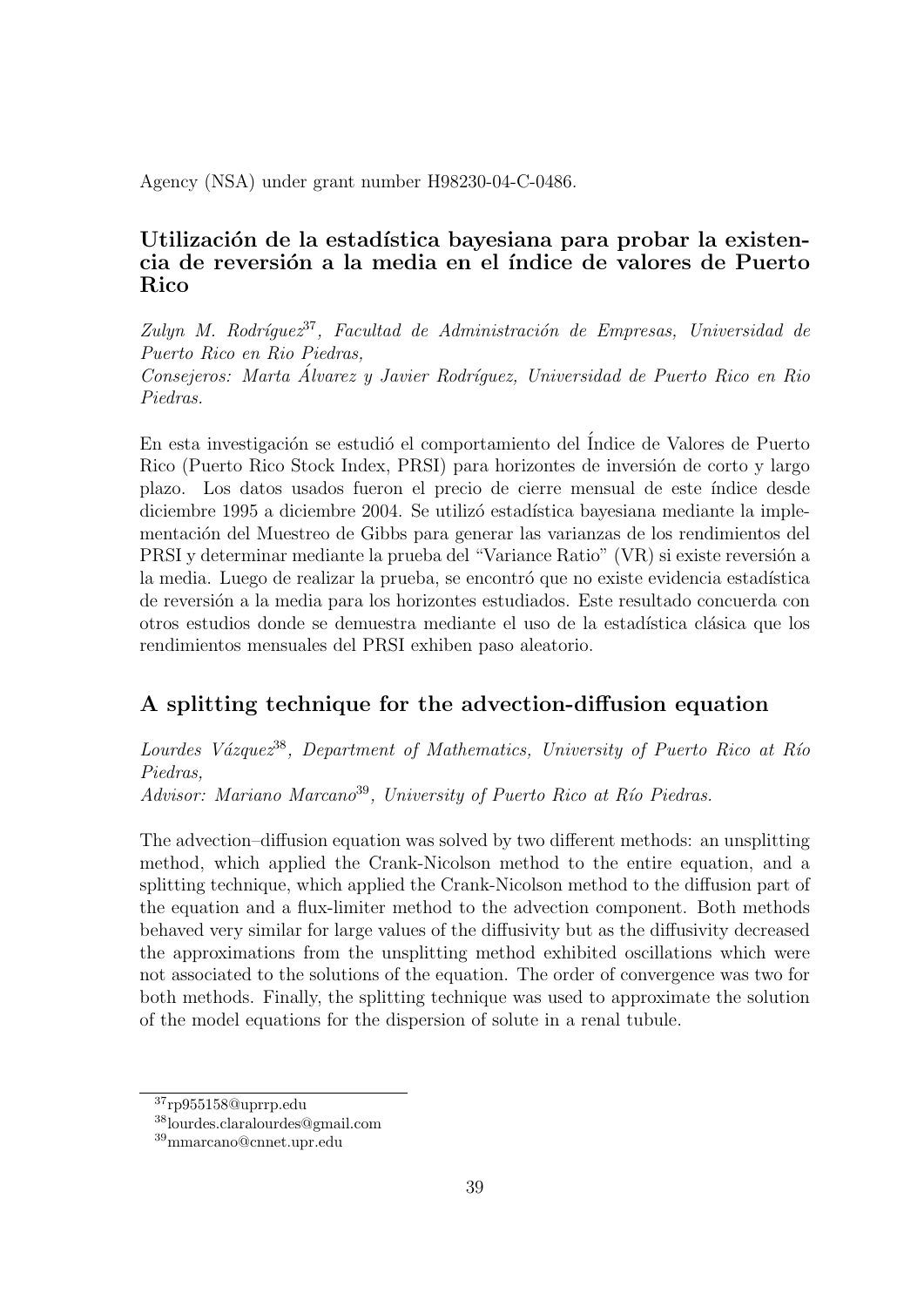# ´Indice de Presentadores

Alvarez, Marta, 39 ´ Acu˜na, Edgar, 18, 20, 25 Adams, M. E., 14 Aponte, Camil I., 34 Araujo, Carlos, 15 Arraiza González, Pedro E., 15 Avenancio, Carlos, 34 Aviño, Alicia, 36 Bollman, Dorothy, 16, 19, 21 Bulancea, Gabriela, 16 Cáceres, Luis F., 16, 26 Córdova, Natalia I., 35 Caicedo, Xavier, 13 Camacho Olarte, Luz Dary, 17 Cardona Torres, Iván, 15, 17 Caro López, Edward A., 17 Castro, Francis N., 23 Cho, Ilwoo, 18 Coaquira Nina, Froda R., 18 Colón–Reyes, Omar, 19 Collins, Dennis G., 19 Cruz Aponte, Maytee, 32 Cruz Ubiles, Louis, 35 Curto, Raúl E., 20 Daza Portocarrero, Luis Alberto, 20 Dejter, Italo J., 15 Dziobiak, W., 14

Engman, Martin, 21

Fernández, Joyce M., 36 Ferrer, Edgar, 21 Frohman, Charles, 27

Gholston, Clyde, 35 Guo, Qi, 22

Hause, Helen A., 35 Healey, Timothy J., 22 Heras, Alfonso, 23 Hernández Morales, Mariely Angeli, 36 Infante, Saba, 23 Jaimes, Luis Gabriel, 24, 37 Janwa, Heeralal, 22 Jesús–Santana, Lucia, 24 Johnson, Patrice S., 34 Lebrón Vázquez, Marilú, 24 Lecompte Montes, Alvaro, 28 Li, Yi, 29 Lozano, Elio, 25 Marcano, Mariano, 25, 37, 39 Mims, Nathan A., 34 Montes–Pizarro, Errol L., 26 Moreno, Oscar, 23 Negrón, Pablo, 26, 34 Nieves–González, Aniel, 37 Omrane, A., 26 Orozco, Edusmildo, 16, 19 Ortiz Hernández, Wanda, 26 Ortiz–Navarro, Juan Ariel, 27 Pérez Arocho, Javier, 28 Pérez Hernández, Oliver, 37 Pérez María-Eglée, 23 Paredes, Marlio, 27 Pericchi, L. R., 31 Pimentel, José, 38 Portnoy, Arturo, 16 Quintero, Ana Helvia, 28 Ríos Díaz, Idalyn, 24 Ramos, Elio, 29, 38 Rivera, Axel, 38 Rivera, Joaquín, 29 Rodríguez, Javier, 39